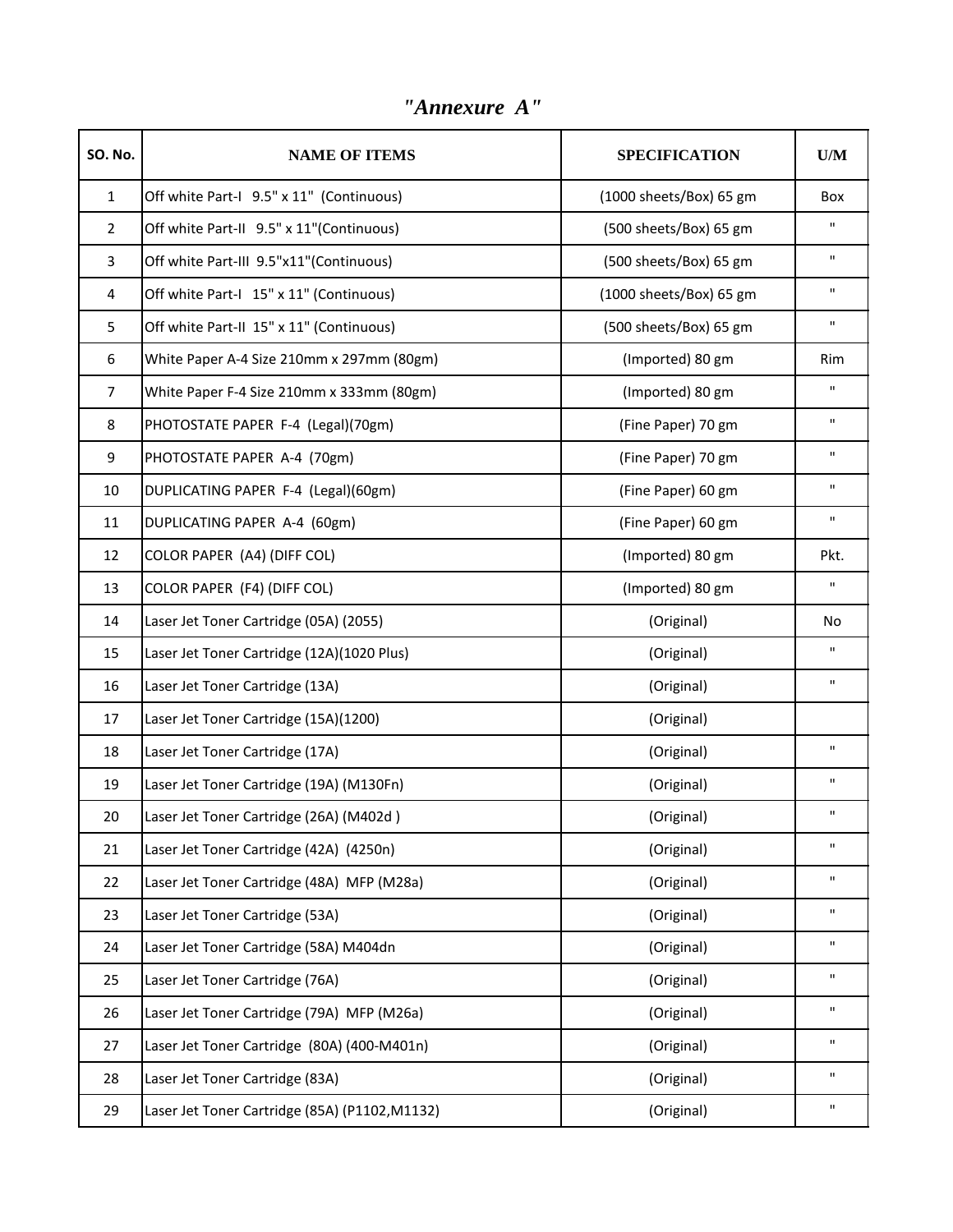| <b>SO. No.</b> | <b>NAME OF ITEMS</b>                                   | <b>SPECIFICATION</b>           | U/M                |
|----------------|--------------------------------------------------------|--------------------------------|--------------------|
| 30             | Laser Jet Toner FX-402 (88A)                           | (Original)                     | п                  |
| 31             | RIBBON Dot(LQ) 2090                                    | (Original)                     | $\mathbf{H}$       |
| 32             | Fax Machine Toner L-220 (FX-3)                         | (Original)                     | $\pmb{\mathsf{H}}$ |
| 33             | Fax Machine Toner L-120 (FX-9)                         | (Original)                     | $\pmb{\mathsf{H}}$ |
| 34             | Samsung Toner ML-2571 (ML-2010D3)                      | (Original)                     | $\pmb{\mathsf{H}}$ |
| 35             | Samsung Toner 3310                                     | (Original)                     | $\mathbf{H}$       |
| 36             | Panasonic UG-3391 CR FOR Fax Machine(UF-4600 UF-5600)  | (Original)                     | $\pmb{\mathsf{H}}$ |
| 37             | MASTER ROLL CZ-180                                     | (Original)                     | $\pmb{\mathsf{H}}$ |
| 38             | Fax Machine PANOS FL-422 (KX-FAT88E)                   | (Original)                     | $\pmb{\mathsf{H}}$ |
| 39             | Master CR INK For Reaspgraph-CZ-180                    | (Original)                     | $\pmb{\mathsf{H}}$ |
| 40             | CR RIBBON (7210)                                       | (Original)                     | $\pmb{\mathsf{H}}$ |
| 41             | Toner for Fax MFP 137fnw (107,106A) (HPLaser 3 in One) | (Original)                     | $\pmb{\mathsf{H}}$ |
| 42             | P-7210 CARTRIDGE (103)                                 | (Original)                     | $\pmb{\mathsf{H}}$ |
| 43             | P-8210 CARTRIDGE (104)                                 | (Original)                     | $\pmb{\mathsf{H}}$ |
| 44             | Toner of Photo copier Model E-ST-4508A (TONER P-3008P) | (Original)                     | $\pmb{\mathsf{H}}$ |
| 45             | RISO SF-5130 F TYPE MASTER ROLL                        | (Original)                     |                    |
| 46             | RISO SF-5130 F TYPE INK                                | (Original)                     |                    |
| 47             | <b>COMPUTER RAM</b>                                    | (DDR2) (PC2-6400U) (02GB*2)    |                    |
| 48             | <b>DVD ROM</b>                                         | (SUPER DRIVE)                  | $\pmb{\mathsf{H}}$ |
| 49             | Key Board (USB) 3.8mm                                  | <b>Best Quality (Original)</b> | $\mathbf{H}$       |
| 50             | Mouse (USB)                                            | <b>Best Quality (Original)</b> | $\pmb{\mathsf{H}}$ |
| 51             | Mouse Pad                                              | <b>Best Quality (Original)</b> | $\pmb{\mathsf{H}}$ |
| 52             | Flash Drive (32 GB) (3.0)                              | <b>Best Quality (Original)</b> | $\pmb{\mathsf{H}}$ |
| 53             | Flash Drive (16 GB) (3.0)                              | <b>Best Quality (Original)</b> | $\mathbf H$        |
| 54             | <b>USB EXTENTION CABLE</b>                             | <b>Best Quality (Original)</b> | $\pmb{\mathsf{H}}$ |
| 55             | <b>POWER CABLE</b>                                     | <b>Best Quality (Original)</b> | $\pmb{\mathsf{H}}$ |
| 56             | <b>VGA CABLE</b>                                       | <b>Best Quality (Original)</b> | $\pmb{\mathsf{H}}$ |
| 57             | <b>DATA CABLE</b>                                      | <b>Best Quality (Original)</b> | $\mathbf{H}$       |
| 58             | HD MI- CABLE                                           | <b>Best Quality (Original)</b> | No                 |
| 59             | <b>NETWORK CABLE (CAT-6)</b>                           | (Roll) Best Quality (Original) | Box                |

*"Annexure A"*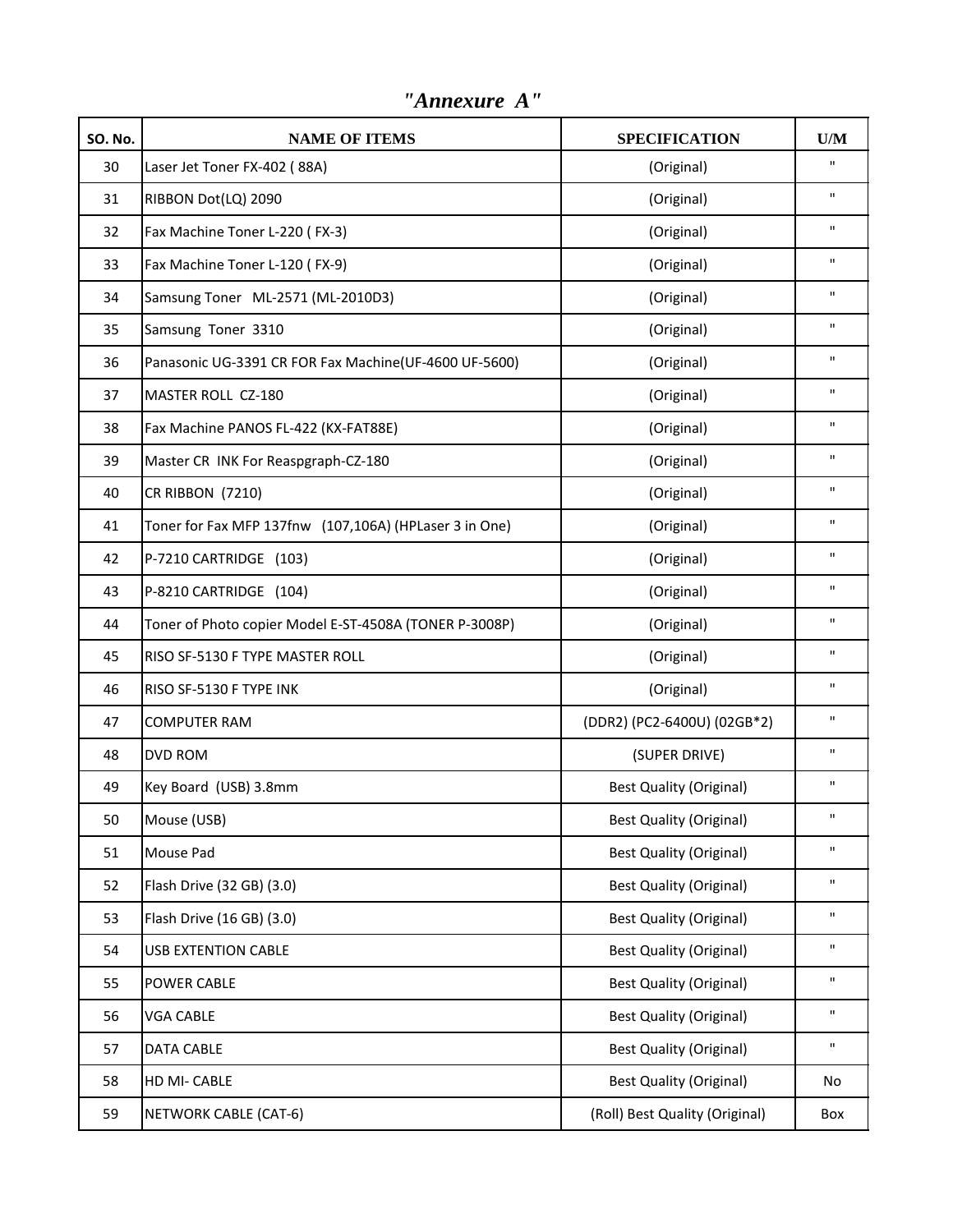|    | <b>SO. No. INAME OF ITEMS</b>         | <b>SPECIFICATION</b>              | U/M          |
|----|---------------------------------------|-----------------------------------|--------------|
| 60 | RJ-45 Canneetare (One Pkt)            | (2 TB ) Best Quality (Original)   | Pkt.         |
| 61 | <b>INETWORKING TOOL KIT</b>           | (Box Set) Best Quality (Original) | No           |
| 62 | NETWORKING SWITCHES (04 Ports)        | <b>Best Quality (Original)</b>    | $\mathbf H$  |
| 63 | NETWORKING SWITCHES (08 Ports)        | <b>Best Quality (Original)</b>    | $\mathbf{H}$ |
| 64 | NETWORKING SWITCHES (16 Ports)        | <b>Best Quality (Original)</b>    | $\mathbf{H}$ |
| 65 | NETWORKING SWITCHES (24 Ports)        | <b>Best Quality (Original)</b>    | $\mathbf{H}$ |
| 66 | <b>Fax Machine CANON MF 229 DW I</b>  | <b>Best Quality (Original)</b>    | $\mathbf{H}$ |
| 67 | Fax Machine Panasonic KX-MB2120       | Best Quality (Original)           | $\mathbf H$  |
| 68 | DVD (R) (RW) 4.7 GB                   | Best Quality (Original)           | $\mathbf{H}$ |
| 69 | CD -R (RW) 700MB                      | <b>Best Quality (Original)</b>    | Box          |
| 70 | SUPER HARD DRIVE (SATA)               | Best Quality (Original)           | No           |
| 71 | Canon Printer LBP226dw (Cartrige 057) | <b>Best Quality (Original)</b>    | No           |

*"Annexure A"*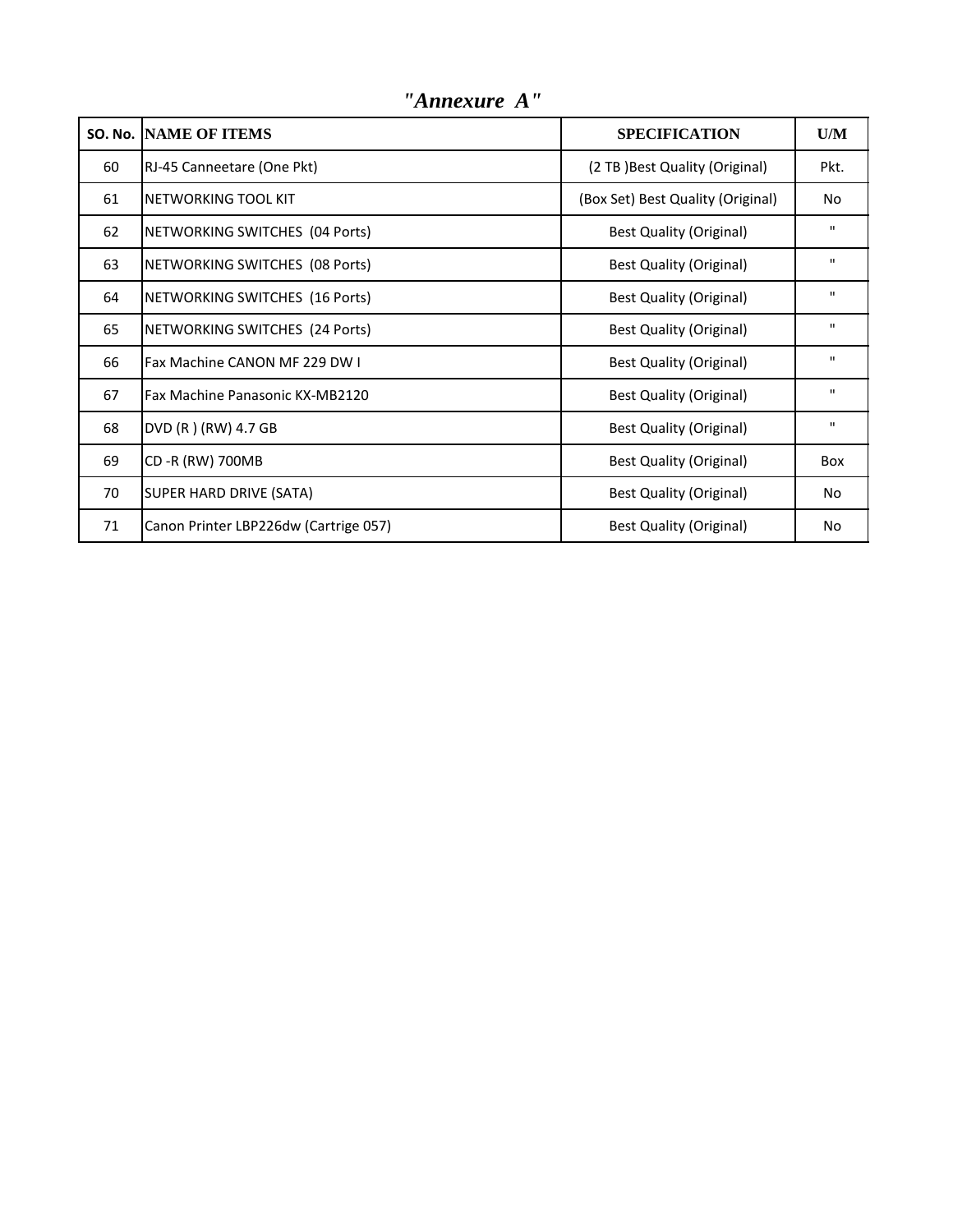| <b>SO. No.</b> | <b>NAME OF ITEMS</b>                                 | <b>SPECIFICATION</b> | U/M           |
|----------------|------------------------------------------------------|----------------------|---------------|
| $\mathbf{1}$   | BALL POINT (Blue/Black/Red)<br><b>Best Quality</b>   |                      | Pkt.          |
| $\overline{2}$ | POINTER PEN (Blue/Black)                             | <b>Best Quality</b>  | $\mathbf{H}$  |
| 3              | UNI BALL Jell (Signo) (Black/Blue/Red) or Equivalent | <b>Best Quality</b>  | $\mathbf{H}$  |
| 4              | FOUNTAIN PEN (for Table Assesories)                  | <b>Best Quality</b>  | No            |
| 5              | HIGH LIGHTER(Yellow, Pink, Green)                    | <b>Best Quality</b>  | $\mathbf{H}$  |
| 6              | MARKER (Blue/Black)                                  | <b>Best Quality</b>  | $\mathbf{H}$  |
| 7              | <b>WHITE FLUID</b>                                   | <b>Best Quality</b>  | $\mathbf{H}$  |
| 8              | <b>LEAD PENCIL</b>                                   | <b>Best Quality</b>  | Pkt.          |
| 9              | <b>SHARPENER</b>                                     | <b>Best Quality</b>  | Box           |
| 10             | <b>RUBBER</b>                                        | <b>Best Quality</b>  | $\mathbf{H}$  |
| 11             | <b>SCALE (STEEL)</b>                                 | <b>Best Quality</b>  | $\mathbf{H}$  |
| 12             | <b>STAMP PAD</b>                                     | <b>Best Quality</b>  | <b>No</b>     |
| 13             | <b>STAMP PAD INK</b>                                 | <b>Best Quality</b>  | $\mathbf{H}$  |
| 14             | FOUNTAIN PEN INK (Blue/Black/RED)                    | <b>Best Quality</b>  | $\mathbf{H}$  |
| 15             | <b>FRINKING MACHINE INK</b><br><b>Best Quality</b>   |                      | $\mathbf{H}$  |
| 16             | <b>FILE COVER</b>                                    | <b>Fine Quality</b>  | $\mathbf{H}$  |
| 17             | <b>FLAPPER WITH BOARD</b>                            | <b>Fine Quality</b>  | $\mathbf{H}$  |
| 18             | <b>FLAPPER REXINE</b>                                | <b>Fine Quality</b>  | $\mathbf{H}$  |
| 19             | <b>TRANSPARENT FILE (A4)</b>                         | Fine Quality         | $\mathbf{H}$  |
| 20             | <b>TRANSPARENT FILE (Legal)</b>                      | <b>Fine Quality</b>  | $\mathbf{H}$  |
| 21             | <b>FILE TRAY</b>                                     | <b>Fine Quality</b>  | $\mathbf{H}$  |
| 22             | <b>DAK FOLDER</b>                                    | <b>Best Quality</b>  | $\mathbf H$   |
| 23             | NOTTING PAD FOLDER                                   | <b>Best Quality</b>  | $\mathbf{H}$  |
| 24             | DRAFT PAD / NOTE PAD (A7 Size)                       | <b>Best Quality</b>  | Pkt.          |
| 25             | DRAFT PAD /NOTE PAD (Normal Size)                    | <b>Best Quality</b>  | $\mathbf{H}$  |
| 26             | DRAFT PAD / NOTE PAD (Spiral)                        | <b>Best Quality</b>  | $\mathbf{H}$  |
| 27             | TAG (L)                                              | <b>Best Quality</b>  | <b>BUNDAL</b> |
| 28             | TAG(S)                                               | <b>Best Quality</b>  | $\mathbf{H}$  |
| 29             | <b>REGISTER RULED Q-6</b>                            | <b>Best Quality</b>  | No            |
| 30             | REGISTER RULED Q-12                                  | <b>Best Quality</b>  | $\mathbf H$   |
| 31             | REGISTER RULED Q-12 (VIP)                            | (VIP) Best Quality   | $\mathbf{H}$  |

*"Annexure B"*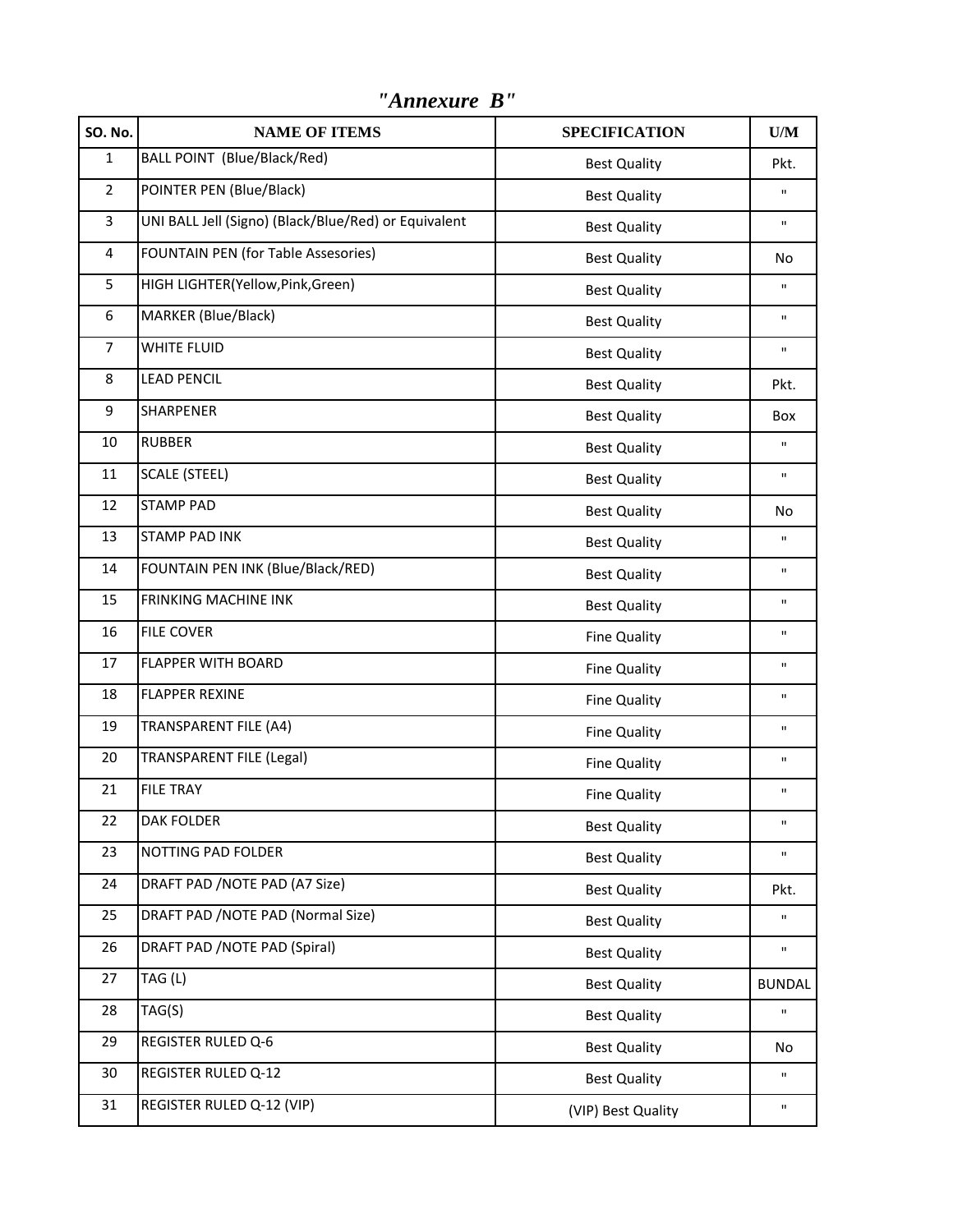**SO. No. NAME OF ITEMS SPECIFICATION U/M** 32 REGISTER RULED Q-16 Best Quality No 33 REGISTER RULED Q-24 **Best Quality** Best Quality **Best Quality** The Material Research  $\frac{1}{2}$ 34 REGISTER RULED Q-24(VIP) **Fig. 1.1 CONSUMER SET ALL ASSESS** (VIP) Best Quality 35 REGISTER RULED Q-32 **Best Quality** Best Quality **Best Quality** 36 ATTENDENCE REGISTER **BEST EXECUTE A** Best Quality **Best Quality** The Matter of Section 1 37 STAPLER MACHINE HEAVY DUTY **120 CONTROLLY CONTROLLY AND REAVY DUTY** (LARGE) Best Quality 38 STAPLER (SMALL) Best Quality  $\blacksquare$ 39 STAPLER PIN 24/6 **Example 24/6** (24/6) Best Quality Pkt. 40 STAPPLER PIN (Remover) and the set of the set of the Best Quality and the set of the set of the set of the set of the set of the set of the set of the set of the set of the set of the set of the set of the set of the se 41 STAPLER PIN FOR HEAVY DUTY 17/13 (17/13) Best Quality 42 STAPLER PIN FOR HEAVY DUTY 23/17 (23/17) Best Quality | " 43 GUM (Large) BOTTLE **Alternative Contract Contract Contract Contract Contract Contract Contract Contract Contract Contract Contract Contract Contract Contract Contract Contract Contract Contract Contract Contract Contrac** 44 GUM (Small)BOTTLE (SMALL) Best Quality  $\begin{array}{ccc} \hline \end{array}$ 45 GUM STICK (UHU) **Best Quality Best Quality Best Quality** 46 CHIT PAD Diff. colour size(1'\*3') **Diff.colour size(1'\*3') Best Quality** Pkt. 47 CHIT PAD Diff. colour size(2<sup>'\*</sup>3') Diff.colour size(2'\*3') Best Quality | " 48 CHIT PAD Diff. colour size(3<sup>'\*</sup>3') Diff.colour size(3'\*3') Best Quality | " 49 CHIT PAD White Paper size(3<sup>'\*</sup>3') **White colour size(3'\*3') Best Quality** " 50 CHIT PAD Diff. colour size(3'\*4') Diff.colour size(1'\*3') Best Quality " 51 PASTED FLAG **Different colour** 52 ENVELOPES SE-5(Khaki) and the set of the set of the set of the set of the set of the set of the set of the set of the set of the set of the set of the set of the set of the set of the set of the set of the set of the se 53 ENVELOPES SE-5(White) DO **Best Quality** Best Quality **Best Quality** The Manus Rest Quality The Manus Rest Quality 54 ENVELOPES SE-6(Khaki) Best Quality Best Quality Provided at the Material Section of the Material Section of the Material Section of the Material Section of the Material Section of the Material Section of the Material Se 55 ENVELOPES SE-6(White) DO **Best Quality** Best Quality **Best Quality** The Manuscription of the Manuscription of the Manuscription of the Manuscription of the Manuscription of the Manuscription of the Manuscription of the 56 ENVELOPES SE-7(Khaki) and the set of the set of the Best Quality and the set of the set of the set of the set of the set of the set of the set of the set of the set of the set of the set of the set of the set of the set 57 ENVELOPES SE-8(Khaki) (Legal) Best Quality Best Quality Public Contract Contract Contract Contract Contract Contract Contract Contract Contract Contract Contract Contract Contract Contract Contract Contract Contract Con 58 ENVELOPES A4 (White) DO **Best Quality Best Quality Best Quality Best Quality** 59 ENVELOPES CLOTHING White (E-Large) **Best Quality** Best Quality **Best Quality** " 60 ENVELOPES CLOTHING (100 Gram) SE-8 (Legal) KHAKI Best Quality Best Quality 61 ENVELOPES CLOTHING (100 Gram) (E-Large) KHAKI Best Quality " 62 PAPER CLIP No. No. 2014 12:00 Different colour (Best Quality) No.

*"Annexure B"*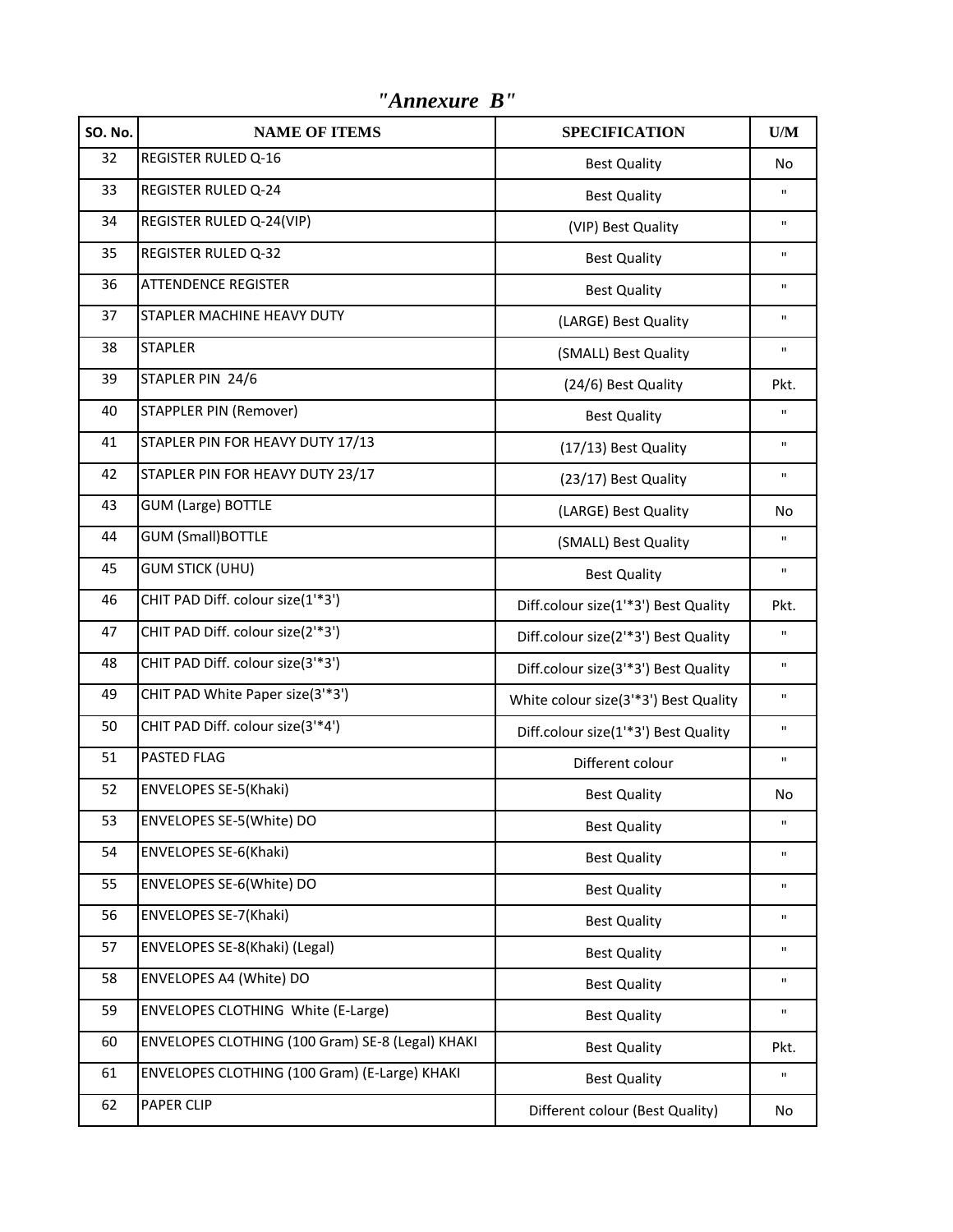| <b>SO. No.</b> | <b>NAME OF ITEMS</b>        | <b>SPECIFICATION</b> | U/M          |
|----------------|-----------------------------|----------------------|--------------|
| 63             | <b>PAPER PIN</b>            | <b>Best Quality</b>  | No           |
| 64             | PIN CUSHION                 | <b>Best Quality</b>  | п            |
| 65             | <b>POKER</b>                | <b>Best Quality</b>  | п            |
| 66             | SPUNCH CUP (BOX)            | <b>Best Quality</b>  | п            |
| 67             | PANCH MACHINE (SINGAL HOLE) | <b>Best Quality</b>  | п            |
| 68             | PANCH MACHINE (DUBBLE HOLE) | <b>Best Quality</b>  | п            |
| 69             | <b>THREAD BALL</b>          | <b>Best Quality</b>  | п            |
| 70             | PLASTIC STAIP               | <b>Best Quality</b>  | Pkt.         |
| 71             | PAPER CUTTER (ORG)          | <b>Best Quality</b>  | <b>No</b>    |
| 72             | PAPER CUTTER (Blade)        | <b>Best Quality</b>  | $\mathbf{H}$ |
| 73             | <b>SCISSOR</b>              | <b>Best Quality</b>  | п            |
| 74             | TRANSPARENT/SCOTCH TAPE     | <b>Best Quality</b>  | п            |
| 75             | <b>BINDING TAPE</b>         | <b>Best Quality</b>  | п            |
| 76             | <b>PAPER TAPE</b>           | <b>Best Quality</b>  | п            |
| 77             | <b>TABLE ASSESORIES</b>     | <b>Best Quality</b>  | H.           |
| 78             | <b>CALCULATORS 14 DIGIT</b> | <b>Best Quality</b>  | п            |
| 79             | <b>TABLE DIARY</b>          | <b>Best Quality</b>  | $\mathbf{u}$ |
| 80             | <b>TABLE PLANNER</b>        | <b>Best Quality</b>  | No           |
| 81             | <b>COTTON CLOTH</b>         | Fine Quality (White) | Metter       |
| 82             | <b>BROWN PAPER</b>          | <b>Best Quality</b>  | Sheet        |
| 83             | <b>CARBEN PAPER</b>         | <b>Best Quality</b>  | Pkt.         |

*"Annexure B"*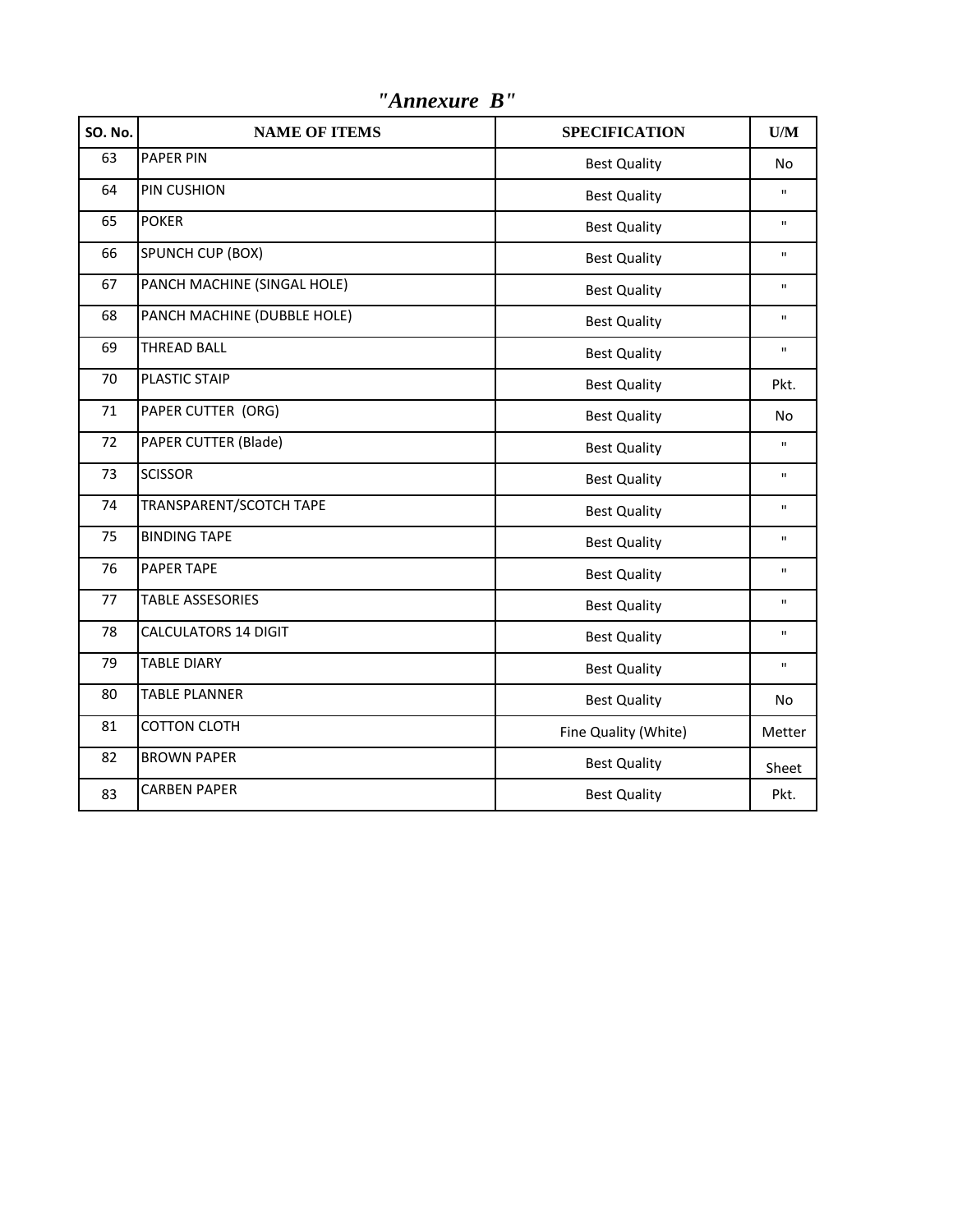| Sr.            | <b>Item Name</b>                      | U/M            |
|----------------|---------------------------------------|----------------|
| 1              | Glint                                 | N <sub>o</sub> |
| $\overline{2}$ | Revive All Polish                     | N <sub>o</sub> |
| 3              | Tissue Box Large Box Multi Color      | N <sub>o</sub> |
| $\overline{4}$ | Tissue Box Small Box Simple           | N <sub>o</sub> |
| 5              | Kitchen Tissue Roll                   | N <sub>o</sub> |
| 6              | <b>Toilet Tissue Roll</b>             | N <sub>o</sub> |
| $\overline{7}$ | Nepkin Tissue                         | N <sub>o</sub> |
| 8              | Dove Soap                             | N <sub>o</sub> |
| 9              | Lux Soap                              | N <sub>o</sub> |
| 10             | Saba Soap                             | N <sub>o</sub> |
| 11             | Cell AA (24 Contains in 1 Pkt)        | Pkt            |
| 12             | <b>AirWick Freshner</b>               | N <sub>o</sub> |
| 13             | Lemon Max Liquid                      | N <sub>o</sub> |
| 14             | Vim Powder                            | N <sub>o</sub> |
| 15             | <b>Surf Sachet Pack</b>               | N <sub>o</sub> |
| 16             | Mortein Refil Machine                 | N <sub>o</sub> |
| 17             | Mortein Refil Oil                     | N <sub>o</sub> |
| 18             | Scotch Bright Sponge                  | No             |
| 19             | Dishwashers Lemon Max                 | N <sub>o</sub> |
| 20             | Mortein Spray                         | N <sub>o</sub> |
| 21             | Air Freshner                          | N <sub>o</sub> |
| 22             | Bell Cell (23A 12V)                   | N <sub>o</sub> |
| 23             | Cell AAA 1.5V Power Plus              | Pkt            |
| 24             | Romi For Wash Basin                   | N <sub>o</sub> |
| 25             | <b>Broom Sticks</b>                   | Kg             |
| 26             | Tea Set                               | N <sub>o</sub> |
| 27             | Tea Spoon                             | N <sub>o</sub> |
| 28             | Table Spoon                           | N <sub>o</sub> |
| 29             | <b>Electric Cattle</b>                | No             |
| 30             | Wall Clock                            | No             |
| 31             | Umberella                             | N <sub>o</sub> |
| 32             | Soccer                                | N <sub>0</sub> |
| 33             | <b>Dusting Cloth</b>                  | N <sub>o</sub> |
| 34             | Dust Bin                              | No             |
| 35             | Stainless Steel wire for dish washing | No             |
| 36             | Scoth Bright                          | N <sub>0</sub> |
| 37             | Cosmic Car Polish                     | N <sub>0</sub> |
| 38             | <b>Shiner Protectant</b>              | No             |
| 39             | Professional Towel                    | No             |
| 40             | <b>Empty Bag</b>                      | No             |
| 41             | <b>Water Glass</b>                    | N <sub>0</sub> |
| 42             | Water Jug                             | No             |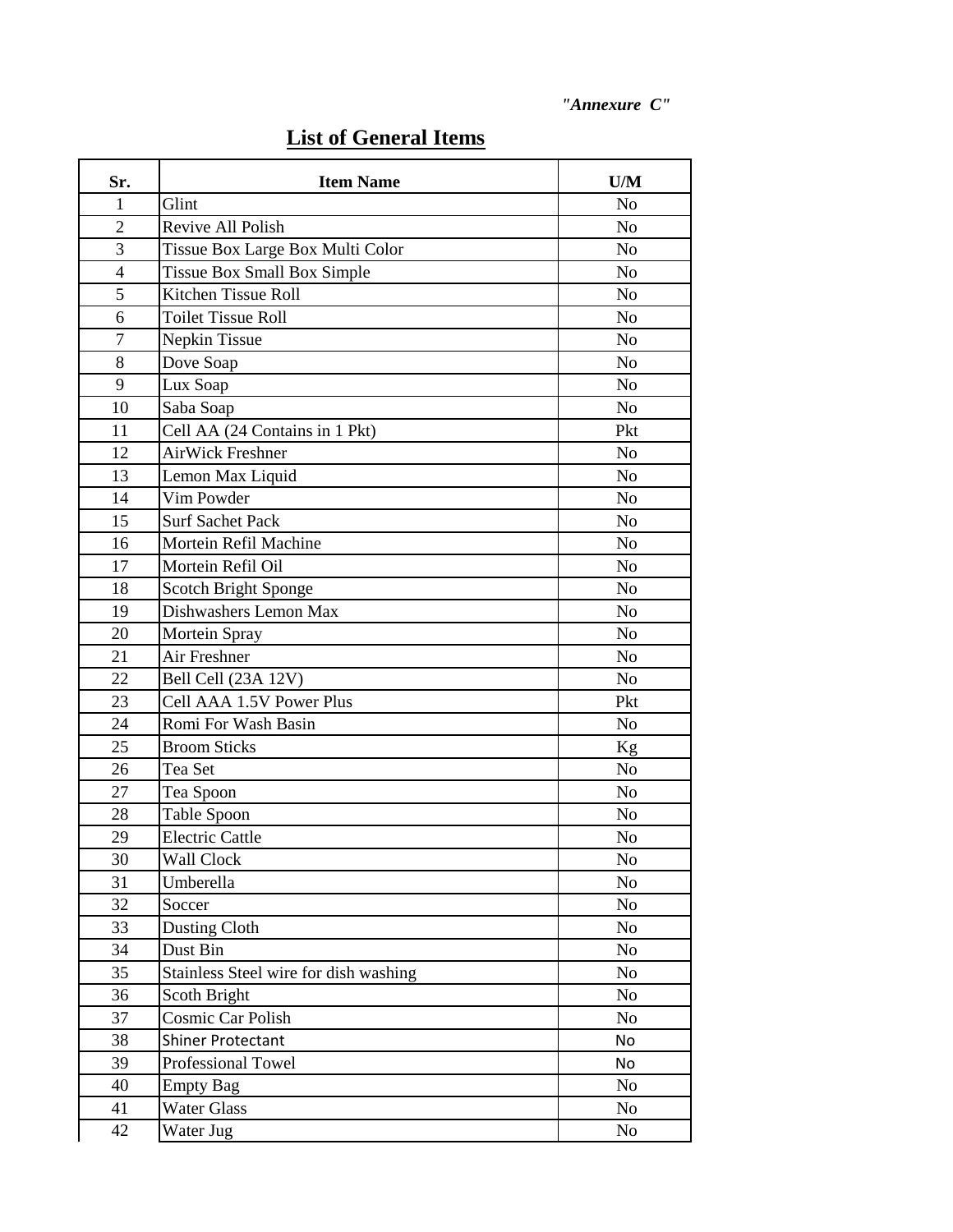| Sr. | <b>Item Name</b>           | U/M            |
|-----|----------------------------|----------------|
| 43  | Crockery Plates (Size 9')  | N <sub>0</sub> |
| 44  | Crockery Plates (Size 12') | No             |
| 45  | Thermos 1.5 Ltr.           | No             |
| 46  | Thermos 3 Ltr.             | No             |
| 47  | Table Cloth                | No             |
| 48  | Dust Bin                   | No             |
| 49  | <b>Back Care</b>           | No             |
| 50  | Acid                       | Ltr            |
| 51  | Phenyl                     | <b>Bottles</b> |
| 52  | Wiper                      | N <sub>0</sub> |
| 53  | Puchara                    | No             |
| 54  | Sweep                      | <b>Bottles</b> |
| 55  | <b>Brush</b>               | No             |
| 56  | <b>Flower Broom</b>        | N <sub>o</sub> |
| 57  | <b>Phenyl Tablets</b>      | N <sub>o</sub> |
| 58  | Roomi Ticky                | No             |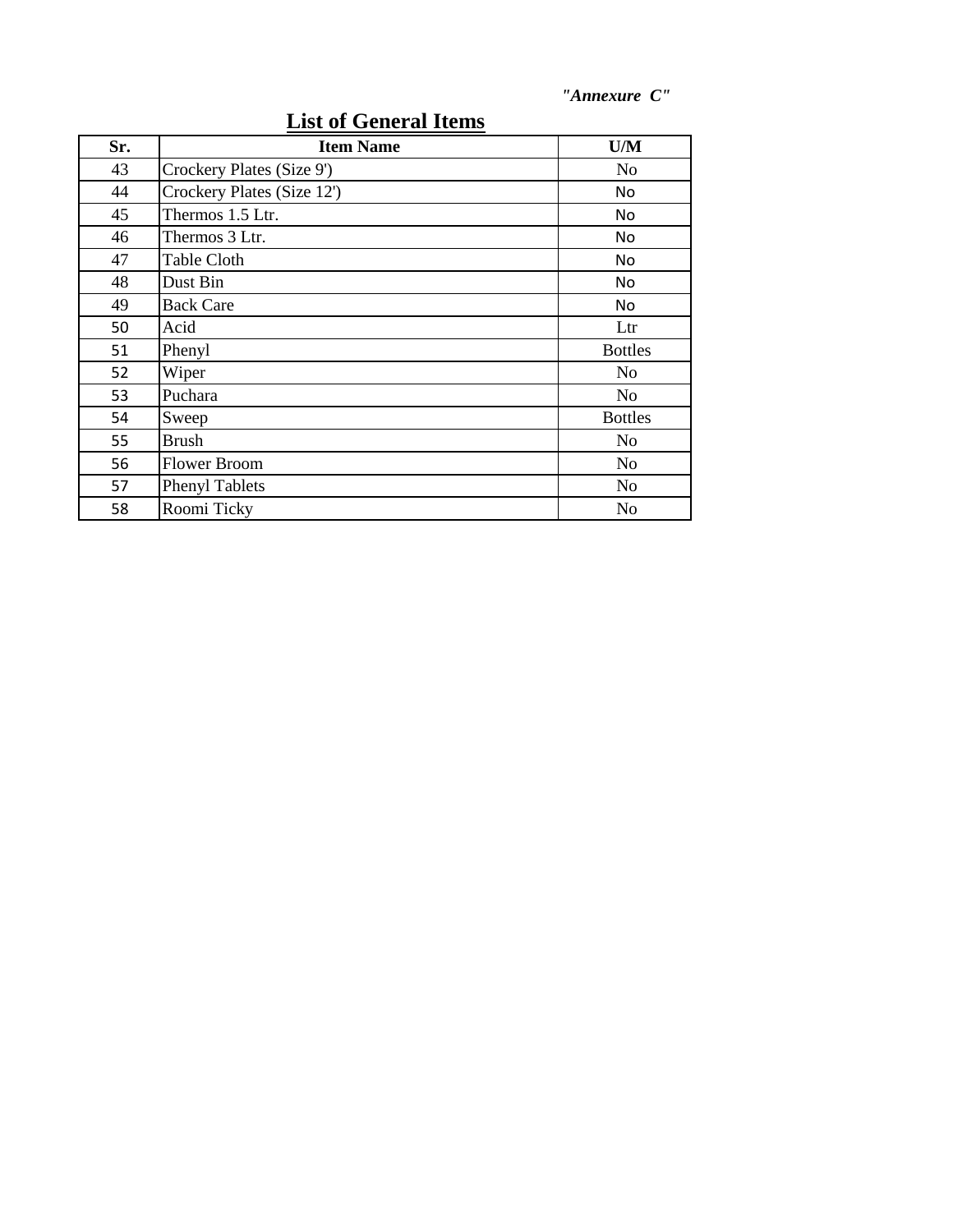| <u>List of Electric , Hardware &amp; Sailliary Tient</u> |                                  |                |  |
|----------------------------------------------------------|----------------------------------|----------------|--|
| Sr.                                                      | <b>Item Name</b>                 | U/M            |  |
| $\mathbf{1}$                                             | Door Lock                        | N <sub>o</sub> |  |
| $\overline{2}$                                           | Tri Circle China Lock - 50mm     | N <sub>o</sub> |  |
| 3                                                        | Tri Circle China Lock - 35mm     | N <sub>o</sub> |  |
| $\overline{4}$                                           | Tri Circle China Lock - 25mm     | N <sub>0</sub> |  |
| 5                                                        | Drawer Lock 808                  | N <sub>o</sub> |  |
| 6                                                        | Drawer Lock 707                  | N <sub>o</sub> |  |
| $\overline{7}$                                           | Drawer Lock 505                  | N <sub>0</sub> |  |
| 8                                                        | <b>Filter Cartridge Set</b>      | N <sub>o</sub> |  |
| 9                                                        | Water Tap                        | N <sub>o</sub> |  |
| 10                                                       | <b>Basin Mixer</b>               | N <sub>o</sub> |  |
| 11                                                       | Sink Mixer                       | N <sub>o</sub> |  |
| 12                                                       | <b>Toilt Shower</b>              | N <sub>0</sub> |  |
| 13                                                       | Piano Button                     | N <sub>o</sub> |  |
| 14                                                       | Piano Socket                     | N <sub>o</sub> |  |
| 15                                                       | Piano Dimmer                     | N <sub>o</sub> |  |
| 16                                                       | Shoe Braker (AC)                 | $\rm No$       |  |
| 17                                                       | Circuit Breaker 16 AMP, 32 Amp   | N <sub>o</sub> |  |
| 18                                                       | <b>Breaker Dabi</b>              | N <sub>o</sub> |  |
| 19                                                       | Power Plug                       | N <sub>0</sub> |  |
| 20                                                       | Power Plug Box                   | N <sub>o</sub> |  |
| 21                                                       | Power Plug Shoe                  | N <sub>o</sub> |  |
| 22                                                       | <b>Insulation Tape</b>           | N <sub>o</sub> |  |
| 23                                                       | Wire 3x29, Copper                | 90 Meter Roll  |  |
| 24                                                       | Wire 7x29, Copper                | 90 Meter Roll  |  |
| 25                                                       | Wire 7x36, Copper                | 90 Meter Roll  |  |
| 26                                                       | Duckt Patti 3/4"                 | N <sub>o</sub> |  |
| 27                                                       | Duckt Patti 1"                   | N <sub>o</sub> |  |
| 28                                                       | Light Plug Multi                 | No             |  |
| 29                                                       | Light Plug Shoe                  | No             |  |
| 30                                                       | Two Pin Shoe                     | No             |  |
| 31                                                       | <b>Extension Board</b>           | N <sub>0</sub> |  |
| 32                                                       | Light Plug Box 3x3               | N <sub>0</sub> |  |
| 33                                                       | Cable 03 Core 110x76 in ft       | N <sub>0</sub> |  |
| 34                                                       | LED Bulb 13W                     | N <sub>0</sub> |  |
| 35                                                       | LED Bulb 18W                     | N <sub>o</sub> |  |
| 36                                                       | LED Bulb 30W                     | <b>No</b>      |  |
| 37                                                       | LED Tube Light 48W               | N <sub>0</sub> |  |
| 38                                                       | LED Light 50W                    | N <sub>0</sub> |  |
| 39                                                       | LED Flood Light Water proof 100W | N <sub>0</sub> |  |
| 40                                                       | LED Flood Light Water proof 200W | N <sub>0</sub> |  |
| 41                                                       | Tube Rod 36W                     | N <sub>o</sub> |  |

**List of Electric , Hardware & Sanitary Item**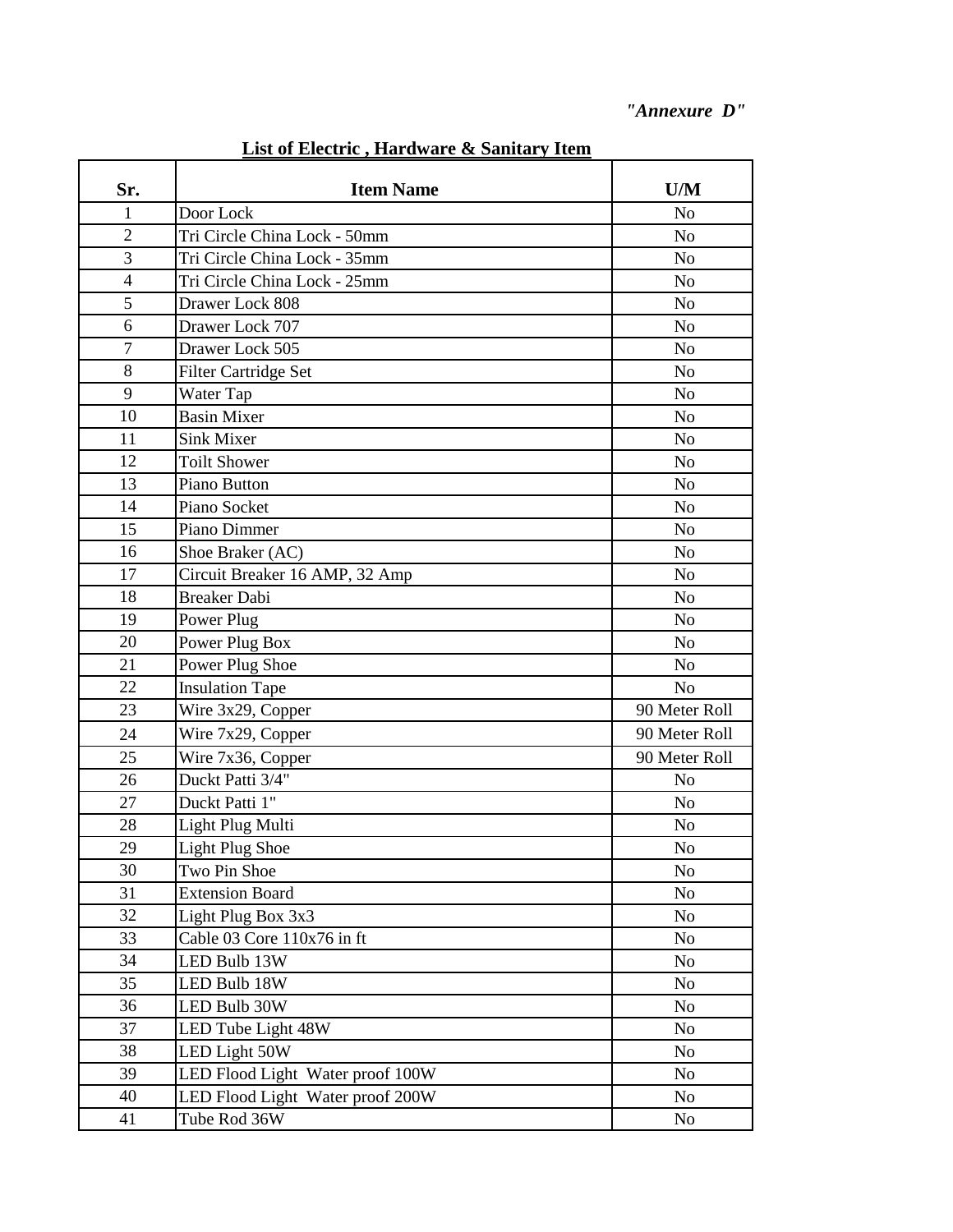| 2150 or Encentre, martin arc ex Bannary Tienn |                                         |                |  |
|-----------------------------------------------|-----------------------------------------|----------------|--|
| Sr.                                           | <b>Item Name</b>                        | U/M            |  |
| 42                                            | Door Closure                            | No             |  |
| 43                                            | Tube Rod 18W                            | N <sub>o</sub> |  |
| 44                                            | <b>Tube Starter</b>                     | N <sub>o</sub> |  |
| 45                                            | Circuit Breaker Double 64 Amp           | N <sub>o</sub> |  |
| 46                                            | Circuit Breaker Double 100 Amp 3 Phase  | N <sub>o</sub> |  |
| 47                                            | Circuit Breaker Double 32 Amp           | N <sub>o</sub> |  |
| 48                                            | <b>Bracket Fan</b>                      | N <sub>0</sub> |  |
| 49                                            | Ceilling Fan                            | N <sub>o</sub> |  |
| 50                                            | Rubber Pipe 3/4"                        | Ft.            |  |
| 51                                            | "02 Pair" Cable Roll                    | 90 Meter Roll  |  |
| 52                                            | PTCL Telephone wire for install (Black) | 90 Meter Roll  |  |
| 53                                            | Telephone DB                            | No             |  |
| 54                                            | Receiver Card (for Telephone set)       | N <sub>0</sub> |  |
| 55                                            | Telephone Set (Best Quality)            | N <sub>o</sub> |  |
| 56                                            | Wire Cutter for Telephone Cables        | N <sub>0</sub> |  |
| 57                                            | Tape Roll                               | N <sub>o</sub> |  |
| 58                                            | <b>Screw Driver Set</b>                 | No             |  |
| 59                                            | Plier High grade 6"                     | No             |  |
| 60                                            | Screw 1.5 8 No                          | Pkt            |  |
| 61                                            | Screw 1" 6 No                           | Pkt            |  |

**List of Electric , Hardware & Sanitary Item**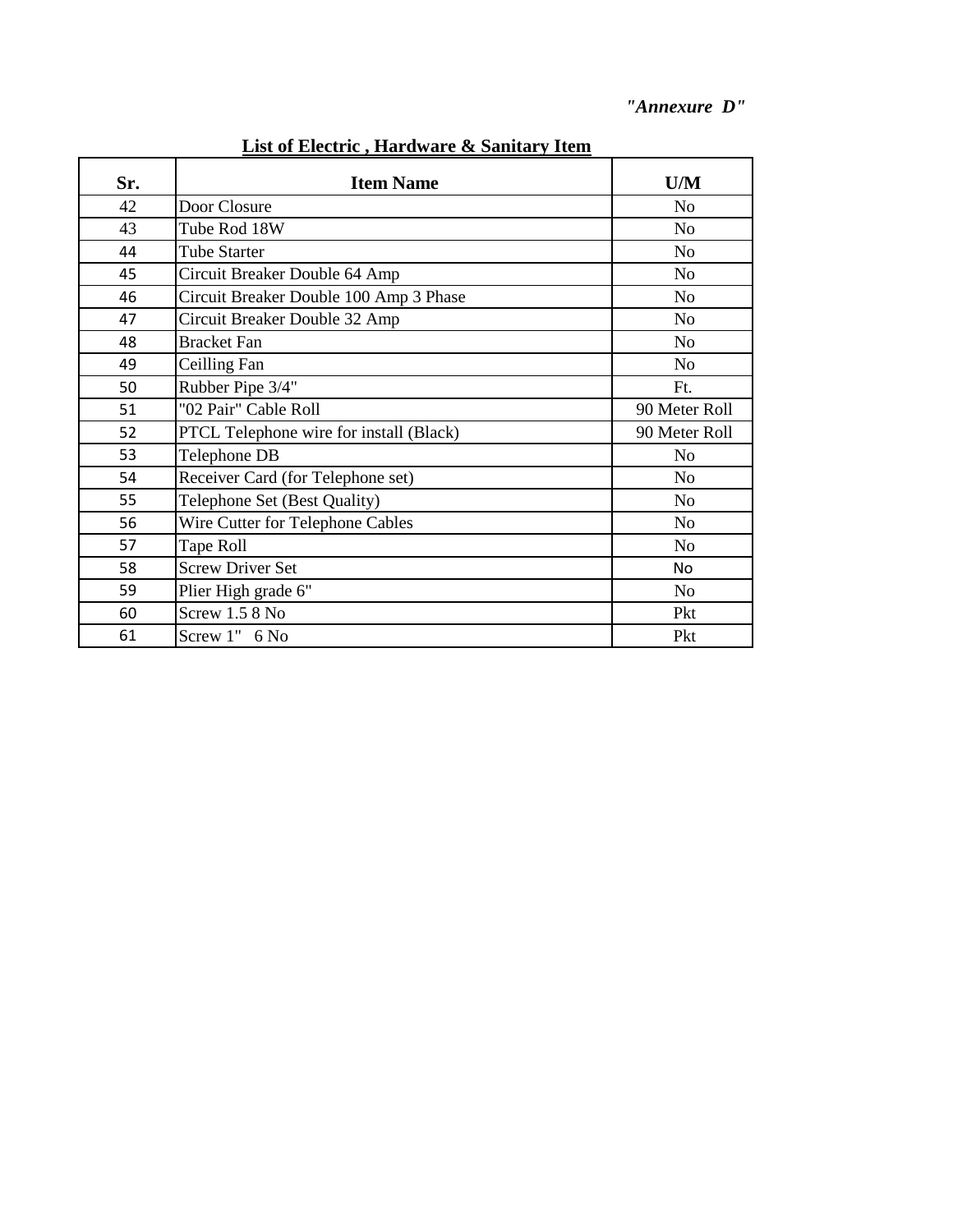|                | SO. No. PAGE NO. | <b>NAME OF ITEMS</b>                                            |
|----------------|------------------|-----------------------------------------------------------------|
| 1              |                  | Off white Part-I 9.5" x 11" (Continuous) (1000sheets/Box) 65 gm |
| $\overline{2}$ |                  | Off white Part-II 9.5" x 11"(Continuous) (500sheets/Box) 65 gm  |
| 3              |                  | Off white Part-III 9.5"x11"(Continuous)(500sheets/Box) 65 gm    |
| 4              |                  | Off white Part-I 15" x 11" (Continuous) (1000sheets/Box) 65 gm  |
| 5              |                  | Off white Part-II 15" x 11" (Continuous)                        |
| 6              |                  | White Paper A-4 Size 210mm x 297mm (80gm)                       |
| 7              |                  | White Paper F-4 Size 210mm x 333mm (80gm)                       |
| 8              |                  | PHOTOSTATE PAPER F-4 (Legal)(70gm)                              |
| 9              |                  | PHOTOSTATE PAPER A-4 (70gm)                                     |
| 10             |                  | DUPLICATING PAPER F-4 (Legal)(60gm)                             |
| 11             |                  | DUPLICATING PAPER A-4 (60gm)                                    |
| 12             |                  | COLOR PAPER (A4) (DIFF COL)                                     |
| 13             |                  | COLOR PAPER (F4) (DIFF COL)                                     |
| 14             |                  | Laser Jet Toner Cartridge (05A) (2055)                          |
| 15             |                  | Laser Jet Toner Cartridge (12A)(1020 Plus)                      |
| 16             |                  | Laser Jet Toner Cartridge (13A)                                 |
| 17             |                  | Laser Jet Toner Cartridge (15A)(1200)                           |
| 18             |                  | Laser Jet Toner Cartridge (17A)                                 |
| 19             |                  | Laser Jet Toner Cartridge (19A) (M130Fn)                        |
| 20             |                  | Laser Jet Toner Cartridge (26A) (M402d)                         |
| 21             |                  | Laser Jet Toner Cartridge (42A) (4250n)                         |
| 22             |                  | Laser Jet Toner Cartridge (48A) MFP (M28a)                      |
| 23             |                  | Laser Jet Toner Cartridge (53A)                                 |
| 24             |                  | Laser Jet Toner Cartridge (58A) M404dn                          |
| 25             |                  | Laser Jet Toner Cartridge (76A)                                 |
| 26             |                  | Laser Jet Toner Cartridge (79A) MFP (M26a)                      |
| 27             |                  | Laser Jet Toner Cartridge (80A) (400-M401n)                     |
| 28             |                  | Laser Jet Toner Cartridge (83A)                                 |
| 29             |                  | Laser Jet Toner Cartridge (85A) (P1102, M1132)                  |
| 30             |                  | Laser Jet Toner FX-402 (88A)                                    |
| 31             |                  | RIBBON Dot(LQ) 2090                                             |
| 32             |                  | Fax Machine Toner L-220 (FX-3)                                  |
| 33             |                  | Fax Machine Toner L-120 (FX-9)                                  |
| 34             |                  | Samsung Toner ML-2571 (ML-2010D3)                               |
| 35             |                  | Samsung Toner 3310                                              |
| 36             |                  | Panasonic UG-3391 CR FOR Fax Machine(UF-4600 UF-5600)           |
| 37             |                  | MASTER ROLL CZ-180                                              |
| 38             |                  | Fax Machine PANOS FL-422 (KX-FAT88E)                            |
| 39             |                  | Master CR INK For Reaspgraph-CZ-180                             |
| 40             |                  | CR RIBBON (7210)                                                |
| 41             |                  | Toner for Fax MFP 137fnw (106A) (HPLaser 3 in One)              |
| 42             |                  | P-7210 CARTRIDGE<br>(103)                                       |
| 43             |                  | P-8210 CARTRIDGE (104)                                          |
| 44             |                  | Toner of Photo copier Model E-ST-4508A (TONER P-3008P)          |

*"Annexure A"*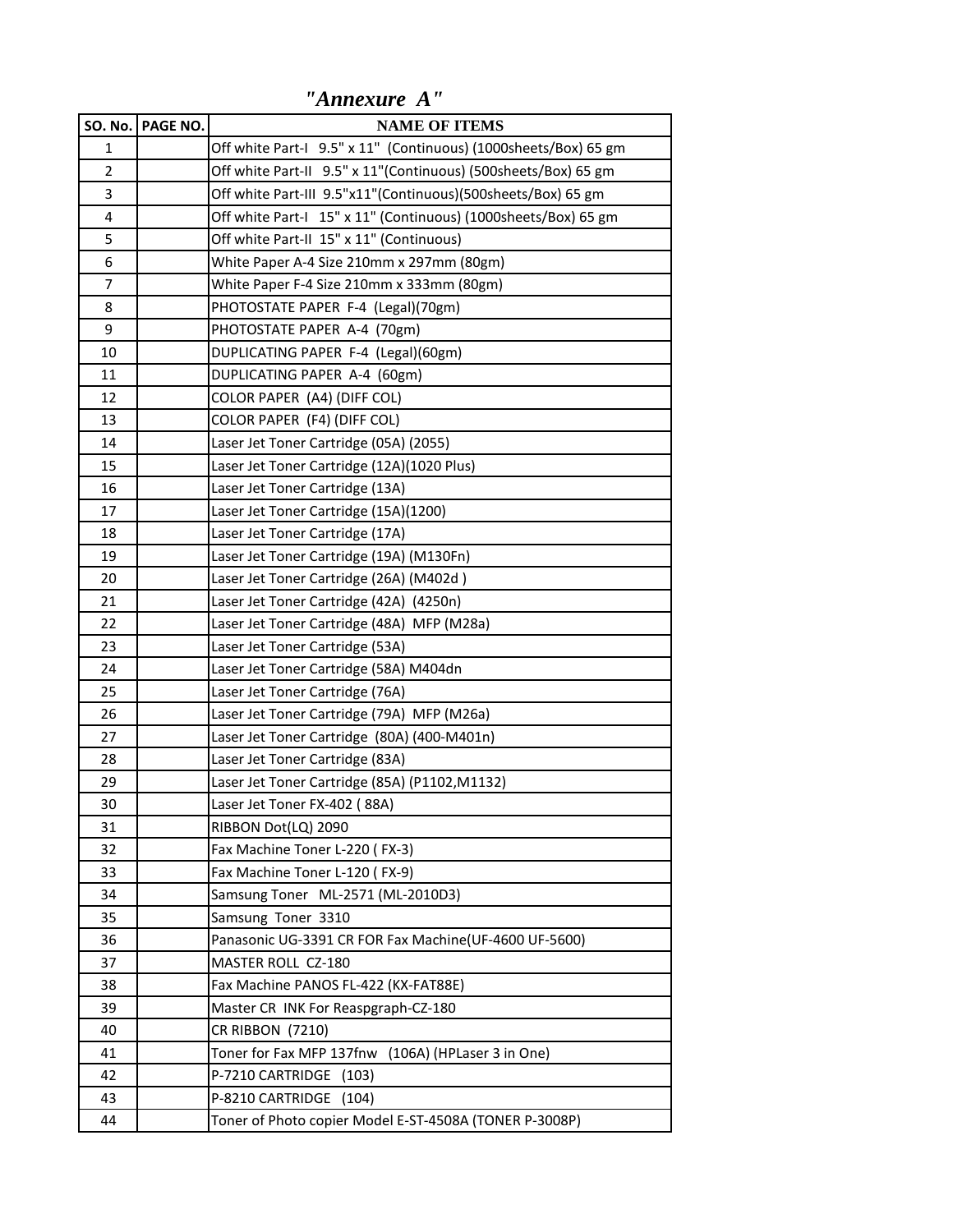| 45 | RISO SF-5130 F TYPE MASTER ROLL       |
|----|---------------------------------------|
| 46 | RISO SF-5130 F TYPE INK               |
| 47 | COMPUTER RAM (DD2)PC2-6400U) )02GB*2) |
| 48 | DVD ROM (SUPER DRIVE)                 |
| 49 | Key Board (USB) 3.8mm                 |
| 50 | Mouse (USB)                           |
| 51 | Mouse Pad                             |
| 52 | Flash Drive (32 GB) (3.0)             |
| 53 | Flash Drive (16 GB) (3.0)             |
| 54 | <b>USB EXTENTION CABLE</b>            |
| 55 | POWER CABLE                           |
| 56 | VGA CABLE                             |
| 57 | DATA CABLE                            |
| 58 | HD MI-CABLE                           |
| 59 | NETWORK CABLE (CAT-6)                 |
| 60 | RJ-45 Canneetare (One Pkt) (2 TB)     |
| 61 | NETWORKING TOOL KIT( BOX SET)         |
| 62 | NETWORKING SWITCHES (04 Ports)        |
| 63 | NETWORKING SWITCHES (08 Ports)        |
| 64 | NETWORKING SWITCHES (16 Ports)        |
| 65 | NETWORKING SWITCHES (24 Ports)        |
| 66 | Fax Machine CANON MF 229 DW I         |
| 67 | Fax Machine Panasonic KX-MB2120       |
| 68 | DVD (R) (RW) 4.7 GB                   |
| 69 | CD-R (RW) 700MB                       |
| 70 | SUPER HARD DRIVE (SATA)               |
| 71 | Canon Printer LBP226dw (Cartrige 057) |
|    |                                       |
|    |                                       |
|    |                                       |
|    |                                       |
|    |                                       |
|    |                                       |
|    |                                       |
|    |                                       |
|    |                                       |
|    |                                       |
|    |                                       |
|    |                                       |
|    |                                       |
|    |                                       |
|    |                                       |
|    |                                       |
|    |                                       |
|    |                                       |
|    |                                       |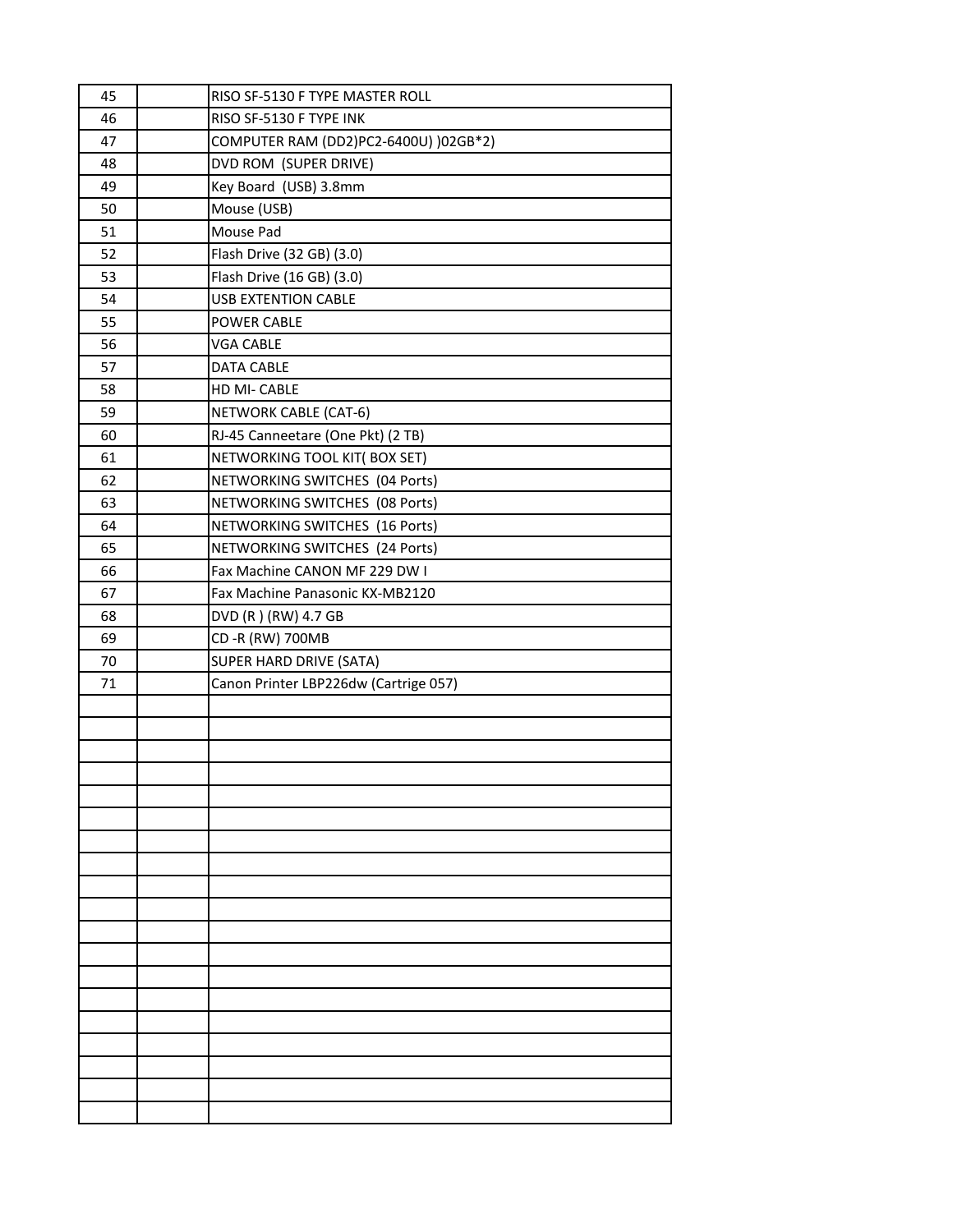|                | SO. No. PAGE NO. | <b>NAME OF ITEMS</b>                                 |
|----------------|------------------|------------------------------------------------------|
| 1              |                  | BALL POINT (Blue/Black/Red)                          |
| $\overline{2}$ |                  | POINTER PEN (Blue/Black)                             |
| 3              |                  | UNI BALL Jell (Signo) (Black/Blue/Red) or Equivalent |
| 4              |                  | FOUNTAIN PEN (for Table Assesories)                  |
| 5              |                  | HIGH LIGHTER(Yellow,Pink,Green)                      |
| 6              |                  | MARKER (Blue/Black)                                  |
| 7              |                  | <b>WHITE FLUID</b>                                   |
| 8              |                  | <b>LEAD PENCIL</b>                                   |
| 9              |                  | SHARPENER                                            |
| 10             |                  | <b>RUBBER</b>                                        |
| 11             |                  | <b>SCALE (STEEL)</b>                                 |
| 12             |                  | <b>STAMP PAD</b>                                     |
| 13             |                  | <b>STAMP PAD INK</b>                                 |
| 14             |                  | FOUNTAIN PEN INK (Blue/Black/RED)                    |
| 15             |                  | <b>FRINKING MACHINE INK</b>                          |
| 16             |                  | <b>FILE COVER</b>                                    |
| 17             |                  | <b>FLAPPER WITH BOARD</b>                            |
| 18             |                  | <b>FLAPPER REXINE</b>                                |
| 19             |                  | <b>TRANSPARENT FILE (A4)</b>                         |
| 20             |                  | <b>TRANSPARENT FILE (Legal)</b>                      |
| 21             |                  | <b>FILE TRAY</b>                                     |
| 22             |                  | <b>DAK FOLDER</b>                                    |
| 23             |                  | NOTTING PAD FOLDER                                   |
| 24             |                  | DRAFT PAD / NOTE PAD (A7 Size)                       |
| 25             |                  | DRAFT PAD / NOTE PAD (Normal Size)                   |
| 26             |                  | DRAFT PAD / NOTE PAD (Spiral)                        |
| 27             |                  | TAG (L)                                              |
| 28             |                  | TAG(S)                                               |
| 29             |                  | <b>REGISTER RULED Q-6</b>                            |
| 30             |                  | <b>REGISTER RULED Q-12</b>                           |
| 31             |                  | REGISTER RULED Q-12 (VIP)                            |
| 32             |                  | <b>REGISTER RULED Q-16</b>                           |
| 33             |                  | <b>REGISTER RULED Q-24</b>                           |
| 34             |                  | REGISTER RULED Q-24(VIP)                             |
| 35             |                  | <b>REGISTER RULED Q-32</b>                           |
| 36             |                  | <b>ATTENDENCE REGISTER</b>                           |
| 37             |                  | STAPLER MACHINE HEAVY DUTY                           |
| 38             |                  | <b>STAPLER</b>                                       |
| 39             |                  | STAPLER PIN 24/6                                     |
| 40             |                  | <b>STAPPLER PIN (Remover)</b>                        |
| 41             |                  | STAPLER PIN FOR HEAVY DUTY 17/13                     |
| 42             |                  | STAPLER PIN FOR HEAVY DUTY 23/17                     |
| 43             |                  | <b>GUM (Large) BOTTLE</b>                            |
| 44             |                  | <b>GUM (Small)BOTTLE</b>                             |

*"Annexure B"*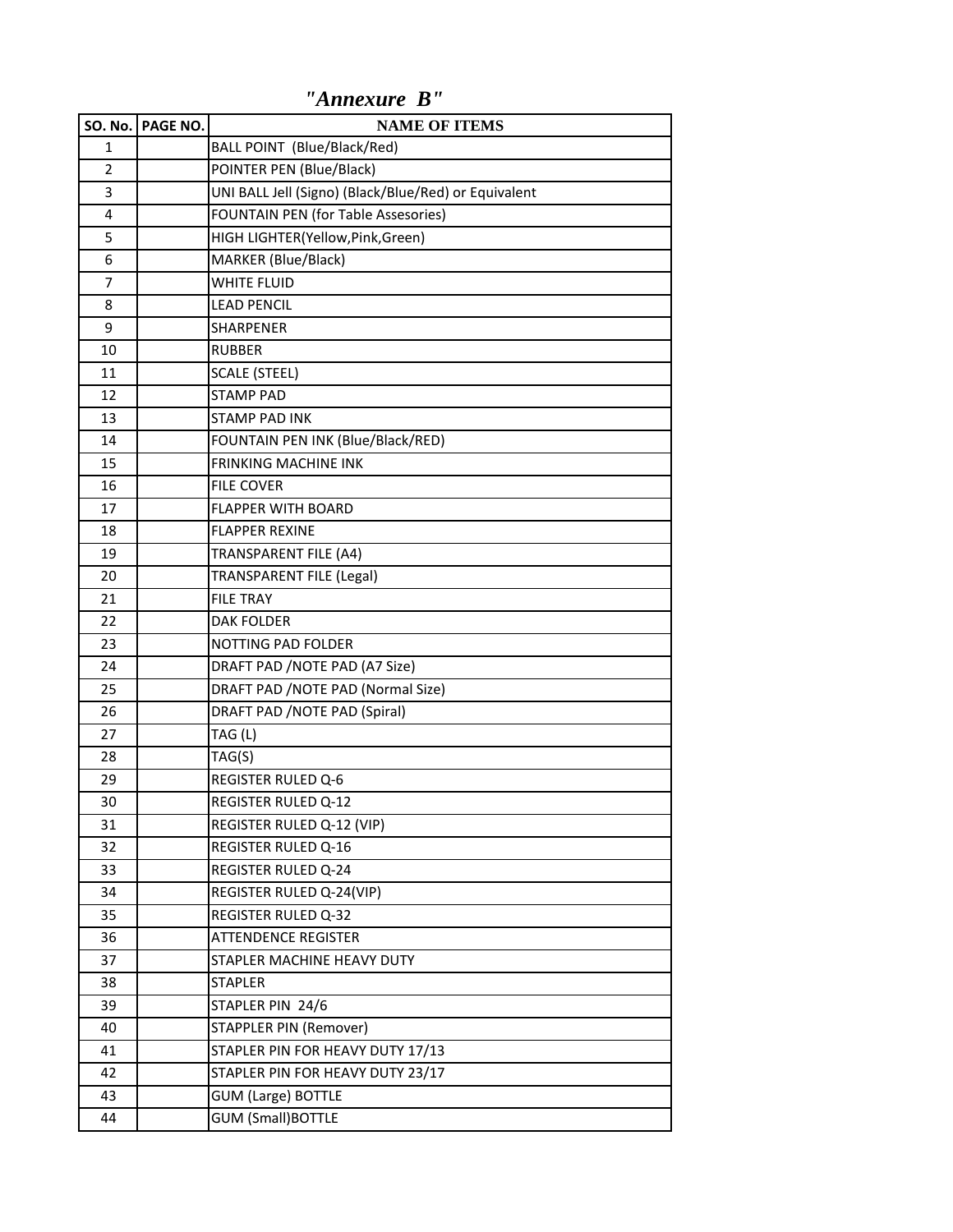| 45 | <b>GUM STICK (UHU)</b>                           |
|----|--------------------------------------------------|
| 46 | CHIT PAD Diff. colour size(1'*3')                |
| 47 | CHIT PAD Diff. colour size(2'*3')                |
| 48 | CHIT PAD Diff. colour size(3'*3')                |
| 49 | CHIT PAD White Paper size(3'*3')                 |
| 50 | CHIT PAD Diff. colour size(3'*4')                |
| 51 | PASTED FLAG (DIFFERENT COLOUR)                   |
| 52 | ENVELOPES SE-5(Khaki)                            |
| 53 | ENVELOPES SE-5(White) DO                         |
| 54 | ENVELOPES SE-6(Khaki)                            |
| 55 | ENVELOPES SE-6(White) DO                         |
| 56 | ENVELOPES SE-7(Khaki)                            |
| 57 | ENVELOPES SE-8(Khaki) (Legal)                    |
| 58 | ENVELOPES A4 (White) DO                          |
| 59 | <b>ENVELOPES CLOTHING White (E-Large)</b>        |
| 60 | ENVELOPES CLOTHING (100 Gram) SE-8 (Legal) KHAKI |
| 61 | ENVELOPES CLOTHING (100 Gram) (E-Large) KHAKI    |
| 62 | PAPER CLIP (DIFFERENT COLOUR)                    |
| 63 | <b>PAPER PIN</b>                                 |
| 64 | PIN CUSHION                                      |
| 65 | <b>POKER</b>                                     |
| 66 | SPUNCH CUP (BOX)                                 |
| 67 | PANCH MACHINE (SINGAL HOLE)                      |
| 68 | PANCH MACHINE (DUBBLE HOLE)                      |
| 69 | <b>THREAD BALL</b>                               |
| 70 | PLASTIC STAIP                                    |
| 71 | PAPER CUTTER (ORG)                               |
| 72 | PAPER CUTTER (Blade)                             |
| 73 | <b>SCISSOR</b>                                   |
| 74 | TRANSPARENT/SCOTCH TAPE                          |
| 75 | <b>BINDING TAPE</b>                              |
| 76 | PAPER TAPE                                       |
| 77 | <b>TABLE ASSESORIES</b>                          |
| 78 | <b>CALCULATORS 14 DIGIT</b>                      |
| 79 | <b>TABLE DIARY</b>                               |
| 80 | <b>TABLE PLANNER</b>                             |
| 81 | <b>COTTON CLOTH (WHITE)</b>                      |
| 82 | <b>BROWN PAPER</b>                               |
| 83 | <b>CARBEN PAPER</b>                              |
|    |                                                  |
|    |                                                  |
|    |                                                  |
|    |                                                  |
|    |                                                  |
|    |                                                  |
|    |                                                  |
|    |                                                  |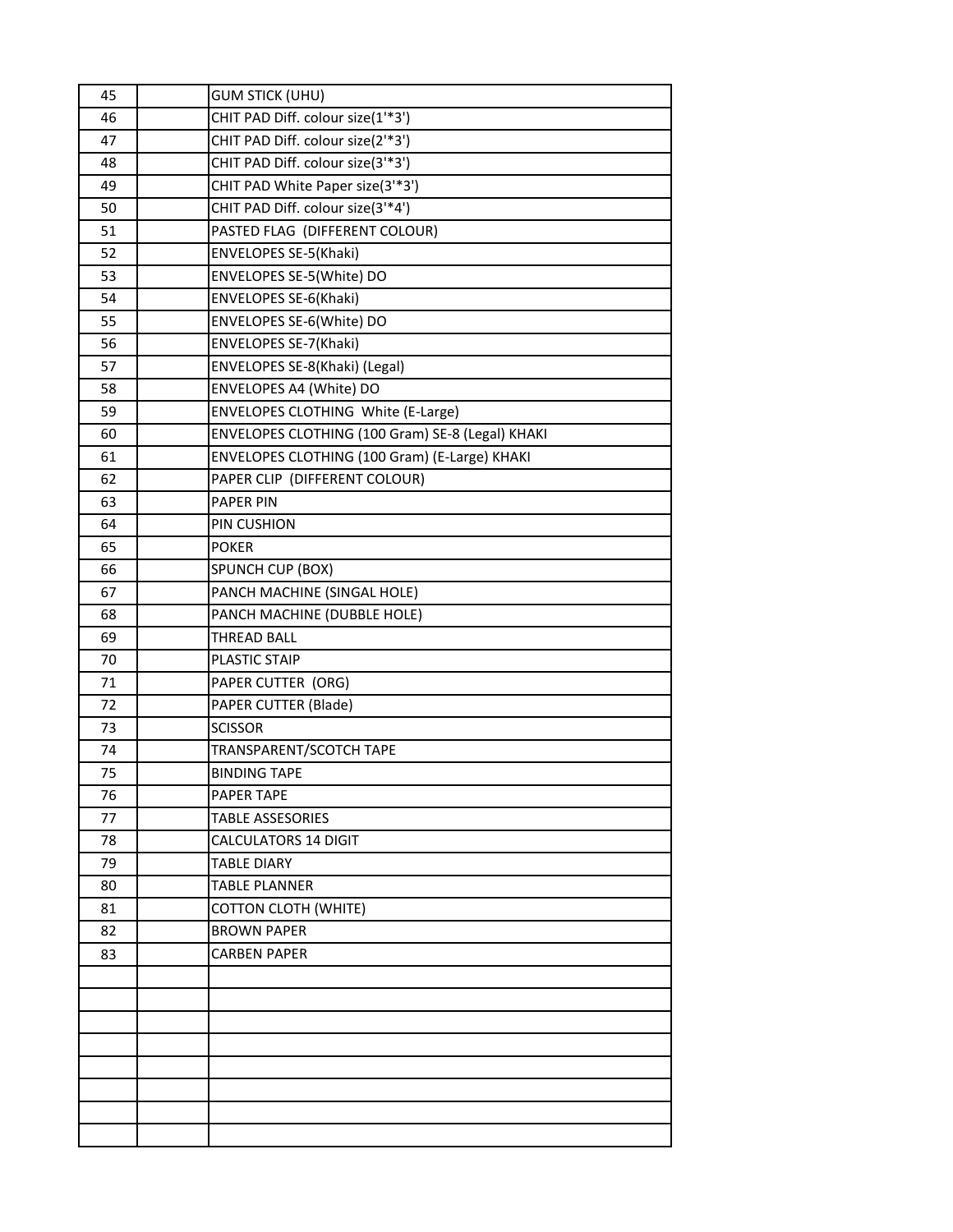Canon Printer LBP226dw (Cartrige 057)

DRAFT PAD /NOTE PAD (A7 Size)

DRAFT PAD /NOTE PAD (Normal Size)

DRAFT PAD /NOTE PAD (Spiral)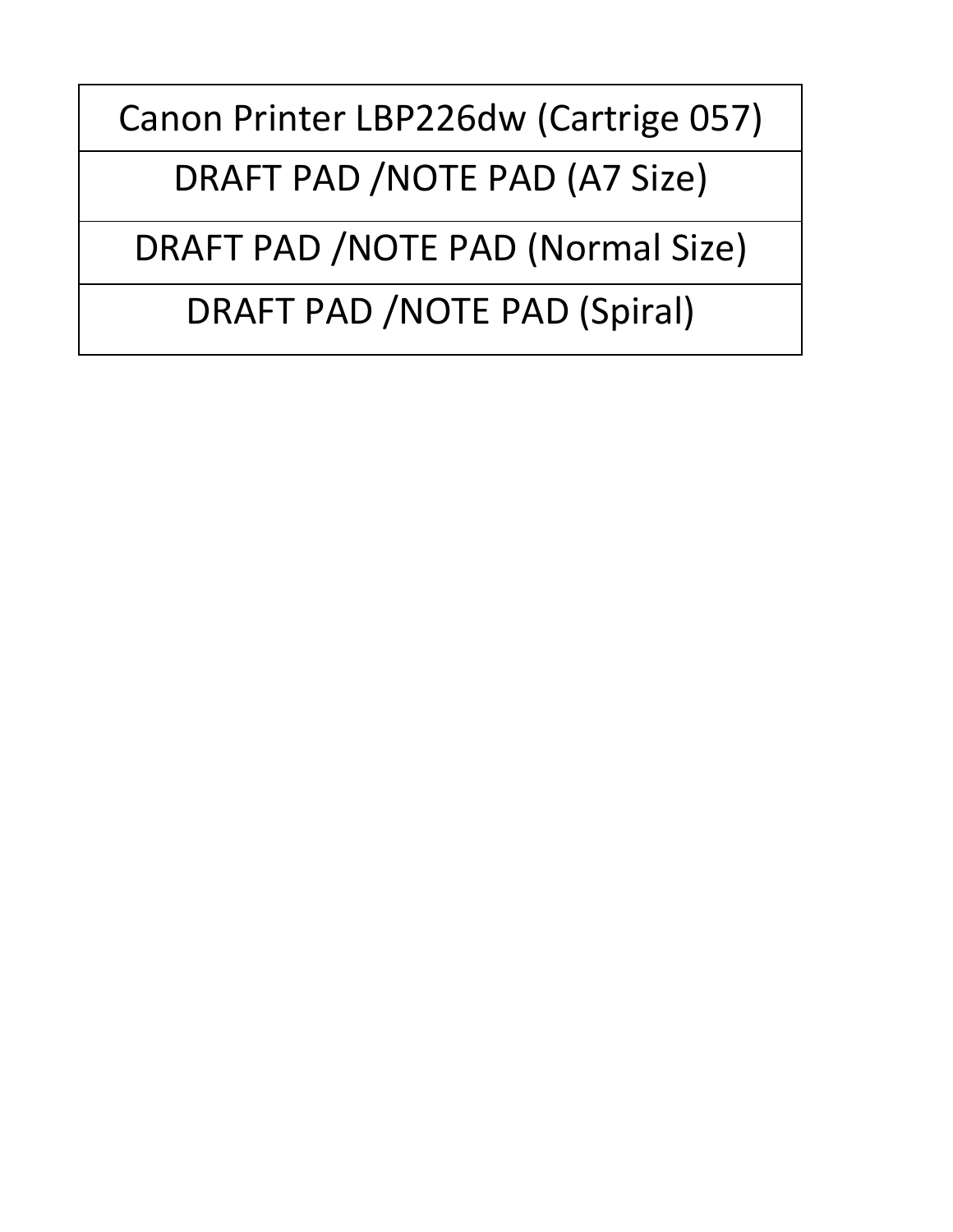|                   |                                                          |                                           |  | "Annexure A"            |                         |                         |          |  |
|-------------------|----------------------------------------------------------|-------------------------------------------|--|-------------------------|-------------------------|-------------------------|----------|--|
| <b>SO. No.</b>    |                                                          | <b>NAME OF ITEMS</b>                      |  | <b>SPECIFICATION</b>    | $\mathbf{U}/\mathbf{M}$ |                         |          |  |
| $\mathbf{1}$      |                                                          | Off white Part-I 9.5" x 11" (Continuous)  |  | (1000 sheets/Box) 65 gm | Box                     |                         |          |  |
| $\overline{2}$    |                                                          | Off white Part-II 9.5" x 11"(Continuous)  |  | (500 sheets/Box) 65 gm  | $\mathbf{H}$            |                         |          |  |
| 3                 |                                                          | Off white Part-III 9.5"x11"(Continuous)   |  | (500 sheets/Box) 65 gm  | $\mathbf{H}$            |                         |          |  |
| 4                 |                                                          | Off white Part-I 15" x 11" (Continuous)   |  | (1000 sheets/Box) 65 gm | $\mathbf{H}$            |                         |          |  |
| 5                 |                                                          | Off white Part-II 15" x 11" (Continuous)  |  | (500 sheets/Box) 65 gm  | $\mathbf{H}$            |                         |          |  |
| 6                 |                                                          | White Paper A-4 Size 210mm x 297mm (80gm) |  | (Imported) 80 gm        | Rim                     |                         |          |  |
| $\overline{7}$    |                                                          | White Paper F-4 Size 210mm x 333mm (80gm) |  | (Imported) 80 gm        | $\mathbf{H}$            |                         |          |  |
| 8                 |                                                          | PHOTOSTATE PAPER F-4 (Legal)(70gm)        |  | (Fine Paper) 70 gm      | $\mathbf{H}$            |                         |          |  |
| 9                 |                                                          | PHOTOSTATE PAPER A-4 (70gm)               |  | (Fine Paper) 70 gm      | $\mathbf{H}$            |                         |          |  |
| 10                |                                                          | DUPLICATING PAPER F-4 (Legal)(60gm)       |  | (Fine Paper) 60 gm      | $\mathbf{H}$            |                         |          |  |
|                   |                                                          | <b>TOTAL</b>                              |  |                         |                         |                         |          |  |
|                   | i)                                                       | The CMA (RC)                              |  | Rawalpindi              |                         | <b>President</b>        |          |  |
|                   | iii)                                                     | The CMA ISO's                             |  | Rawalpindi              |                         | <b>Member-I</b>         |          |  |
|                   | ii)                                                      | The CMA (OP)                              |  | Rawalpindi              |                         | Member-II               |          |  |
|                   | iv)                                                      | The Joint Director (MIS)                  |  | Rawalpindi              |                         | <b>Member Technical</b> |          |  |
|                   | Annexure 'A'-Item No. 01 to 10<br><b>PAGE /1 SUMMARY</b> |                                           |  |                         |                         |                         |          |  |
| <b>RATES</b>      |                                                          |                                           |  |                         |                         |                         |          |  |
| <b>1st LOWEST</b> |                                                          |                                           |  |                         |                         |                         |          |  |
| 2nd LOWEST        |                                                          |                                           |  |                         |                         |                         |          |  |
| <b>TOTAL</b>      |                                                          |                                           |  | $\bf{0}$                | $\bf{0}$                | $\bf{0}$                | $\bf{0}$ |  |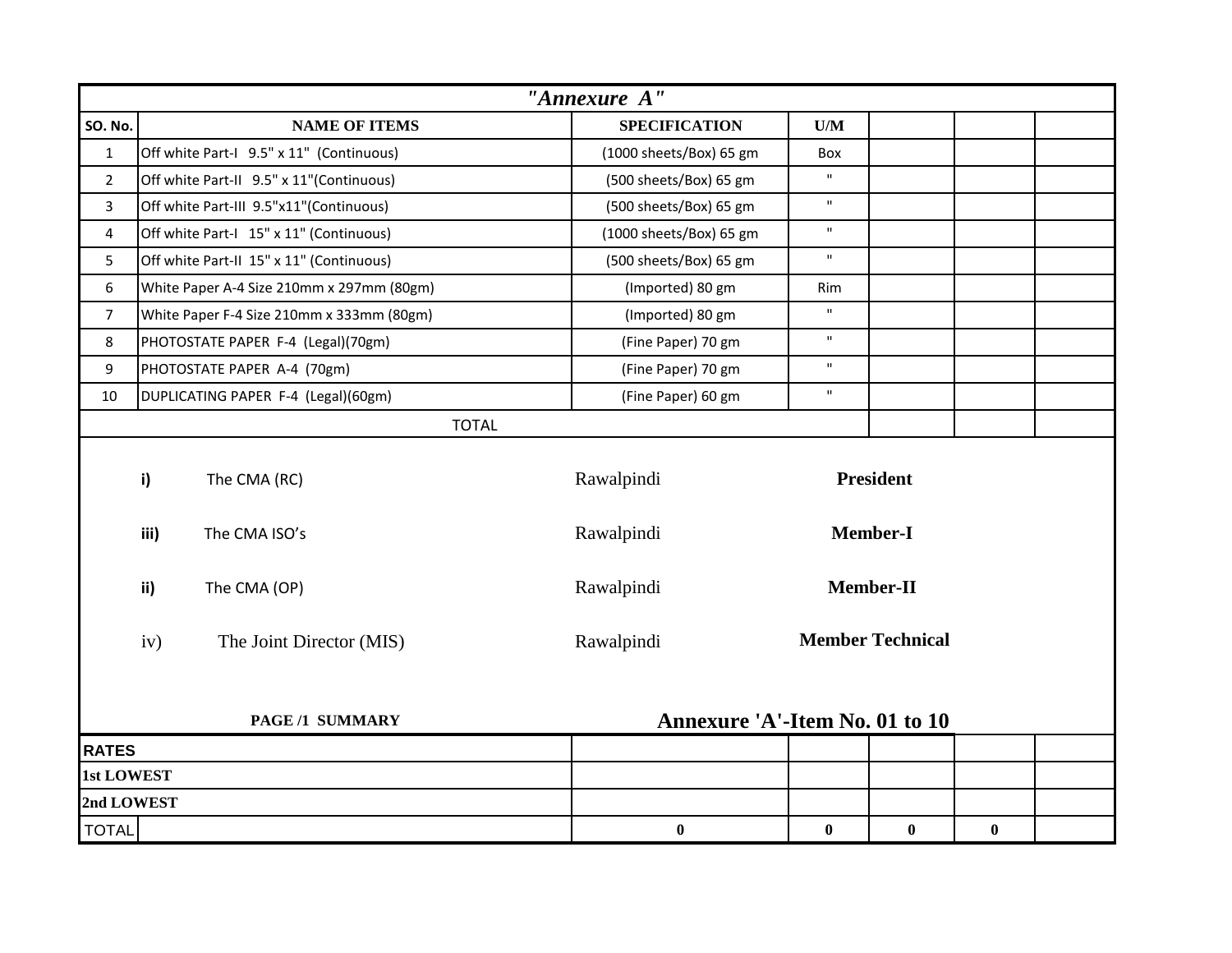|                | "Annexure A"                                                    |                                            |  |                      |                         |                         |          |  |
|----------------|-----------------------------------------------------------------|--------------------------------------------|--|----------------------|-------------------------|-------------------------|----------|--|
| <b>SO. No.</b> |                                                                 | <b>NAME OF ITEMS</b>                       |  | <b>SPECIFICATION</b> | $\mathbf{U}/\mathbf{M}$ |                         |          |  |
| 11             |                                                                 | DUPLICATING PAPER A-4 (60gm)               |  | (Fine Paper) 60 gm   | $\mathbf{H}$            |                         |          |  |
| 12             |                                                                 | COLOR PAPER (A4) (DIFF COL)                |  | (Imported) 80 gm     | Pkt.                    |                         |          |  |
| 13             |                                                                 | COLOR PAPER (F4) (DIFF COL)                |  | (Imported) 80 gm     | $\mathbf{H}$            |                         |          |  |
| 14             |                                                                 | Laser Jet Toner Cartridge (05A) (2055)     |  | (Original)           | <b>No</b>               |                         |          |  |
| 15             |                                                                 | Laser Jet Toner Cartridge (12A)(1020 Plus) |  | (Original)           | $\mathbf{H}$            |                         |          |  |
| 16             |                                                                 | Laser Jet Toner Cartridge (13A)            |  | (Original)           | $\mathbf{H}$            |                         |          |  |
| 17             |                                                                 | Laser Jet Toner Cartridge (15A)(1200)      |  | (Original)           |                         |                         |          |  |
| 18             |                                                                 | Laser Jet Toner Cartridge (17A)            |  | (Original)           | $\mathbf{H}$            |                         |          |  |
| 19             |                                                                 | Laser Jet Toner Cartridge (19A) (M130Fn)   |  | (Original)           | $\mathbf{H}$            |                         |          |  |
| 20             |                                                                 | Laser Jet Toner Cartridge (26A) (M402d)    |  | (Original)           | $\mathbf{H}$            |                         |          |  |
|                |                                                                 | <b>TOTAL</b>                               |  |                      |                         |                         |          |  |
|                | i)                                                              | The CMA (RC)                               |  | Rawalpindi           |                         | <b>President</b>        |          |  |
|                | iii)                                                            | The CMA ISO's                              |  | Rawalpindi           |                         | <b>Member-I</b>         |          |  |
|                | ii)                                                             | The CMA (OP)                               |  | Rawalpindi           |                         | Member-II               |          |  |
|                | iv)                                                             | The Joint Director (MIS)                   |  | Rawalpindi           |                         | <b>Member Technical</b> |          |  |
|                | <b>Annexure 'A'-Item No. 11 to 20</b><br><b>PAGE /1 SUMMARY</b> |                                            |  |                      |                         |                         |          |  |
| <b>RATES</b>   |                                                                 |                                            |  |                      |                         |                         |          |  |
| 1st LOWEST     |                                                                 |                                            |  |                      |                         |                         |          |  |
| 2nd LOWEST     |                                                                 |                                            |  |                      |                         |                         |          |  |
| <b>TOTAL</b>   |                                                                 |                                            |  | $\bf{0}$             | $\bf{0}$                | $\bf{0}$                | $\bf{0}$ |  |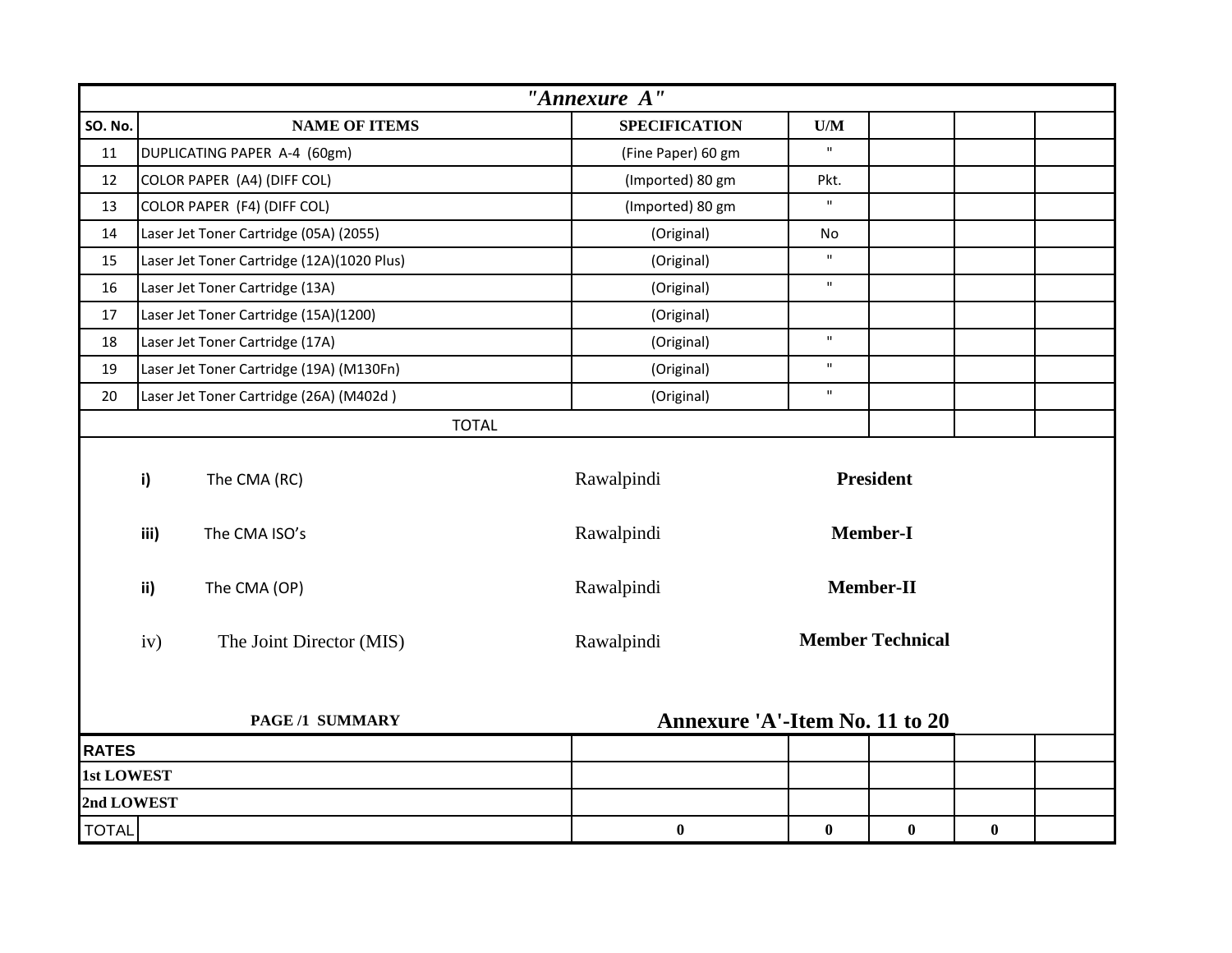|                   | "Annexure A"                                             |                                                |                      |  |              |                         |          |  |
|-------------------|----------------------------------------------------------|------------------------------------------------|----------------------|--|--------------|-------------------------|----------|--|
| <b>SO. No.</b>    |                                                          | <b>NAME OF ITEMS</b>                           | <b>SPECIFICATION</b> |  | U/M          |                         |          |  |
| 21                |                                                          | Laser Jet Toner Cartridge (42A) (4250n)        | (Original)           |  | $\mathbf{H}$ |                         |          |  |
| 22                |                                                          | Laser Jet Toner Cartridge (48A) MFP (M28a)     | (Original)           |  | $\mathbf H$  |                         |          |  |
| 23                |                                                          | Laser Jet Toner Cartridge (53A)                | (Original)           |  | $\mathbf{H}$ |                         |          |  |
| 24                |                                                          | Laser Jet Toner Cartridge (58A) M404dn         | (Original)           |  | $\mathbf{H}$ |                         |          |  |
| 25                |                                                          | Laser Jet Toner Cartridge (76A)                | (Original)           |  | $\mathbf{H}$ |                         |          |  |
| 26                |                                                          | Laser Jet Toner Cartridge (79A) MFP (M26a)     | (Original)           |  | $\mathbf H$  |                         |          |  |
| 27                |                                                          | Laser Jet Toner Cartridge (80A) (400-M401n)    | (Original)           |  | $\mathbf{H}$ |                         |          |  |
| 28                |                                                          | Laser Jet Toner Cartridge (83A)                | (Original)           |  | $\mathbf{H}$ |                         |          |  |
| 29                |                                                          | Laser Jet Toner Cartridge (85A) (P1102, M1132) | (Original)           |  | $\mathbf H$  |                         |          |  |
| 30                |                                                          | Laser Jet Toner FX-402 (88A)                   | (Original)           |  | $\mathbf{H}$ |                         |          |  |
|                   |                                                          | <b>TOTAL</b>                                   |                      |  |              |                         |          |  |
|                   | $\mathbf{i}$                                             | The CMA (RC)                                   | Rawalpindi           |  |              | <b>President</b>        |          |  |
|                   | iii)                                                     | The CMA ISO's                                  | Rawalpindi           |  |              | <b>Member-I</b>         |          |  |
|                   | ii)                                                      | The CMA (OP)                                   | Rawalpindi           |  |              | Member-II               |          |  |
|                   | iv)                                                      | The Joint Director (MIS)                       | Rawalpindi           |  |              | <b>Member Technical</b> |          |  |
|                   | Annexure 'A'-Item No. 21 to 30<br><b>PAGE /1 SUMMARY</b> |                                                |                      |  |              |                         |          |  |
| <b>RATES</b>      |                                                          |                                                |                      |  |              |                         |          |  |
| <b>1st LOWEST</b> |                                                          |                                                |                      |  |              |                         |          |  |
| 2nd LOWEST        |                                                          |                                                |                      |  |              |                         |          |  |
| <b>TOTAL</b>      |                                                          |                                                | $\bf{0}$             |  | $\bf{0}$     | $\bf{0}$                | $\bf{0}$ |  |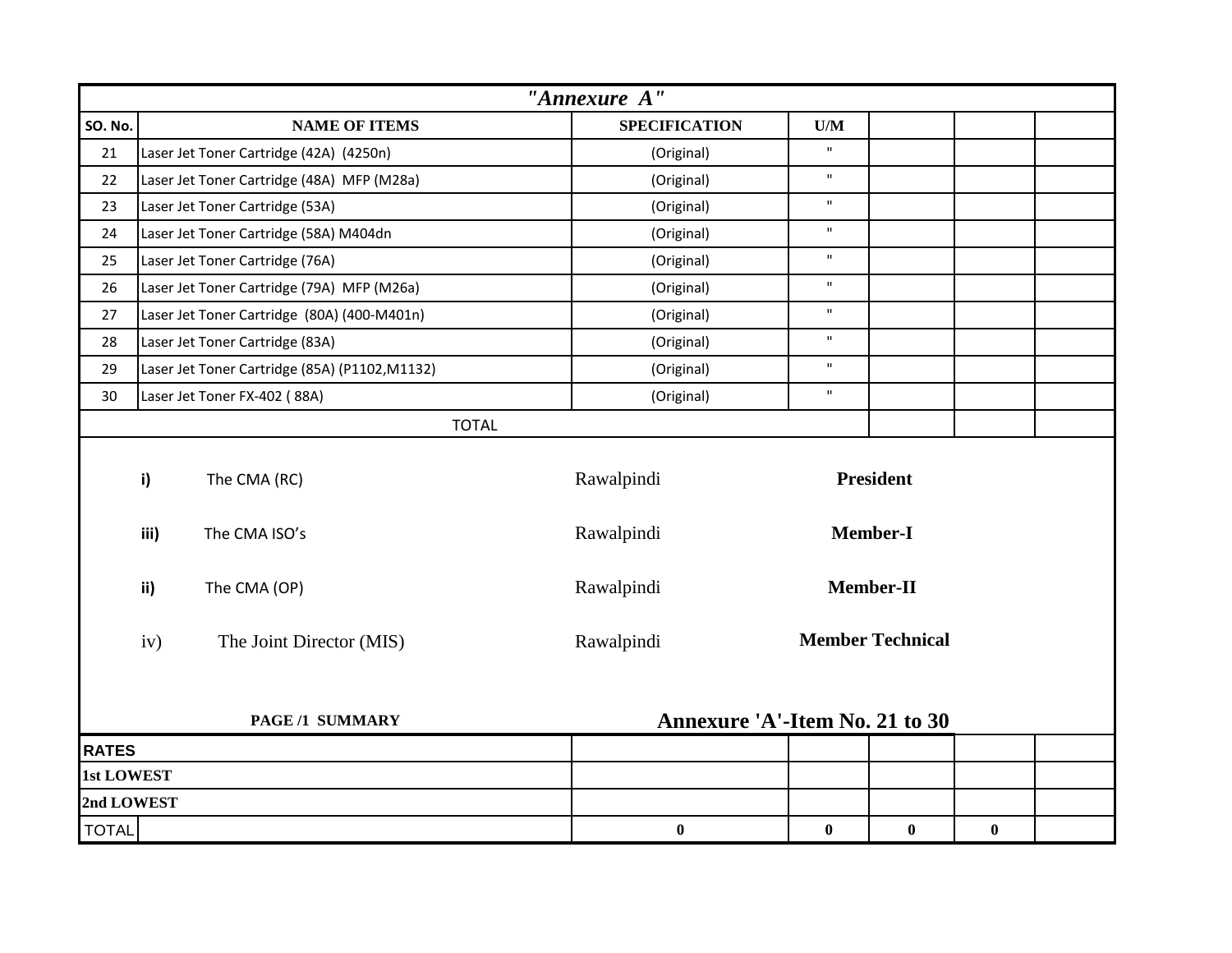|                   | "Annexure A"                                             |                                                       |                      |                         |                         |          |  |
|-------------------|----------------------------------------------------------|-------------------------------------------------------|----------------------|-------------------------|-------------------------|----------|--|
| <b>SO. No.</b>    |                                                          | <b>NAME OF ITEMS</b>                                  | <b>SPECIFICATION</b> | $\mathbf{U}/\mathbf{M}$ |                         |          |  |
| 31                |                                                          | RIBBON Dot(LQ) 2090                                   | (Original)           | $\mathbf{u}$            |                         |          |  |
| 32                |                                                          | Fax Machine Toner L-220 (FX-3)                        | (Original)           | $\mathbf{u}$            |                         |          |  |
| 33                |                                                          | Fax Machine Toner L-120 (FX-9)                        | (Original)           | $\mathbf{u}$            |                         |          |  |
| 34                |                                                          | Samsung Toner ML-2571 (ML-2010D3)                     | (Original)           | $\mathbf{H}$            |                         |          |  |
| 35                |                                                          | Samsung Toner 3310                                    | (Original)           | $\mathbf{u}$            |                         |          |  |
| 36                |                                                          | Panasonic UG-3391 CR FOR Fax Machine(UF-4600 UF-5600) | (Original)           | $\mathbf{H}$            |                         |          |  |
| 37                |                                                          | MASTER ROLL CZ-180                                    | (Original)           | $\mathbf{u}$            |                         |          |  |
| 38                |                                                          | Fax Machine PANOS FL-422 (KX-FAT88E)                  | (Original)           | $\mathbf{u}$            |                         |          |  |
| 39                |                                                          | Master CR INK For Reaspgraph-CZ-180                   | (Original)           | $\mathbf{H}$            |                         |          |  |
| 40                |                                                          | <b>CR RIBBON (7210)</b>                               | (Original)           | $\mathbf{u}$            |                         |          |  |
|                   |                                                          | <b>TOTAL</b>                                          |                      |                         |                         |          |  |
|                   | i)                                                       | The CMA (RC)                                          | Rawalpindi           |                         | <b>President</b>        |          |  |
|                   | iii)                                                     | The CMA ISO's                                         | Rawalpindi           |                         | <b>Member-I</b>         |          |  |
|                   | ii)                                                      | The CMA (OP)                                          | Rawalpindi           |                         | Member-II               |          |  |
|                   | iv)                                                      | The Joint Director (MIS)                              | Rawalpindi           |                         | <b>Member Technical</b> |          |  |
|                   | Annexure 'A'-Item No. 31 to 40<br><b>PAGE /1 SUMMARY</b> |                                                       |                      |                         |                         |          |  |
| <b>RATES</b>      |                                                          |                                                       |                      |                         |                         |          |  |
| <b>1st LOWEST</b> |                                                          |                                                       |                      |                         |                         |          |  |
| 2nd LOWEST        |                                                          |                                                       |                      |                         |                         |          |  |
| <b>TOTAL</b>      |                                                          |                                                       | $\boldsymbol{0}$     | $\bf{0}$                | $\bf{0}$                | $\bf{0}$ |  |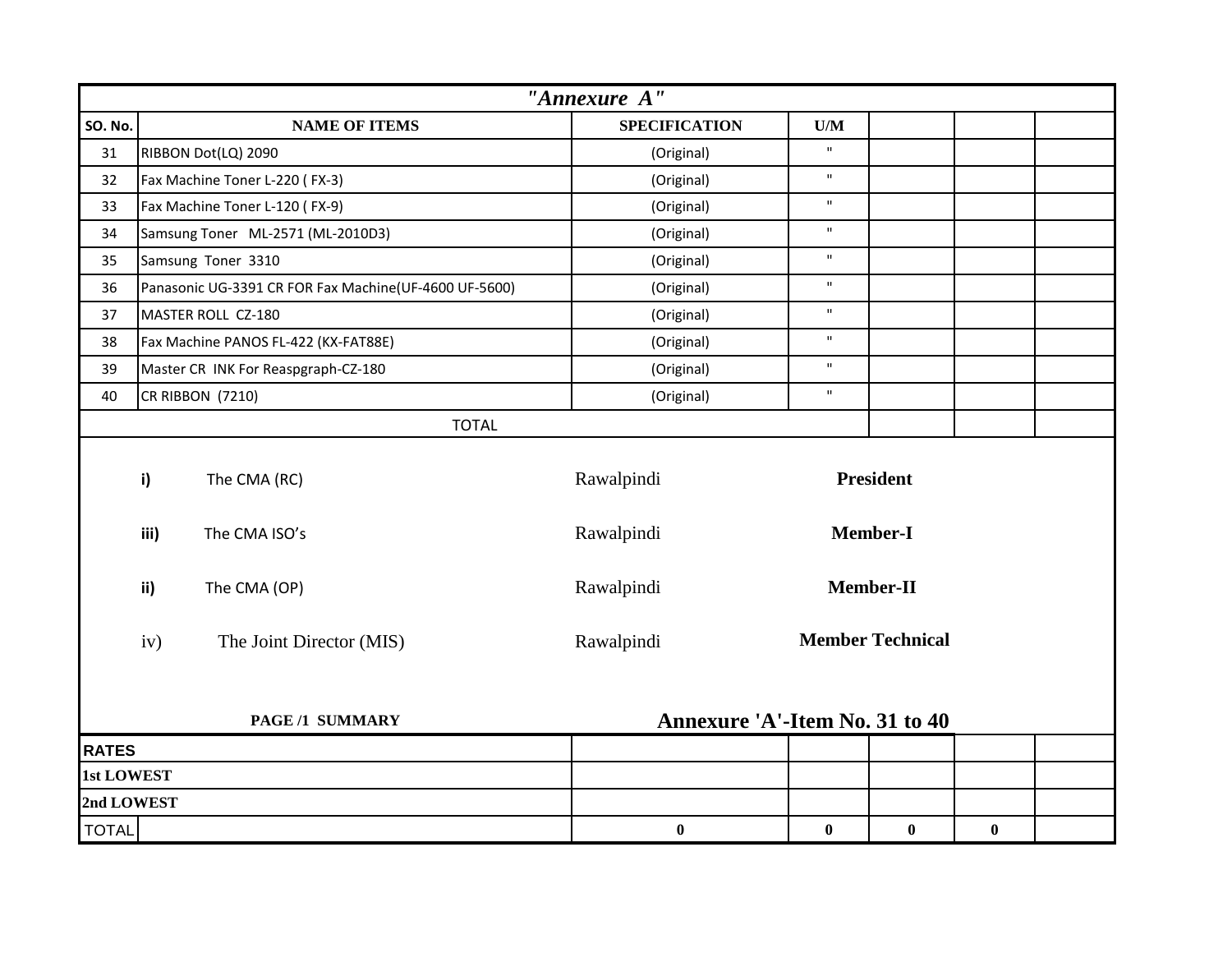|                | "Annexure A"                                                    |                                                        |                                |                         |                         |          |  |
|----------------|-----------------------------------------------------------------|--------------------------------------------------------|--------------------------------|-------------------------|-------------------------|----------|--|
| <b>SO. No.</b> |                                                                 | <b>NAME OF ITEMS</b>                                   | <b>SPECIFICATION</b>           | $\mathbf{U}/\mathbf{M}$ |                         |          |  |
| 41             |                                                                 | Toner for Fax MFP 137fnw (106A) (HPLaser 3 in One)     | (Original)                     | $\mathbf{H}$            |                         |          |  |
| 42             |                                                                 | P-7210 CARTRIDGE (103)                                 | (Original)                     | $\mathbf{H}$            |                         |          |  |
| 43             |                                                                 | P-8210 CARTRIDGE (104)                                 | (Original)                     | $\mathbf{H}$            |                         |          |  |
| 44             |                                                                 | Toner of Photo copier Model E-ST-4508A (TONER P-3008P) | (Original)                     | $\mathbf{H}$            |                         |          |  |
| 45             |                                                                 | RISO SF-5130 F TYPE MASTER ROLL                        | (Original)                     | $\mathbf{H}$            |                         |          |  |
| 46             |                                                                 | RISO SF-5130 F TYPE INK                                | (Original)                     | $\mathbf{H}$            |                         |          |  |
| 47             |                                                                 | <b>COMPUTER RAM</b>                                    | (DDR2) (PC2-6400U) (02GB*2)    | $\mathbf{H}$            |                         |          |  |
| 48             | <b>DVD ROM</b>                                                  |                                                        | (SUPER DRIVE)                  | $\mathbf{H}$            |                         |          |  |
| 49             |                                                                 | Key Board (USB) 3.8mm                                  | <b>Best Quality (Original)</b> | $\mathbf{H}$            |                         |          |  |
| 50             | Mouse (USB)                                                     |                                                        | <b>Best Quality (Original)</b> | $\mathbf{H}$            |                         |          |  |
|                |                                                                 | <b>TOTAL</b>                                           |                                |                         |                         |          |  |
|                | i)                                                              | The CMA (RC)                                           | Rawalpindi                     |                         | <b>President</b>        |          |  |
|                | iii)                                                            | The CMA ISO's                                          | Rawalpindi                     |                         | <b>Member-I</b>         |          |  |
|                | ii)                                                             | The CMA (OP)                                           | Rawalpindi                     |                         | Member-II               |          |  |
|                | iv)                                                             | The Joint Director (MIS)                               | Rawalpindi                     |                         | <b>Member Technical</b> |          |  |
|                | <b>Annexure 'A'-Item No. 41 to 50</b><br><b>PAGE /1 SUMMARY</b> |                                                        |                                |                         |                         |          |  |
| <b>RATES</b>   |                                                                 |                                                        |                                |                         |                         |          |  |
| 1st LOWEST     |                                                                 |                                                        |                                |                         |                         |          |  |
| 2nd LOWEST     |                                                                 |                                                        |                                |                         |                         |          |  |
| <b>TOTAL</b>   |                                                                 |                                                        | $\bf{0}$                       | $\bf{0}$                | $\bf{0}$                | $\bf{0}$ |  |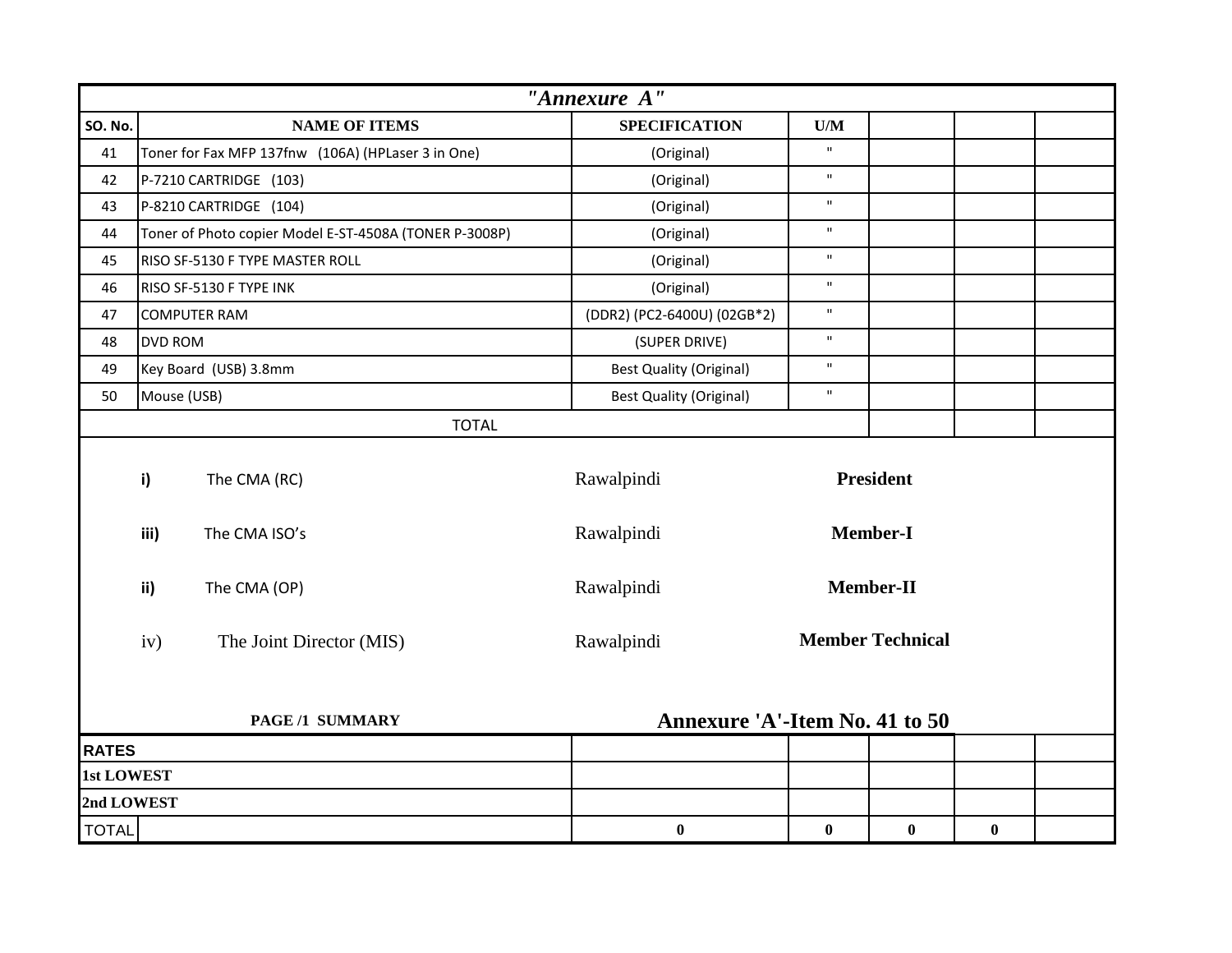|                | "Annexure A"                                             |                            |              |                                 |                         |                         |          |  |
|----------------|----------------------------------------------------------|----------------------------|--------------|---------------------------------|-------------------------|-------------------------|----------|--|
| <b>SO. No.</b> |                                                          | <b>NAME OF ITEMS</b>       |              | <b>SPECIFICATION</b>            | $\mathbf{U}/\mathbf{M}$ |                         |          |  |
| 51             | Mouse Pad                                                |                            |              | <b>Best Quality (Original)</b>  | $\mathbf{u}$            |                         |          |  |
| 52             |                                                          | Flash Drive (32 GB) (3.0)  |              | <b>Best Quality (Original)</b>  | $\mathbf{H}$            |                         |          |  |
| 53             |                                                          | Flash Drive (16 GB) (3.0)  |              | <b>Best Quality (Original)</b>  | $\mathbf{H}$            |                         |          |  |
| 54             |                                                          | <b>USB EXTENTION CABLE</b> |              | <b>Best Quality (Original)</b>  | $\mathbf{u}$            |                         |          |  |
| 55             |                                                          | <b>POWER CABLE</b>         |              | <b>Best Quality (Original)</b>  | $\mathbf{H}$            |                         |          |  |
| 56             | <b>VGA CABLE</b>                                         |                            |              | <b>Best Quality (Original)</b>  | $\mathbf{H}$            |                         |          |  |
| 57             |                                                          | <b>DATA CABLE</b>          |              | <b>Best Quality (Original)</b>  | $\mathbf{H}$            |                         |          |  |
| 58             |                                                          | HD MI- CABLE               |              | <b>Best Quality (Original)</b>  | No                      |                         |          |  |
| 59             |                                                          | NETWORK CABLE (CAT-6)      |              | (Roll) Best Quality (Original)  | Box                     |                         |          |  |
| 60             |                                                          | RJ-45 Canneetare (One Pkt) |              | (2 TB ) Best Quality (Original) | Pkt.                    |                         |          |  |
|                |                                                          |                            | <b>TOTAL</b> |                                 |                         |                         |          |  |
|                | i)                                                       | The CMA (RC)               |              | Rawalpindi                      |                         | <b>President</b>        |          |  |
|                | iii)                                                     | The CMA ISO's              |              | Rawalpindi                      |                         | <b>Member-I</b>         |          |  |
|                | ii)                                                      | The CMA (OP)               |              | Rawalpindi                      |                         | Member-II               |          |  |
|                | iv)                                                      | The Joint Director (MIS)   |              | Rawalpindi                      |                         | <b>Member Technical</b> |          |  |
|                | Annexure 'A'-Item No. 51 to 60<br><b>PAGE /1 SUMMARY</b> |                            |              |                                 |                         |                         |          |  |
| <b>RATES</b>   |                                                          |                            |              |                                 |                         |                         |          |  |
| 1st LOWEST     |                                                          |                            |              |                                 |                         |                         |          |  |
| 2nd LOWEST     |                                                          |                            |              |                                 |                         |                         |          |  |
| <b>TOTAL</b>   |                                                          |                            |              | $\boldsymbol{0}$                | $\bf{0}$                | $\bf{0}$                | $\bf{0}$ |  |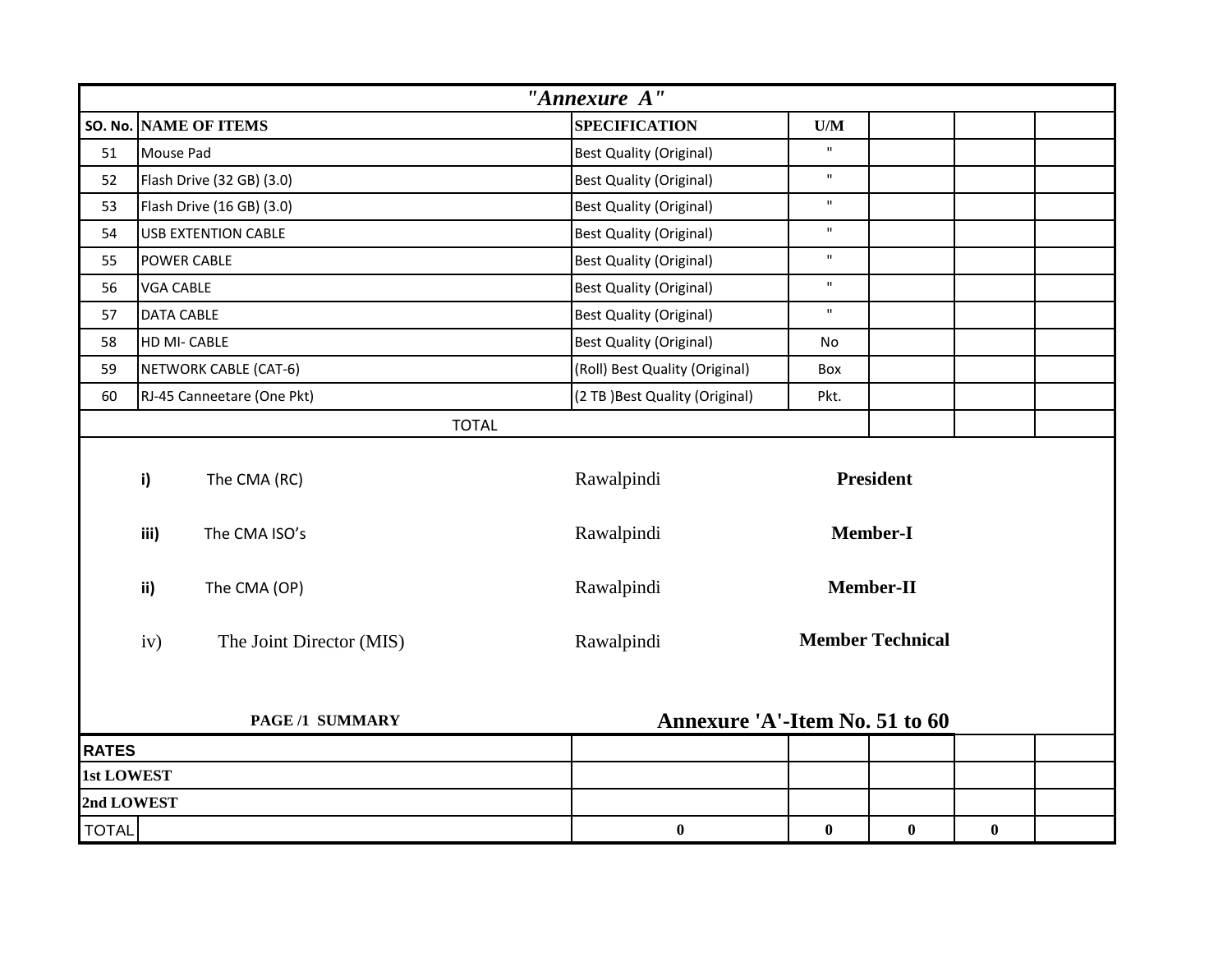|                | "Annexure A"                          |                                   |              |  |  |  |
|----------------|---------------------------------------|-----------------------------------|--------------|--|--|--|
| <b>SO. No.</b> | <b>NAME OF ITEMS</b>                  | <b>SPECIFICATION</b>              | U/M          |  |  |  |
| 61             | NETWORKING TOOL KIT                   | (Box Set) Best Quality (Original) | <b>No</b>    |  |  |  |
| 62             | NETWORKING SWITCHES (04 Ports)        | <b>Best Quality (Original)</b>    | $\mathbf{H}$ |  |  |  |
| 63             | NETWORKING SWITCHES (08 Ports)        | <b>Best Quality (Original)</b>    | $\mathbf{H}$ |  |  |  |
| 64             | NETWORKING SWITCHES (16 Ports)        | <b>Best Quality (Original)</b>    | $\mathbf{H}$ |  |  |  |
| 65             | NETWORKING SWITCHES (24 Ports)        | <b>Best Quality (Original)</b>    | $\mathbf{H}$ |  |  |  |
| 66             | Fax Machine CANON MF 229 DW I         | <b>Best Quality (Original)</b>    | $\mathbf{H}$ |  |  |  |
| 67             | Fax Machine Panasonic KX-MB2120       | <b>Best Quality (Original)</b>    | $\mathbf{H}$ |  |  |  |
| 68             | DVD (R) (RW) 4.7 GB                   | <b>Best Quality (Original)</b>    | $\mathbf{H}$ |  |  |  |
| 69             | CD -R (RW) 700MB                      | <b>Best Quality (Original)</b>    | Box          |  |  |  |
| 70             | SUPER HARD DRIVE (SATA)               | <b>Best Quality (Original)</b>    | No.          |  |  |  |
| 71             | Canon Printer LBP226dw (Cartrige 057) | <b>Best Quality (Original)</b>    | <b>No</b>    |  |  |  |
|                | <b>TOTAL</b>                          |                                   |              |  |  |  |

| i)   | The CMA (RC)             | Rawalpindi | <b>President</b>        |
|------|--------------------------|------------|-------------------------|
| iii) | The CMA ISO's            | Rawalpindi | <b>Member-I</b>         |
| ii)  | The CMA (OP)             | Rawalpindi | <b>Member-II</b>        |
| iv)  | The Joint Director (MIS) | Rawalpindi | <b>Member Technical</b> |

| <b>PAGE/1 SUMMARY</b> | Annexure 'A'-Item No. 61 to 71 |  |  |   |  |
|-----------------------|--------------------------------|--|--|---|--|
| <b>RATES</b>          |                                |  |  |   |  |
| <b>1st LOWEST</b>     |                                |  |  |   |  |
| 2nd LOWEST            |                                |  |  |   |  |
| <b>TOTAL</b>          |                                |  |  | A |  |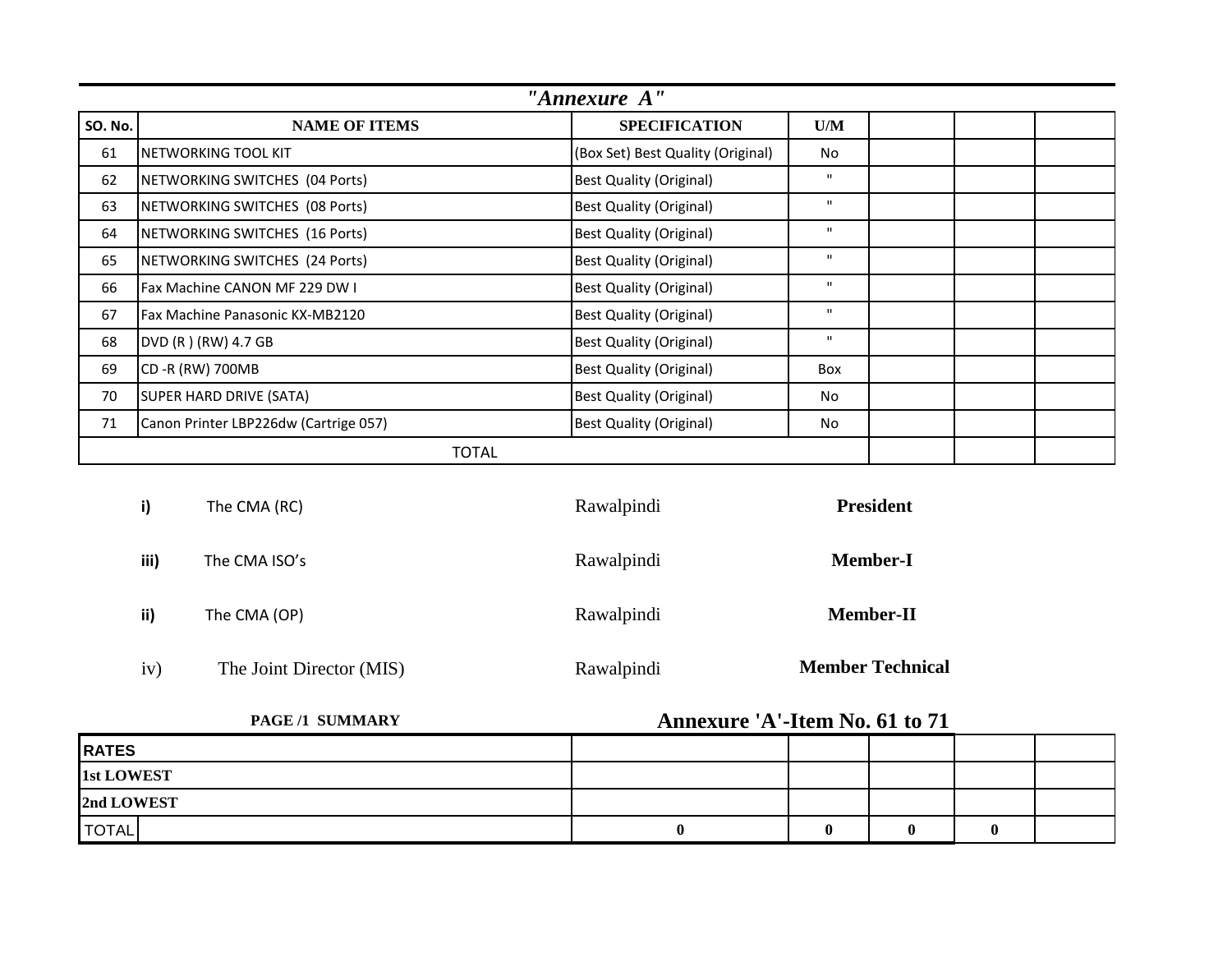| <b>SO. No.</b> | <b>NAME OF ITEMS</b>                                 | <b>SPECIFICATION</b> | U/M          |  |  |
|----------------|------------------------------------------------------|----------------------|--------------|--|--|
| 1              | BALL POINT (Blue/Black/Red)                          | <b>Best Quality</b>  | Pkt.         |  |  |
| $\overline{2}$ | POINTER PEN (Blue/Black)                             | <b>Best Quality</b>  | $\mathbf{H}$ |  |  |
| 3              | UNI BALL Jell (Signo) (Black/Blue/Red) or Equivalent | <b>Best Quality</b>  | $\mathbf{H}$ |  |  |
| 4              | FOUNTAIN PEN (for Table Assesories)                  | <b>Best Quality</b>  | No.          |  |  |
| 5              | HIGH LIGHTER(Yellow, Pink, Green)                    | <b>Best Quality</b>  | $\mathbf{H}$ |  |  |
| 6              | MARKER (Blue/Black)                                  | <b>Best Quality</b>  | $\mathbf{H}$ |  |  |
| 7              | <b>WHITE FLUID</b>                                   | <b>Best Quality</b>  | $\mathbf{H}$ |  |  |
| 8              | <b>LEAD PENCIL</b>                                   | <b>Best Quality</b>  | Pkt.         |  |  |
| 9              | <b>SHARPENER</b>                                     | <b>Best Quality</b>  | Box          |  |  |
| 10             | <b>RUBBER</b>                                        | <b>Best Quality</b>  | $\mathbf{H}$ |  |  |
|                | <b>TOTAL</b>                                         |                      |              |  |  |

*"Annexure B"*

| i)   | The CMA (RC)             | Rawalpindi | <b>President</b>        |
|------|--------------------------|------------|-------------------------|
| iii) | The CMA ISO's            | Rawalpindi | <b>Member-I</b>         |
| ii)  | The CMA (OP)             | Rawalpindi | <b>Member-II</b>        |
| iv)  | The Joint Director (MIS) | Rawalpindi | <b>Member Technical</b> |

| PAGE/1 SUMMARY    | Annexure 'A'-Item No. 01 to 10 |   |  |   |  |
|-------------------|--------------------------------|---|--|---|--|
| <b>RATES</b>      |                                |   |  |   |  |
| <b>1st LOWEST</b> |                                |   |  |   |  |
| 2nd LOWEST        |                                |   |  |   |  |
| <b>TOTAL</b>      |                                | 0 |  | 0 |  |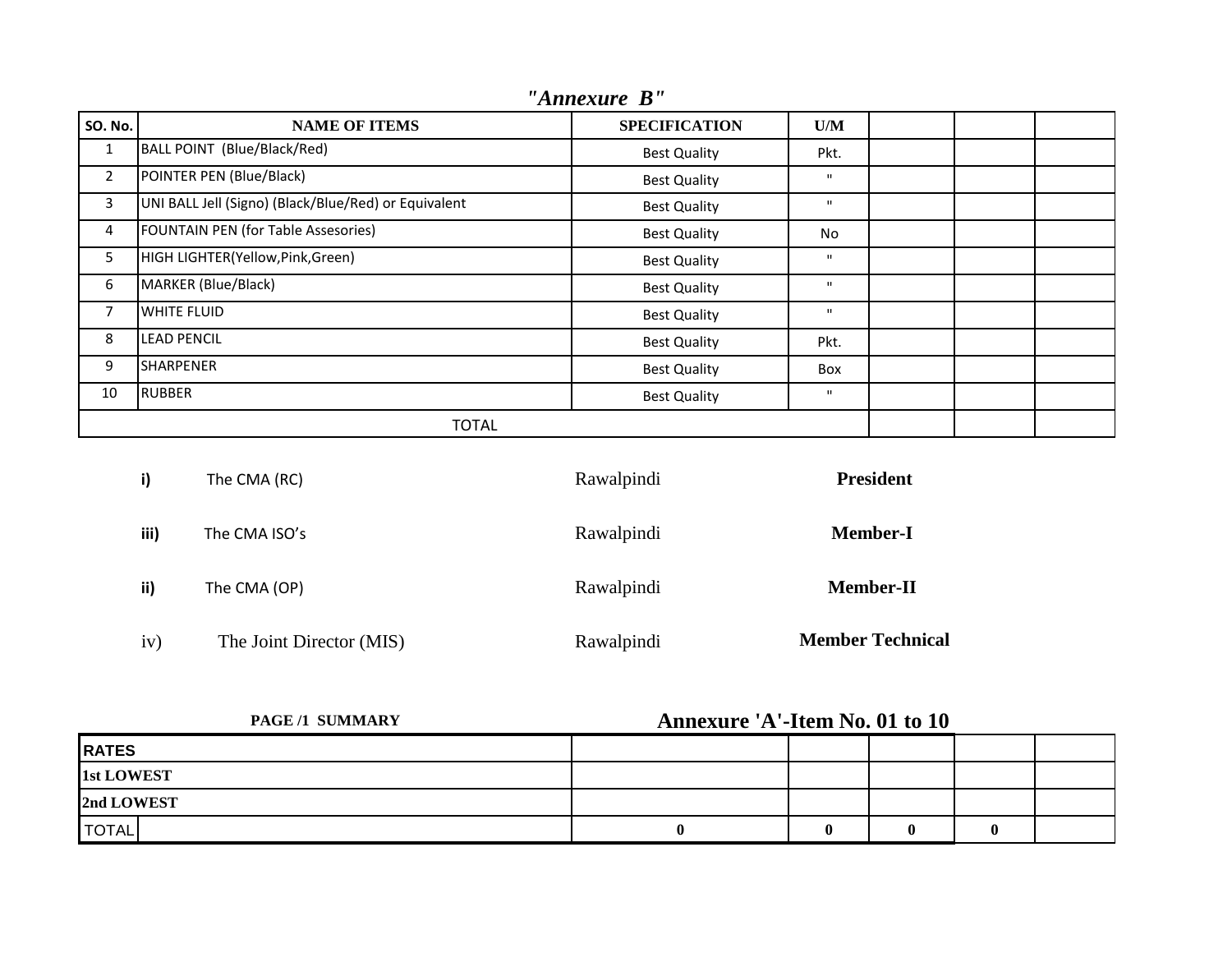| <b>SO. No.</b> | <b>NAME OF ITEMS</b>              | <b>SPECIFICATION</b> | U/M          |  |  |
|----------------|-----------------------------------|----------------------|--------------|--|--|
| 11             | SCALE (STEEL)                     | <b>Best Quality</b>  | $\mathbf{H}$ |  |  |
| 12             | <b>STAMP PAD</b>                  | <b>Best Quality</b>  | No           |  |  |
| 13             | <b>STAMP PAD INK</b>              | <b>Best Quality</b>  | $\mathbf{H}$ |  |  |
| 14             | FOUNTAIN PEN INK (Blue/Black/RED) | <b>Best Quality</b>  | $\mathbf{H}$ |  |  |
| 15             | <b>FRINKING MACHINE INK</b>       | <b>Best Quality</b>  | $\mathbf{H}$ |  |  |
| 16             | <b>FILE COVER</b>                 | Fine Quality         | $\mathbf{H}$ |  |  |
| 17             | <b>FLAPPER WITH BOARD</b>         | Fine Quality         | $\mathbf{H}$ |  |  |
| 18             | <b>FLAPPER REXINE</b>             | <b>Fine Quality</b>  | $\mathbf{H}$ |  |  |
| 19             | <b>TRANSPARENT FILE (A4)</b>      | Fine Quality         | $\mathbf{H}$ |  |  |
| 20             | <b>TRANSPARENT FILE (Legal)</b>   | Fine Quality         | $\mathbf{H}$ |  |  |
| <b>TOTAL</b>   |                                   |                      |              |  |  |

*"Annexure B"*

| i)   | The CMA (RC)             | Rawalpindi | <b>President</b>        |
|------|--------------------------|------------|-------------------------|
| iii) | The CMA ISO's            | Rawalpindi | <b>Member-I</b>         |
| ii)  | The CMA (OP)             | Rawalpindi | <b>Member-II</b>        |
| iv)  | The Joint Director (MIS) | Rawalpindi | <b>Member Technical</b> |

| PAGE/1 SUMMARY | Annexure 'A'-Item No. 11 to 20 |   |  |   |  |
|----------------|--------------------------------|---|--|---|--|
| <b>RATES</b>   |                                |   |  |   |  |
| 1st LOWEST     |                                |   |  |   |  |
| 2nd LOWEST     |                                |   |  |   |  |
| <b>TOTAL</b>   |                                | 0 |  | v |  |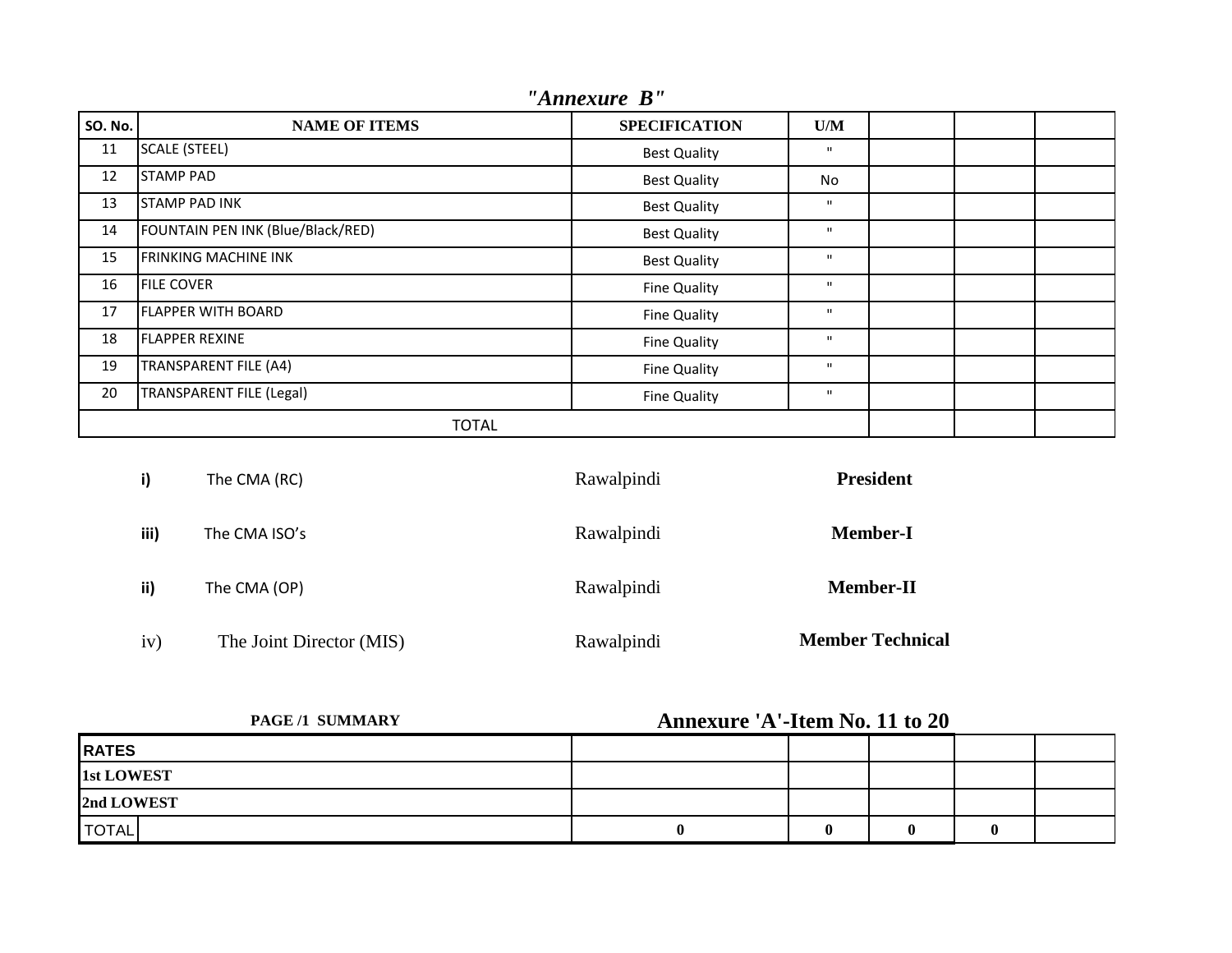| <b>SO. No.</b> | <b>NAME OF ITEMS</b>               | <b>SPECIFICATION</b> | U/M           |  |  |
|----------------|------------------------------------|----------------------|---------------|--|--|
| 21             | <b>FILE TRAY</b>                   | Fine Quality         | $\mathbf{H}$  |  |  |
| 22             | <b>DAK FOLDER</b>                  | <b>Best Quality</b>  | $\mathbf{H}$  |  |  |
| 23             | <b>NOTTING PAD FOLDER</b>          | <b>Best Quality</b>  | $\mathbf{H}$  |  |  |
| 24             | DRAFT PAD / NOTE PAD (A7 Size)     | <b>Best Quality</b>  | Pkt.          |  |  |
| 25             | DRAFT PAD / NOTE PAD (Normal Size) | <b>Best Quality</b>  | $\mathbf{H}$  |  |  |
| 26             | DRAFT PAD / NOTE PAD (Spiral)      | <b>Best Quality</b>  | $\mathbf{H}$  |  |  |
| 27             | TAG (L)                            | <b>Best Quality</b>  | <b>BUNDAL</b> |  |  |
| 28             | TAG(S)                             | <b>Best Quality</b>  | $\mathbf{H}$  |  |  |
| 29             | <b>REGISTER RULED Q-6</b>          | <b>Best Quality</b>  | No            |  |  |
| 30             | <b>REGISTER RULED Q-12</b>         | <b>Best Quality</b>  | $\mathbf{H}$  |  |  |
|                | <b>TOTAL</b>                       |                      |               |  |  |

*"Annexure B"*

| i)   | The CMA (RC)             | Rawalpindi | <b>President</b>        |
|------|--------------------------|------------|-------------------------|
| iii) | The CMA ISO's            | Rawalpindi | <b>Member-I</b>         |
| ii)  | The CMA (OP)             | Rawalpindi | <b>Member-II</b>        |
| iv)  | The Joint Director (MIS) | Rawalpindi | <b>Member Technical</b> |

| PAGE/1 SUMMARY | <b>Annexure 'A'-Item No. 01 to 10</b> |  |   |   |  |
|----------------|---------------------------------------|--|---|---|--|
| <b>RATES</b>   |                                       |  |   |   |  |
| 1st LOWEST     |                                       |  |   |   |  |
| 2nd LOWEST     |                                       |  |   |   |  |
| <b>TOTAL</b>   |                                       |  | 0 | Ð |  |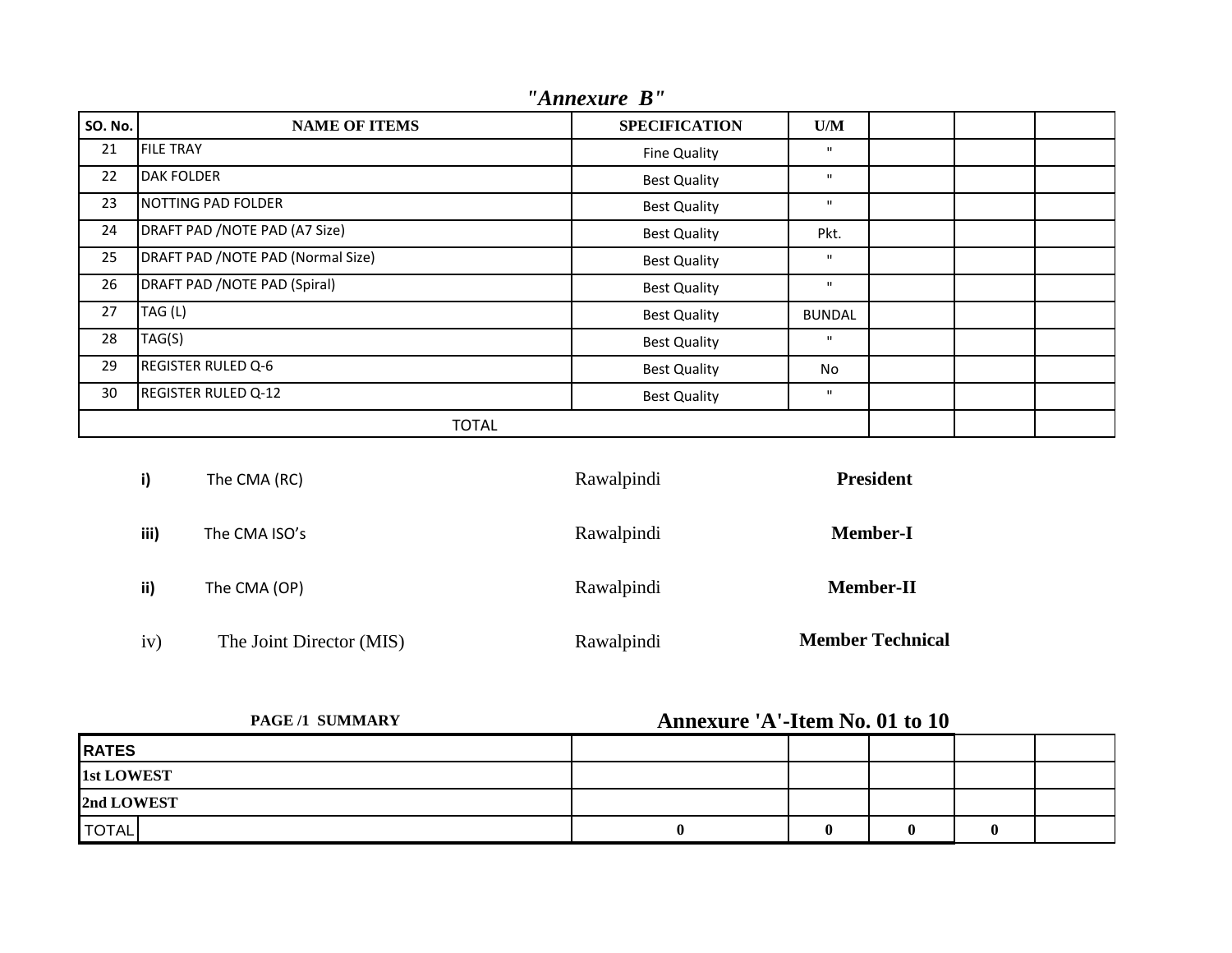| <b>SO. No.</b> | <b>NAME OF ITEMS</b>              | <b>SPECIFICATION</b> | U/M          |  |  |
|----------------|-----------------------------------|----------------------|--------------|--|--|
| 31             | REGISTER RULED Q-12 (VIP)         | (VIP) Best Quality   | п.           |  |  |
| 32             | <b>REGISTER RULED Q-16</b>        | <b>Best Quality</b>  | No           |  |  |
| 33             | <b>REGISTER RULED Q-24</b>        | <b>Best Quality</b>  | $\mathbf{H}$ |  |  |
| 34             | REGISTER RULED Q-24(VIP)          | (VIP) Best Quality   | $\mathbf{H}$ |  |  |
| 35             | <b>REGISTER RULED Q-32</b>        | <b>Best Quality</b>  | $\mathbf{H}$ |  |  |
| 36             | <b>ATTENDENCE REGISTER</b>        | <b>Best Quality</b>  | $\mathbf{H}$ |  |  |
| 37             | <b>STAPLER MACHINE HEAVY DUTY</b> | (LARGE) Best Quality | $\mathbf{H}$ |  |  |
| 38             | <b>STAPLER</b>                    | (SMALL) Best Quality | $\mathbf{H}$ |  |  |
| 39             | STAPLER PIN 24/6                  | (24/6) Best Quality  | Pkt.         |  |  |
| 40             | <b>STAPPLER PIN (Remover)</b>     | <b>Best Quality</b>  | $\mathbf{H}$ |  |  |
|                | <b>TOTAL</b>                      |                      |              |  |  |

*"Annexure B"*

| i)   | The CMA (RC)             | Rawalpindi | <b>President</b>        |
|------|--------------------------|------------|-------------------------|
| iii) | The CMA ISO's            | Rawalpindi | <b>Member-I</b>         |
| ii)  | The CMA (OP)             | Rawalpindi | <b>Member-II</b>        |
| iv)  | The Joint Director (MIS) | Rawalpindi | <b>Member Technical</b> |

| PAGE/1 SUMMARY    | <b>Annexure 'A'-Item No. 01 to 10</b> |  |   |   |  |
|-------------------|---------------------------------------|--|---|---|--|
| <b>RATES</b>      |                                       |  |   |   |  |
| <b>1st LOWEST</b> |                                       |  |   |   |  |
| 2nd LOWEST        |                                       |  |   |   |  |
| <b>TOTAL</b>      |                                       |  | 0 | o |  |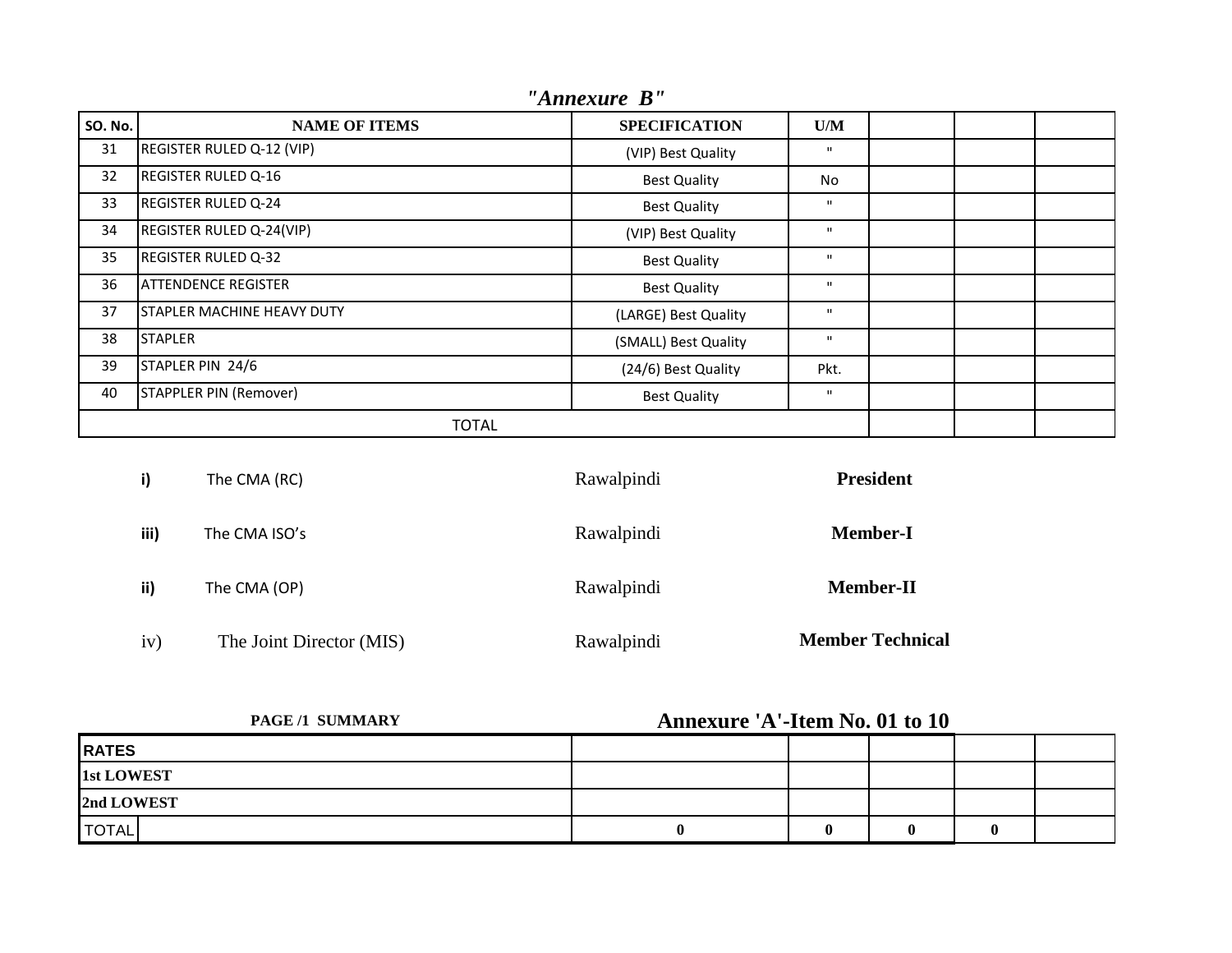| <b>SO. No.</b> | <b>NAME OF ITEMS</b>              | <b>SPECIFICATION</b>                 | U/M          |  |  |
|----------------|-----------------------------------|--------------------------------------|--------------|--|--|
| 41             | STAPLER PIN FOR HEAVY DUTY 17/13  | (17/13) Best Quality                 | $\mathbf{H}$ |  |  |
| 42             | STAPLER PIN FOR HEAVY DUTY 23/17  | (23/17) Best Quality                 | $\mathbf{H}$ |  |  |
| 43             | <b>GUM (Large) BOTTLE</b>         | (LARGE) Best Quality                 | <b>No</b>    |  |  |
| 44             | <b>GUM (Small)BOTTLE</b>          | (SMALL) Best Quality                 | $\mathbf{H}$ |  |  |
| 45             | <b>GUM STICK (UHU)</b>            | <b>Best Quality</b>                  | $\mathbf{H}$ |  |  |
| 46             | CHIT PAD Diff. colour size(1'*3') | Diff.colour size(1'*3') Best Quality | Pkt.         |  |  |
| 47             | CHIT PAD Diff. colour size(2'*3') | Diff.colour size(2'*3') Best Quality | $\mathbf{H}$ |  |  |
| 48             | CHIT PAD Diff. colour size(3'*3') | Diff.colour size(3'*3') Best Quality | $\mathbf{H}$ |  |  |
| 49             | CHIT PAD White Paper size(3'*3')  | White colour size(3'*3') Best Qualit | $\mathbf{H}$ |  |  |
| 50             | CHIT PAD Diff. colour size(3'*4') | Diff.colour size(1'*3') Best Quality | $\mathbf{H}$ |  |  |
|                | <b>TOTAL</b>                      |                                      |              |  |  |

| "Annexure B" |  |
|--------------|--|

| i)   | The CMA (RC)             | Rawalpindi | <b>President</b>        |
|------|--------------------------|------------|-------------------------|
| iii) | The CMA ISO's            | Rawalpindi | <b>Member-I</b>         |
| ii)  | The CMA (OP)             | Rawalpindi | <b>Member-II</b>        |
| iv)  | The Joint Director (MIS) | Rawalpindi | <b>Member Technical</b> |

| PAGE/1 SUMMARY | <b>Annexure 'A'-Item No. 01 to 10</b> |  |   |   |  |
|----------------|---------------------------------------|--|---|---|--|
| <b>RATES</b>   |                                       |  |   |   |  |
| 1st LOWEST     |                                       |  |   |   |  |
| 2nd LOWEST     |                                       |  |   |   |  |
| <b>TOTAL</b>   |                                       |  | 0 | o |  |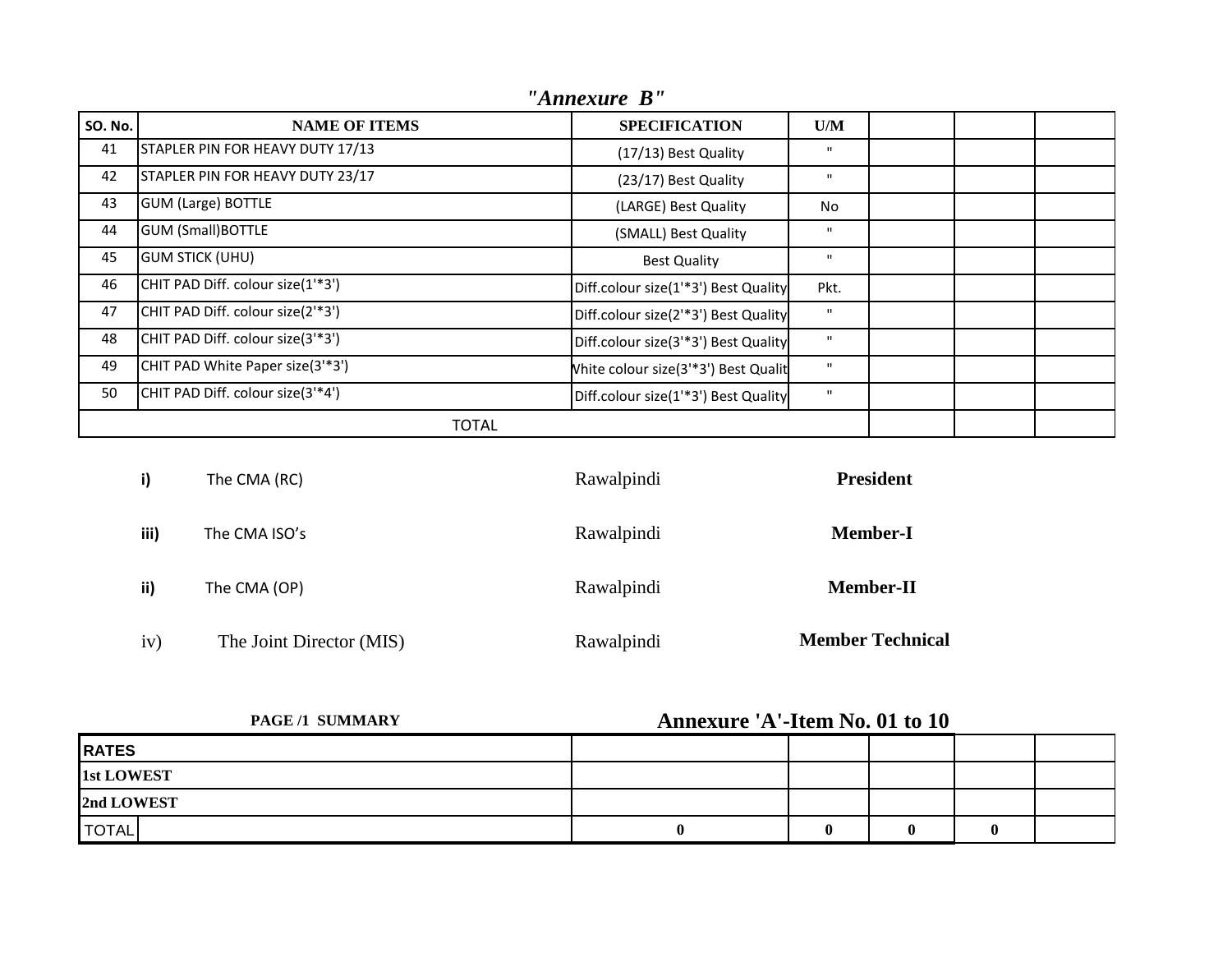| <b>SO. No.</b> | <b>NAME OF ITEMS</b>                             | <b>SPECIFICATION</b> | U/M          |  |  |
|----------------|--------------------------------------------------|----------------------|--------------|--|--|
| 51             | <b>PASTED FLAG</b>                               | Different colour     | $\mathbf{H}$ |  |  |
| 52             | <b>ENVELOPES SE-5(Khaki)</b>                     | <b>Best Quality</b>  | No           |  |  |
| 53             | ENVELOPES SE-5(White) DO                         | <b>Best Quality</b>  | $\mathbf{H}$ |  |  |
| 54             | <b>ENVELOPES SE-6(Khaki)</b>                     | <b>Best Quality</b>  | $\mathbf{H}$ |  |  |
| 55             | ENVELOPES SE-6(White) DO                         | <b>Best Quality</b>  | $\mathbf{H}$ |  |  |
| 56             | <b>ENVELOPES SE-7(Khaki)</b>                     | <b>Best Quality</b>  | $\mathbf{H}$ |  |  |
| 57             | ENVELOPES SE-8(Khaki) (Legal)                    | <b>Best Quality</b>  | $\mathbf{H}$ |  |  |
| 58             | ENVELOPES A4 (White) DO                          | <b>Best Quality</b>  | $\mathbf{H}$ |  |  |
| 59             | <b>ENVELOPES CLOTHING White (E-Large)</b>        | <b>Best Quality</b>  | $\mathbf{H}$ |  |  |
| 60             | ENVELOPES CLOTHING (100 Gram) SE-8 (Legal) KHAKI | <b>Best Quality</b>  | Pkt.         |  |  |
| <b>TOTAL</b>   |                                                  |                      |              |  |  |

*"Annexure B"*

| i)   | The CMA (RC)             | Rawalpindi | <b>President</b>        |
|------|--------------------------|------------|-------------------------|
| iii) | The CMA ISO's            | Rawalpindi | <b>Member-I</b>         |
| ii)  | The CMA (OP)             | Rawalpindi | <b>Member-II</b>        |
| iv)  | The Joint Director (MIS) | Rawalpindi | <b>Member Technical</b> |

| PAGE/1 SUMMARY | <b>Annexure 'A'-Item No. 01 to 10</b> |  |   |  |  |
|----------------|---------------------------------------|--|---|--|--|
| <b>RATES</b>   |                                       |  |   |  |  |
| 1st LOWEST     |                                       |  |   |  |  |
| 2nd LOWEST     |                                       |  |   |  |  |
| <b>TOTAL</b>   |                                       |  | 0 |  |  |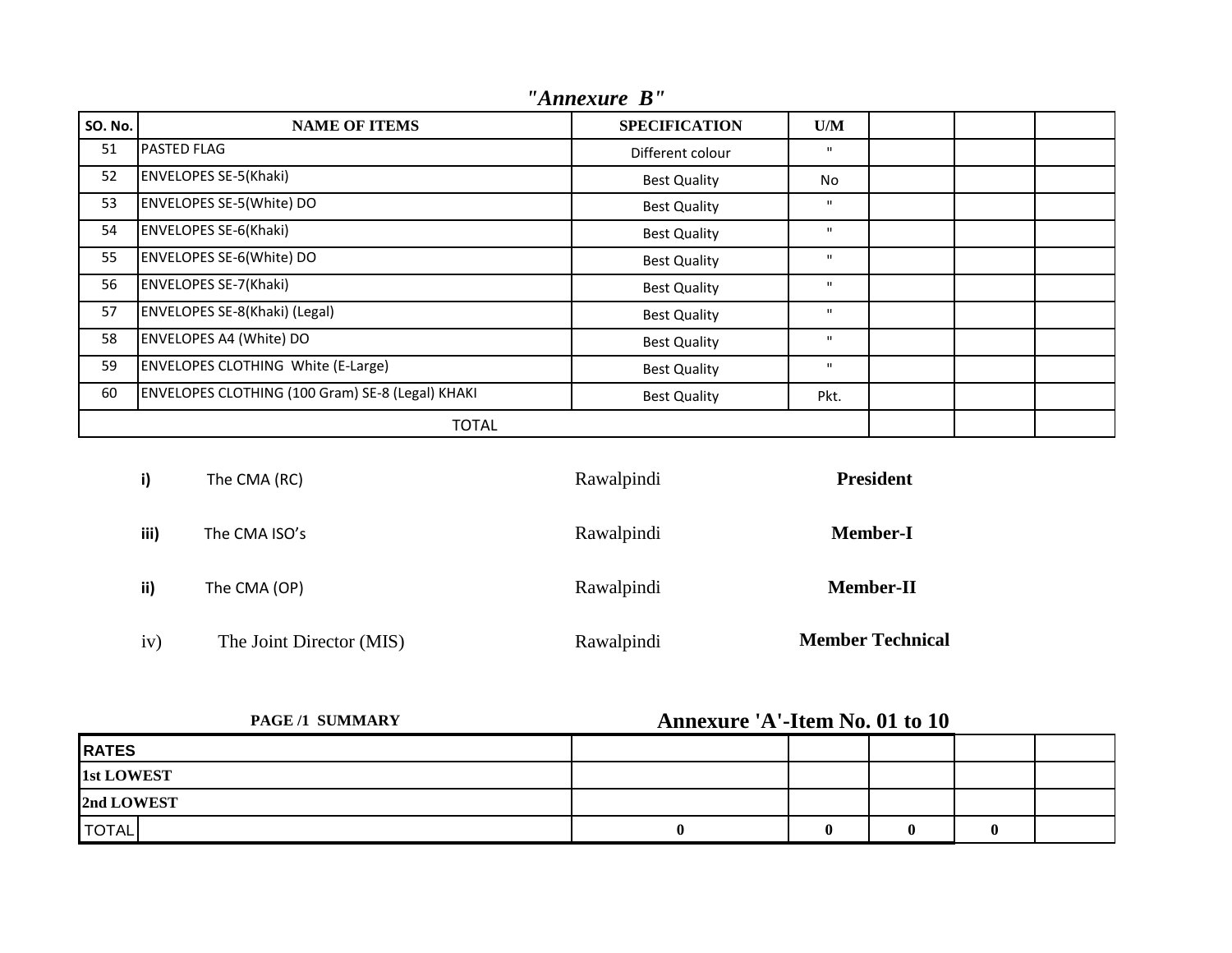| <b>SO. No.</b> | <b>NAME OF ITEMS</b>                          | <b>SPECIFICATION</b>            | U/M          |  |  |
|----------------|-----------------------------------------------|---------------------------------|--------------|--|--|
| 61             | ENVELOPES CLOTHING (100 Gram) (E-Large) KHAKI | <b>Best Quality</b>             | $\mathbf{H}$ |  |  |
| 62             | <b>PAPER CLIP</b>                             | Different colour (Best Quality) | No           |  |  |
| 63             | <b>PAPER PIN</b>                              | <b>Best Quality</b>             | No.          |  |  |
| 64             | <b>PIN CUSHION</b>                            | <b>Best Quality</b>             | $\mathbf{H}$ |  |  |
| 65             | <b>POKER</b>                                  | <b>Best Quality</b>             | $\mathbf{H}$ |  |  |
| 66             | SPUNCH CUP (BOX)                              | <b>Best Quality</b>             | $\mathbf{H}$ |  |  |
| 67             | PANCH MACHINE (SINGAL HOLE)                   | <b>Best Quality</b>             | $\mathbf{H}$ |  |  |
| 68             | PANCH MACHINE (DUBBLE HOLE)                   | <b>Best Quality</b>             | $\mathbf{H}$ |  |  |
| 69             | <b>THREAD BALL</b>                            | <b>Best Quality</b>             | $\mathbf{H}$ |  |  |
| 70             | <b>PLASTIC STAIP</b>                          | <b>Best Quality</b>             | Pkt.         |  |  |
|                | <b>TOTAL</b>                                  |                                 |              |  |  |

*"Annexure B"*

| i)   | The CMA (RC)             | Rawalpindi | <b>President</b>        |
|------|--------------------------|------------|-------------------------|
| iii) | The CMA ISO's            | Rawalpindi | <b>Member-I</b>         |
| ii)  | The CMA (OP)             | Rawalpindi | <b>Member-II</b>        |
| iv)  | The Joint Director (MIS) | Rawalpindi | <b>Member Technical</b> |

| <b>PAGE/1 SUMMARY</b> | Annexure 'A'-Item No. 01 to 10 |  |  |   |  |
|-----------------------|--------------------------------|--|--|---|--|
| <b>RATES</b>          |                                |  |  |   |  |
| 1st LOWEST            |                                |  |  |   |  |
| 2nd LOWEST            |                                |  |  |   |  |
| <b>TOTAL</b>          |                                |  |  | o |  |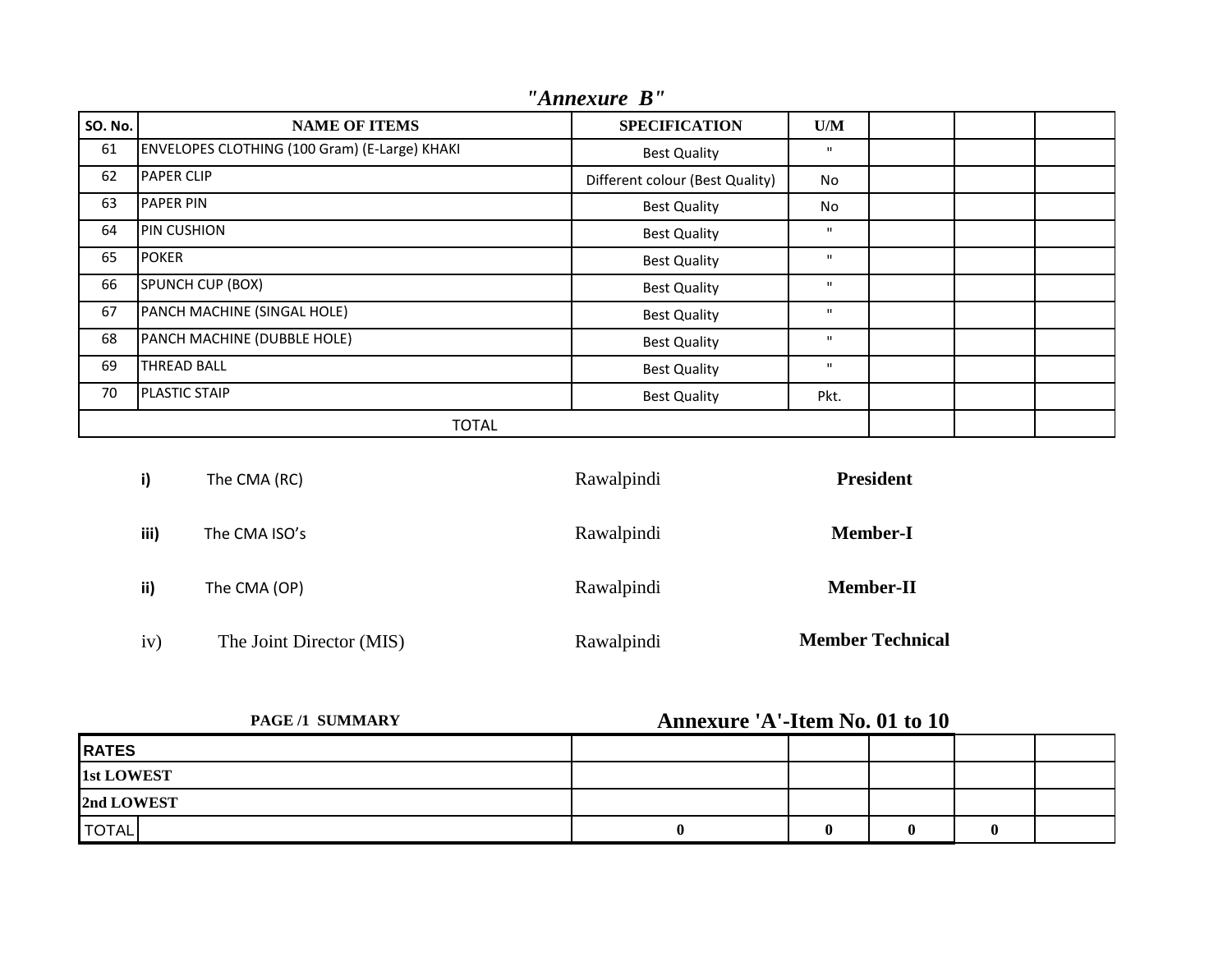| <b>SO. No.</b> | <b>NAME OF ITEMS</b>        | <b>SPECIFICATION</b> | U/M          |  |  |
|----------------|-----------------------------|----------------------|--------------|--|--|
| $71\,$         | PAPER CUTTER (ORG)          | <b>Best Quality</b>  | No           |  |  |
| 72             | PAPER CUTTER (Blade)        | <b>Best Quality</b>  | $\mathbf{H}$ |  |  |
| 73             | <b>SCISSOR</b>              | <b>Best Quality</b>  | $\mathbf{H}$ |  |  |
| 74             | TRANSPARENT/SCOTCH TAPE     | <b>Best Quality</b>  | $\mathbf{H}$ |  |  |
| 75             | <b>BINDING TAPE</b>         | <b>Best Quality</b>  | $\mathbf{H}$ |  |  |
| 76             | <b>PAPER TAPE</b>           | <b>Best Quality</b>  | $\mathbf{H}$ |  |  |
| 77             | <b>TABLE ASSESORIES</b>     | <b>Best Quality</b>  | $\mathbf{H}$ |  |  |
| 78             | <b>CALCULATORS 14 DIGIT</b> | <b>Best Quality</b>  | $\mathbf{H}$ |  |  |
| 79             | <b>TABLE DIARY</b>          | <b>Best Quality</b>  | $\mathbf{H}$ |  |  |
| 80             | <b>TABLE PLANNER</b>        | <b>Best Quality</b>  | No           |  |  |
| <b>TOTAL</b>   |                             |                      |              |  |  |

| i)   | The CMA (RC)             | Rawalpindi | <b>President</b>        |
|------|--------------------------|------------|-------------------------|
| iii) | The CMA ISO's            | Rawalpindi | <b>Member-I</b>         |
| ii)  | The CMA (OP)             | Rawalpindi | <b>Member-II</b>        |
| iv)  | The Joint Director (MIS) | Rawalpindi | <b>Member Technical</b> |

| <b>PAGE/1 SUMMARY</b> | Annexure 'A'-Item No. 01 to 10 |   |  |  |  |
|-----------------------|--------------------------------|---|--|--|--|
| <b>RATES</b>          |                                |   |  |  |  |
| 1st LOWEST            |                                |   |  |  |  |
| 2nd LOWEST            |                                |   |  |  |  |
| <b>TOTAL</b>          |                                | 0 |  |  |  |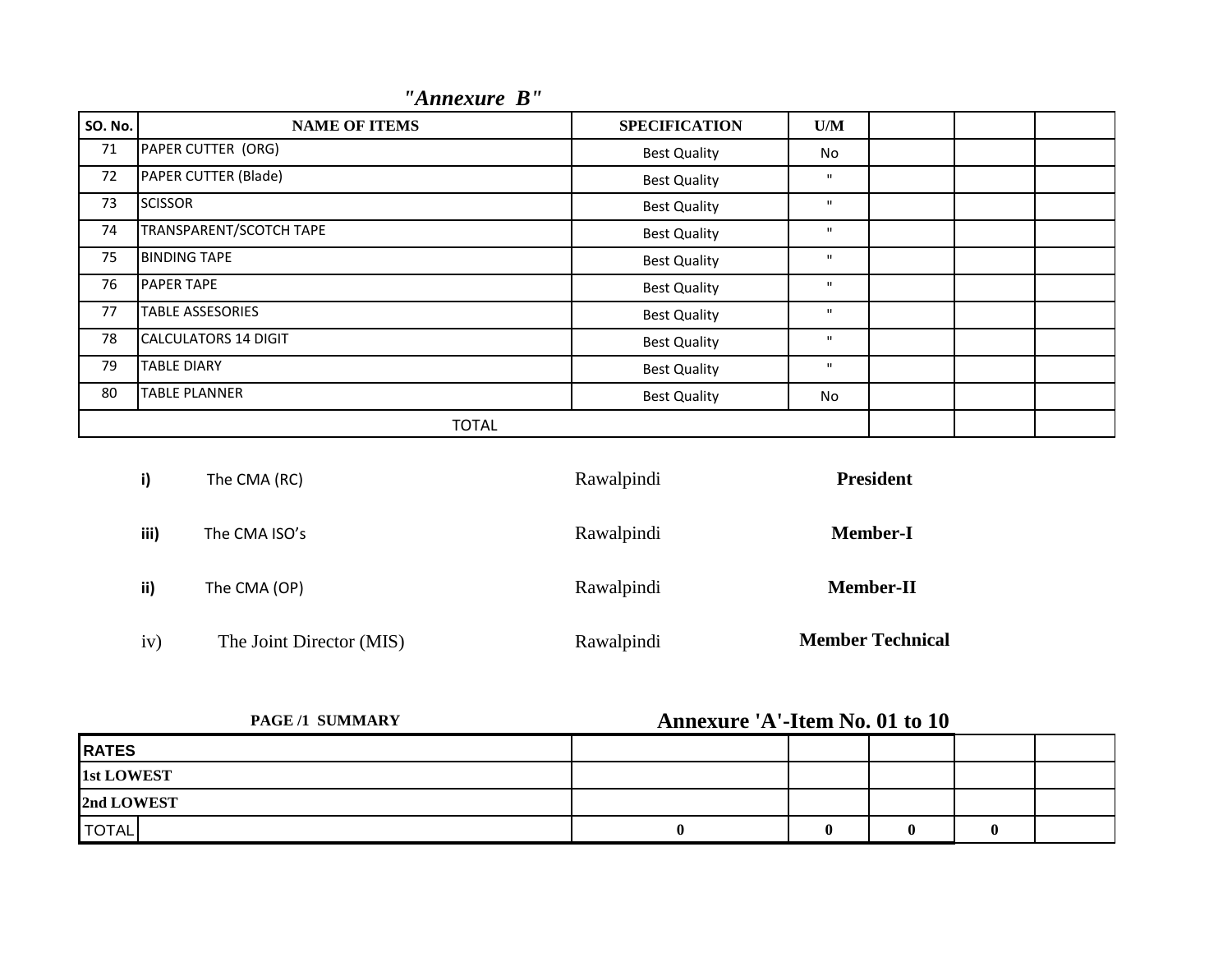| SO. No. | <b>NAME OF ITEMS</b> | <b>SPECIFICATION</b> | U/M    |                  |  |
|---------|----------------------|----------------------|--------|------------------|--|
| 81      | <b>COTTON CLOTH</b>  | Fine Quality (White) | Metter |                  |  |
| 82      | <b>BROWN PAPER</b>   | <b>Best Quality</b>  | Sheet  |                  |  |
| 83      | <b>CARBEN PAPER</b>  | <b>Best Quality</b>  | Pkt.   |                  |  |
|         | <b>TOTAL</b>         |                      |        |                  |  |
|         | i)<br>The CMA (RC)   | Rawalpindi           |        | <b>President</b> |  |

**Member-I**

**Member-II**

 **Member Technical**

# *"Annexure B"*

**iii)** The CMA ISO's Rawalpindi

**ii)** The CMA (OP) Rawalpindi

iv) The Joint Director (MIS) Rawalpindi

| <b>PAGE /1 SUMMARY</b> | <b>Annexure 'A'-Item No. 01 to 10</b> |   |   |  |
|------------------------|---------------------------------------|---|---|--|
| <b>RATES</b>           |                                       |   |   |  |
| <b>1st LOWEST</b>      |                                       |   |   |  |
| 2nd LOWEST             |                                       |   |   |  |
| <b>TOTAL</b>           |                                       | 0 | O |  |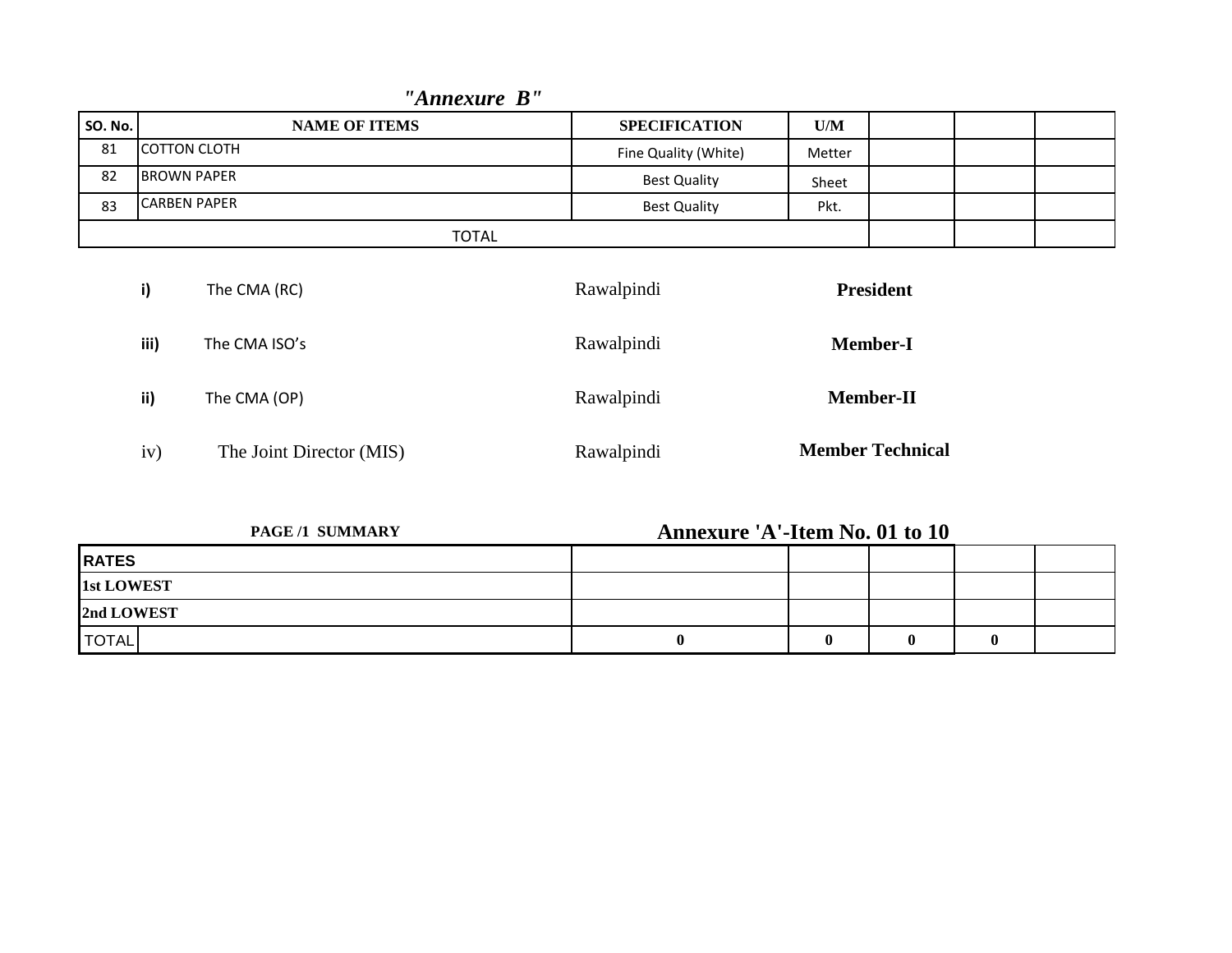| Sr.            | <b>Item Name</b>                   | <b>SPECIFICATION</b> | U/M            |  |  |
|----------------|------------------------------------|----------------------|----------------|--|--|
|                | Glint                              | <b>Best Quality</b>  | No.            |  |  |
| $\overline{2}$ | Revive All Polish                  | <b>Best Quality</b>  | No             |  |  |
| 3              | Tissue Box Large Box Multi Color   | <b>Best Quality</b>  | No             |  |  |
| $\overline{4}$ | <b>Tissue Box Small Box Simple</b> | <b>Best Quality</b>  | No             |  |  |
| 5              | Kitchen Tissue Roll                | <b>Best Quality</b>  | No             |  |  |
| 6              | <b>Toilet Tissue Roll</b>          | <b>Best Quality</b>  | No             |  |  |
| 7              | Nepkin Tissue                      | <b>Best Quality</b>  | N <sub>0</sub> |  |  |
| 8              | Dove Soap                          | <b>Best Quality</b>  | N <sub>o</sub> |  |  |
| 9              | Lux Soap                           | <b>Best Quality</b>  | N <sub>o</sub> |  |  |
| 10             | Saba Soap                          | <b>Best Quality</b>  | No             |  |  |
|                | <b>TOTAL</b>                       |                      |                |  |  |

| i)   | The CMA (RC)             | Rawalpindi | <b>President</b>        |  |
|------|--------------------------|------------|-------------------------|--|
| iii) | The CMA ISO's            | Rawalpindi | <b>Member-I</b>         |  |
| ii)  | The CMA (OP)             | Rawalpindi | <b>Member-II</b>        |  |
| 1V)  | The Joint Director (MIS) | Rawalpindi | <b>Member Technical</b> |  |

| <b>PAGE/1 SUMMARY</b> | Annexure 'A'-Item No. 01 to 10 |  |  |   |  |
|-----------------------|--------------------------------|--|--|---|--|
| <b>RATES</b>          |                                |  |  |   |  |
| <b>1st LOWEST</b>     |                                |  |  |   |  |
| 2nd LOWEST            |                                |  |  |   |  |
| <b>TOTAL</b>          |                                |  |  | u |  |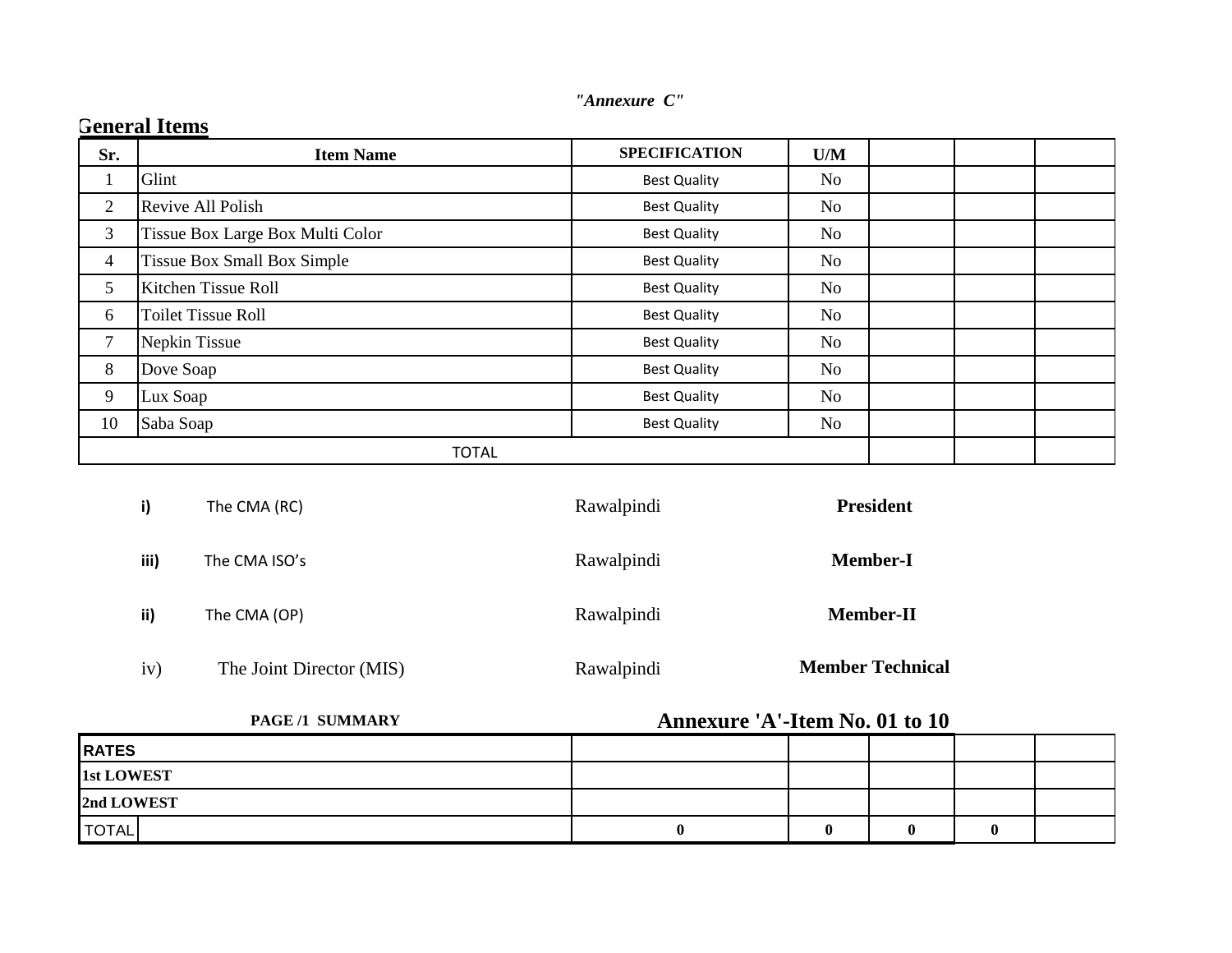| "Annexure C" |  |
|--------------|--|
|              |  |

| Sr. | <b>Item Name</b>               | <b>SPECIFICATION</b> | U/M            |  |
|-----|--------------------------------|----------------------|----------------|--|
| 11  | Cell AA (24 Contains in 1 Pkt) | <b>Best Quality</b>  | Pkt            |  |
| 12  | AirWick Freshner               | <b>Best Quality</b>  | No             |  |
| 13  | Lemon Max Liquid               | <b>Best Quality</b>  | No             |  |
| 14  | Vim Powder                     | <b>Best Quality</b>  | No             |  |
| 15  | <b>Surf Sachet Pack</b>        | <b>Best Quality</b>  | No             |  |
| 16  | Mortein Refil Oil              | <b>Best Quality</b>  | N <sub>o</sub> |  |
| 17  | <b>Scotch Bright Sponge</b>    | <b>Best Quality</b>  | No             |  |
| 18  | Dishwashers Lemon Max          | <b>Best Quality</b>  | No             |  |
| 19  | Mortein Spray                  | <b>Best Quality</b>  | No             |  |
| 20  | Air Freshner                   | <b>Best Quality</b>  | No             |  |
|     | <b>TOTAL</b>                   |                      |                |  |

### **General Items**

| i)   | The CMA (RC)             | Rawalpindi | <b>President</b>        |
|------|--------------------------|------------|-------------------------|
| iii) | The CMA ISO's            | Rawalpindi | <b>Member-I</b>         |
| ii)  | The CMA (OP)             | Rawalpindi | <b>Member-II</b>        |
| iv)  | The Joint Director (MIS) | Rawalpindi | <b>Member Technical</b> |

**PAGE /1 SUMMARY Annexure 'A'-Item No. 01 to 10**

| <b>RATES</b> |  |   |  |
|--------------|--|---|--|
| 1st LOWEST   |  |   |  |
| 2nd LOWEST   |  |   |  |
| <b>TOTAL</b> |  | 0 |  |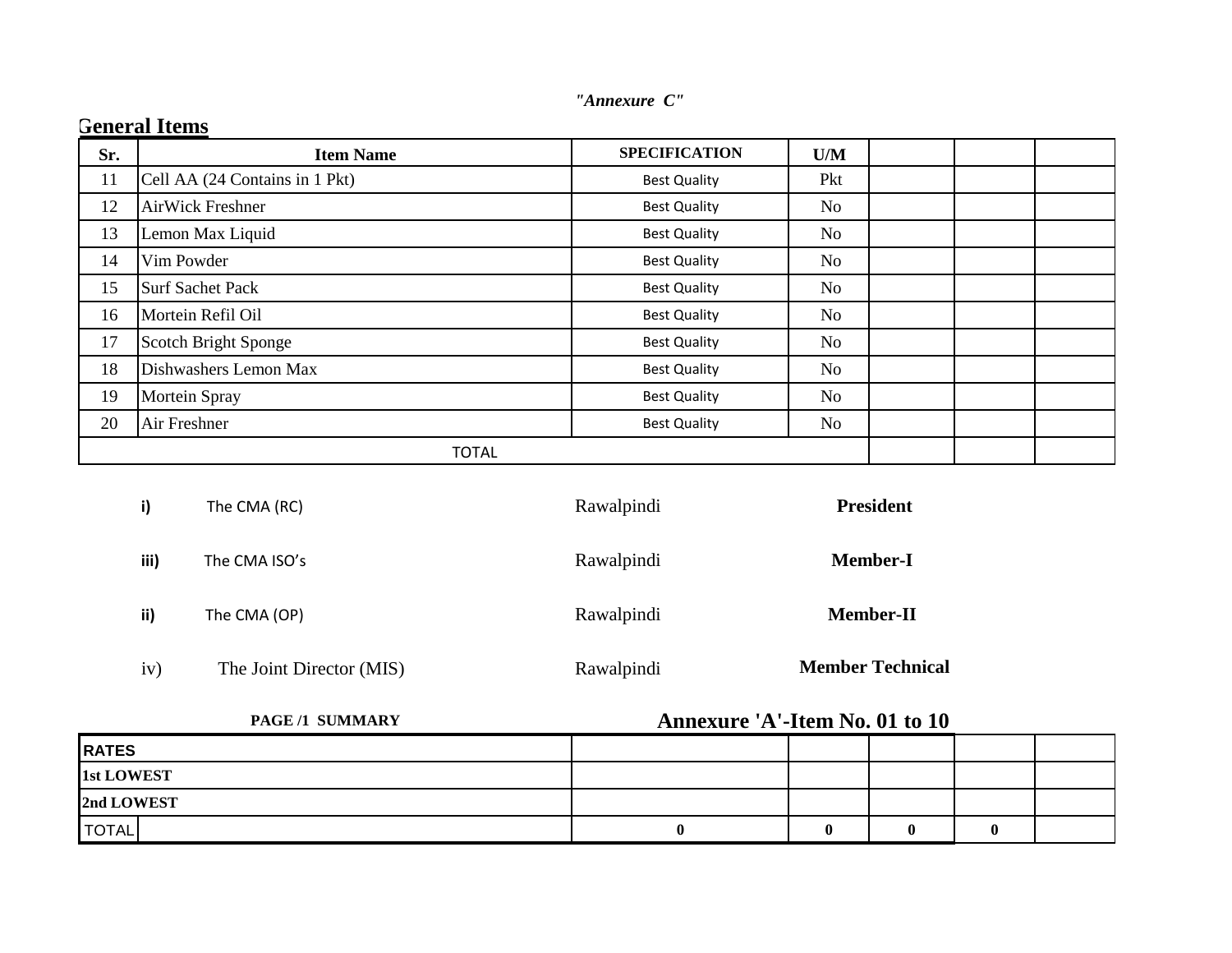| "Annexure C" |  |
|--------------|--|

| Sr. | <b>Item Name</b>         | <b>SPECIFICATION</b> | U/M            |  |  |  |
|-----|--------------------------|----------------------|----------------|--|--|--|
| 21  | Bell Cell (23A 12V)      | <b>Best Quality</b>  | No             |  |  |  |
| 22  | Cell AAA 1.5V Power Plus | <b>Best Quality</b>  | Pkt            |  |  |  |
| 23  | Romi For Wash Basin      | <b>Best Quality</b>  | N <sub>o</sub> |  |  |  |
| 24  | <b>Broom Sticks</b>      | <b>Best Quality</b>  | Kg             |  |  |  |
| 25  | Acid                     | <b>Best Quality</b>  | Ltr            |  |  |  |
| 26  | Phenyl                   | <b>Best Quality</b>  | <b>Bottles</b> |  |  |  |
| 27  | Wiper                    | <b>Best Quality</b>  | No             |  |  |  |
| 28  | Puchara                  | <b>Best Quality</b>  | N <sub>o</sub> |  |  |  |
| 29  | <b>Sweep</b>             | <b>Best Quality</b>  | <b>Bottles</b> |  |  |  |
| 30  | <b>Brush</b>             | <b>Best Quality</b>  | No             |  |  |  |
|     | <b>TOTAL</b>             |                      |                |  |  |  |

| i)   | The CMA (RC)             | Rawalpindi | <b>President</b>        |
|------|--------------------------|------------|-------------------------|
| iii) | The CMA ISO's            | Rawalpindi | <b>Member-I</b>         |
| ii)  | The CMA (OP)             | Rawalpindi | <b>Member-II</b>        |
| 1V)  | The Joint Director (MIS) | Rawalpindi | <b>Member Technical</b> |

| PAGE/1 SUMMARY | Annexure 'A'-Item No. 01 to 10 |  |   |  |
|----------------|--------------------------------|--|---|--|
| <b>RATES</b>   |                                |  |   |  |
| 1st LOWEST     |                                |  |   |  |
| 2nd LOWEST     |                                |  |   |  |
| <b>TOTAL</b>   |                                |  | u |  |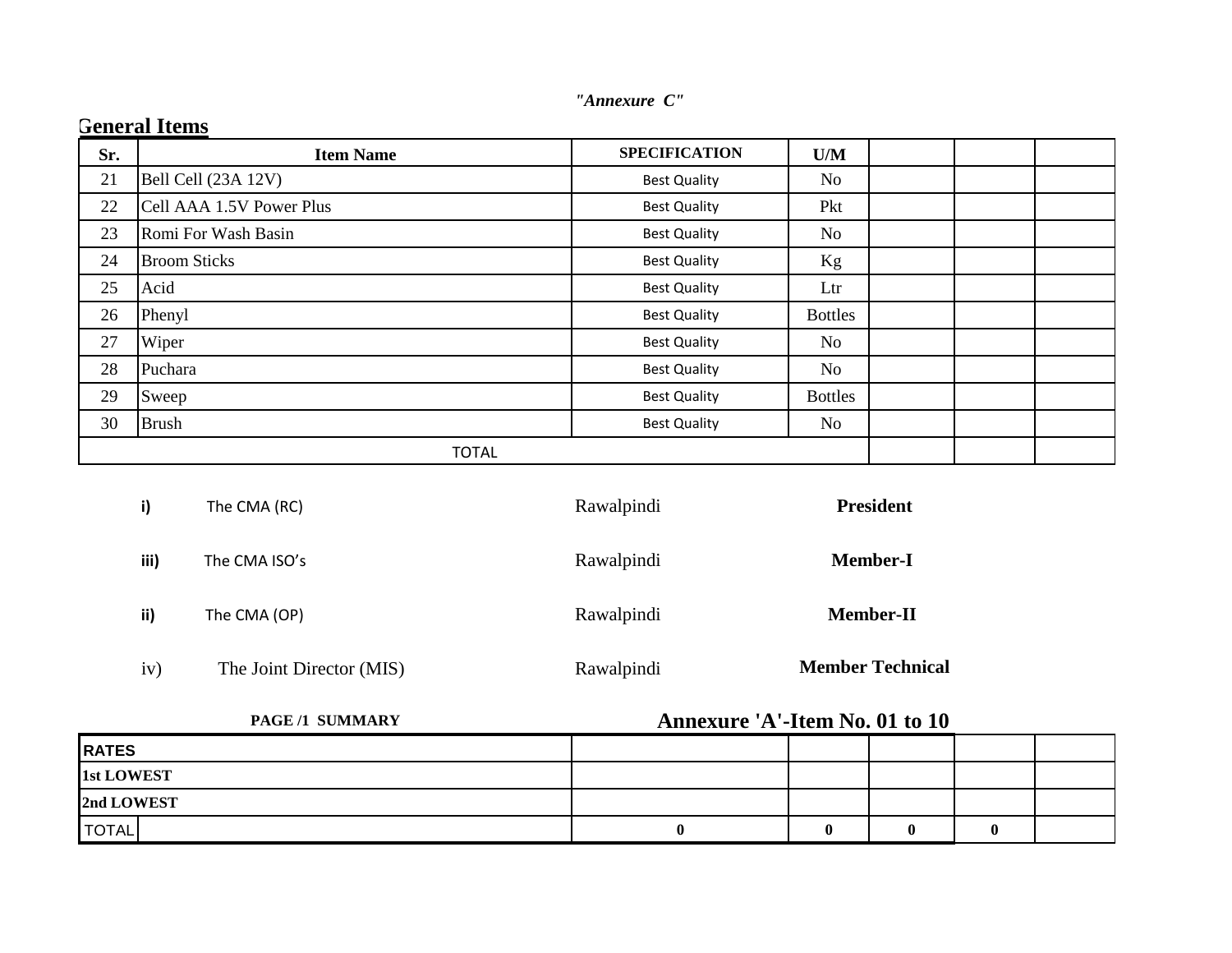| Sr. | <b>Item Name</b>       | <b>SPECIFICATION</b> | U/M            |  |  |
|-----|------------------------|----------------------|----------------|--|--|
| 31  | <b>Flower Broom</b>    | <b>Best Quality</b>  | No             |  |  |
| 32  | Tea Set                | <b>Best Quality</b>  | No             |  |  |
| 33  | Tea Spoon              | <b>Best Quality</b>  | No             |  |  |
| 34  | Table Spoon            | <b>Best Quality</b>  | No             |  |  |
| 35  | <b>Electric Cattle</b> | <b>Best Quality</b>  | No             |  |  |
| 36  | <b>Wall Clock</b>      | <b>Best Quality</b>  | No             |  |  |
| 37  | Umberella              | <b>Best Quality</b>  | N <sub>o</sub> |  |  |
| 38  | Soccer                 | <b>Best Quality</b>  | No             |  |  |
| 39  | Dusting Cloth          | <b>Best Quality</b>  | N <sub>o</sub> |  |  |
| 40  | Dust Bin               | <b>Best Quality</b>  | No             |  |  |
|     | <b>TOTAL</b>           |                      |                |  |  |

| i)   | The CMA (RC)  | Rawalpindi | President        |
|------|---------------|------------|------------------|
| iii) | The CMA ISO's | Rawalpindi | <b>Member-I</b>  |
| ii)  | The CMA (OP)  | Rawalpindi | <b>Member-II</b> |

iv) The Joint Director (MIS) Rawalpindi

 **Member Technical**

| PAGE/1 SUMMARY    | Annexure 'A'-Item No. 01 to 10 |   |              |  |
|-------------------|--------------------------------|---|--------------|--|
| <b>RATES</b>      |                                |   |              |  |
| <b>1st LOWEST</b> |                                |   |              |  |
| 2nd LOWEST        |                                |   |              |  |
| <b>TOTAL</b>      |                                | 0 | $\mathbf{0}$ |  |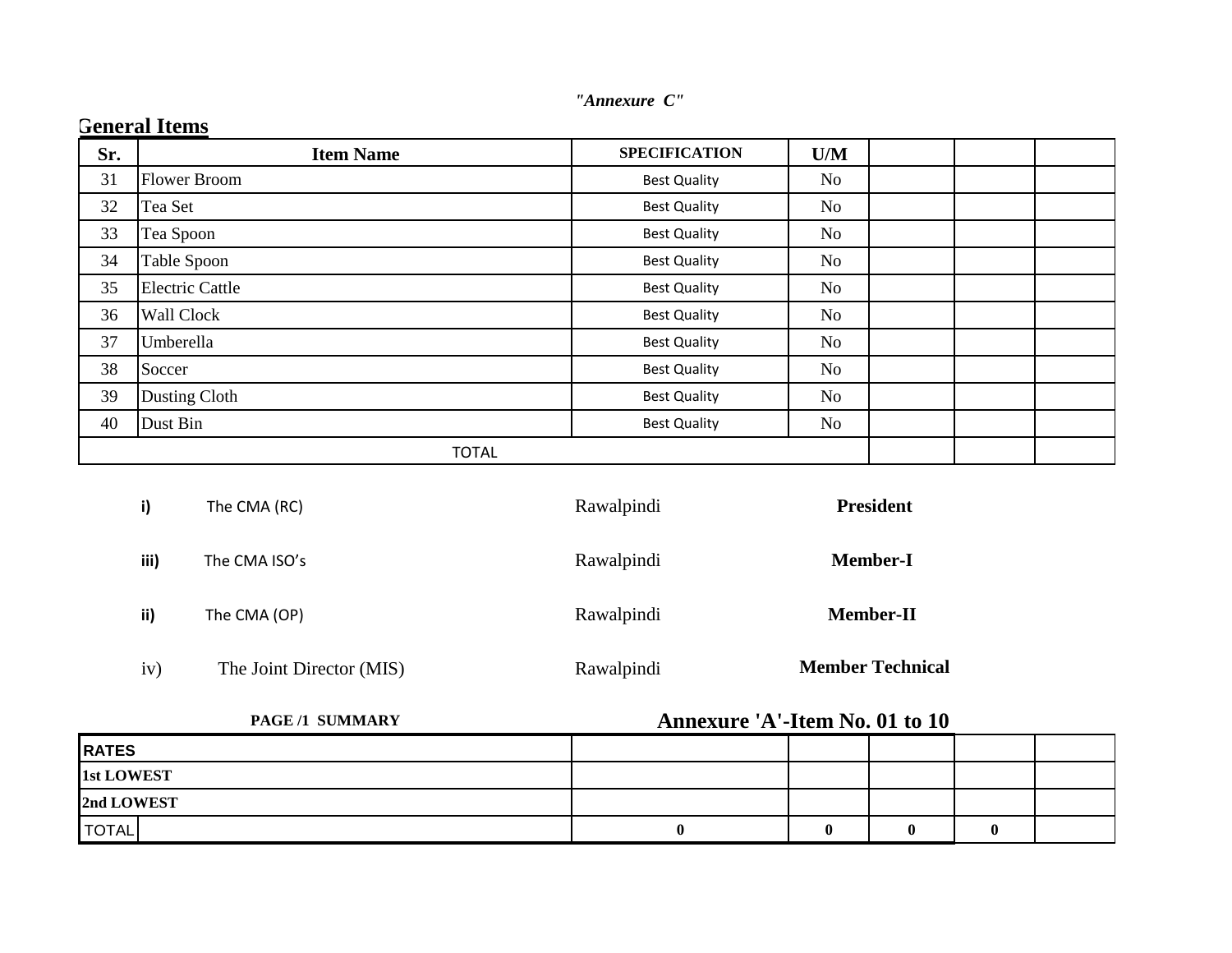| Sr.               | <b>Item Name</b>                                   | <b>SPECIFICATION</b>                         | U/M            |                         |          |  |
|-------------------|----------------------------------------------------|----------------------------------------------|----------------|-------------------------|----------|--|
| 41                | Stainless Steel wire for dish washing              | <b>Best Quality</b>                          | <b>No</b>      |                         |          |  |
| 42                | Luster (Sun of Gun)                                | <b>Best Quality</b>                          | N <sub>o</sub> |                         |          |  |
| 43                | Scoth Bright                                       | <b>Best Quality</b>                          | N <sub>o</sub> |                         |          |  |
| 44                | Auto-Shin                                          | <b>Best Quality</b>                          | N <sub>o</sub> |                         |          |  |
| 44                | <b>Empty Bag</b>                                   | <b>Best Quality</b>                          | N <sub>o</sub> |                         |          |  |
| 45                | <b>Phenyl Tablets</b>                              | <b>Best Quality</b>                          | N <sub>o</sub> |                         |          |  |
| 46                | Roomi Ticky                                        | <b>Best Quality</b>                          | N <sub>o</sub> |                         |          |  |
| 47                | Cloth of Car Polish                                | <b>Best Quality</b>                          | N <sub>o</sub> |                         |          |  |
| 48                | <b>Water Glass</b>                                 | <b>Best Quality</b>                          | N <sub>o</sub> |                         |          |  |
| 49                | Water Jug                                          | <b>Best Quality</b>                          | No             |                         |          |  |
| 50                | Crockery Plates (Size 9')                          |                                              | N <sub>o</sub> |                         |          |  |
| 51                | Crockery Plates (Size 12')                         |                                              | No             |                         |          |  |
|                   | <b>TOTAL</b>                                       |                                              |                |                         |          |  |
|                   | i)<br>The CMA (RC)                                 | Rawalpindi                                   |                | <b>President</b>        |          |  |
|                   | iii)<br>The CMA ISO's                              | Rawalpindi                                   |                | <b>Member-I</b>         |          |  |
|                   | ii)<br>The CMA (OP)                                | Rawalpindi                                   |                | <b>Member-II</b>        |          |  |
|                   | iv)<br>The Joint Director (MIS)<br>PAGE /1 SUMMARY | Rawalpindi<br>Annexure 'A'-Item No. 01 to 10 |                | <b>Member Technical</b> |          |  |
| <b>RATES</b>      |                                                    |                                              |                |                         |          |  |
| <b>1st LOWEST</b> |                                                    |                                              |                |                         |          |  |
| 2nd LOWEST        |                                                    |                                              |                |                         |          |  |
| <b>TOTAL</b>      |                                                    | $\boldsymbol{0}$                             | $\bf{0}$       | $\bf{0}$                | $\bf{0}$ |  |

## **<u>General Items</u>**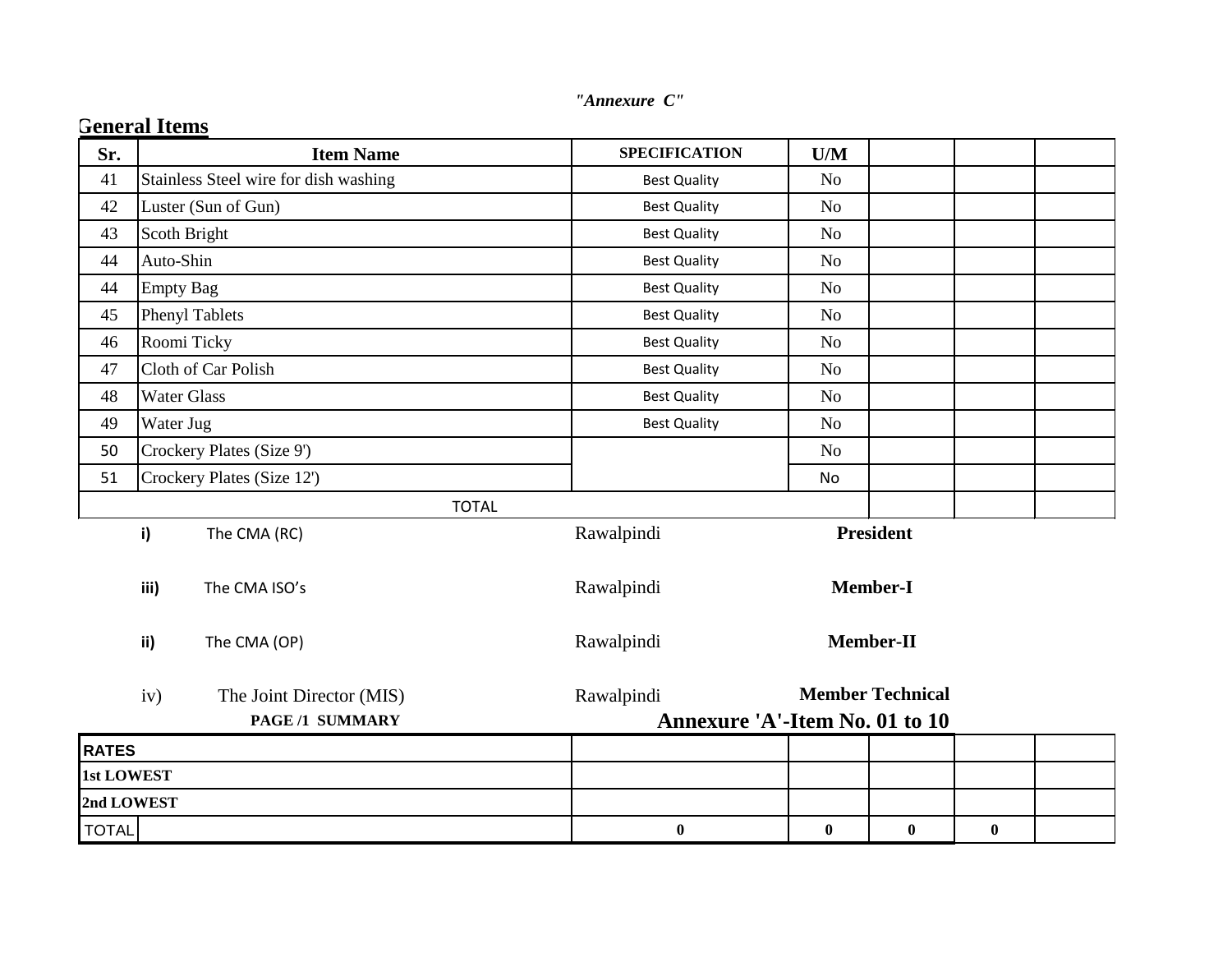#### **List of Electric , Hardware & Sanitary Item**

| Sr.            | <b>Item Name</b>             | <b>SPECIFICATION</b> | U/M |  |  |
|----------------|------------------------------|----------------------|-----|--|--|
| $\mathbf{I}$   | Door Lock                    | <b>Best Quality</b>  | No  |  |  |
| $\overline{2}$ | Wire Lock                    | <b>Best Quality</b>  | No  |  |  |
| 3              | Tri Circle China Lock - 50mm | <b>Best Quality</b>  | No  |  |  |
| $\overline{4}$ | Tri Circle China Lock - 35mm | <b>Best Quality</b>  | No  |  |  |
| 5              | Tri Circle China Lock - 25mm | <b>Best Quality</b>  | No  |  |  |
| 6              | Drawer Lock 808              | <b>Best Quality</b>  | No  |  |  |
| $\tau$         | Drawer Lock 707              | <b>Best Quality</b>  | No  |  |  |
| 8              | Drawer Lock 505              | <b>Best Quality</b>  | No  |  |  |
| 9              | <b>Bib Cock</b>              | <b>Best Quality</b>  | No  |  |  |
| 10             | <b>Filter Cartridge Set</b>  | <b>Best Quality</b>  | No  |  |  |
|                | <b>TOTAL</b>                 |                      |     |  |  |

| i)   | The CMA (RC)             | Rawalpindi | <b>President</b>        |
|------|--------------------------|------------|-------------------------|
| iii) | The CMA ISO's            | Rawalpindi | <b>Member-I</b>         |
| ii)  | The CMA (OP)             | Rawalpindi | <b>Member-II</b>        |
| iv)  | The Joint Director (MIS) | Rawalpindi | <b>Member Technical</b> |

iv) The Joint Director (MIS) Rawalpindi

**PAGE /1 SUMMARY Annexure 'A'-Item No. 01 to 10**

| <b>RATES</b> |   |  |  |
|--------------|---|--|--|
| 1st LOWEST   |   |  |  |
| 2nd LOWEST   |   |  |  |
| <b>TOTAL</b> | 0 |  |  |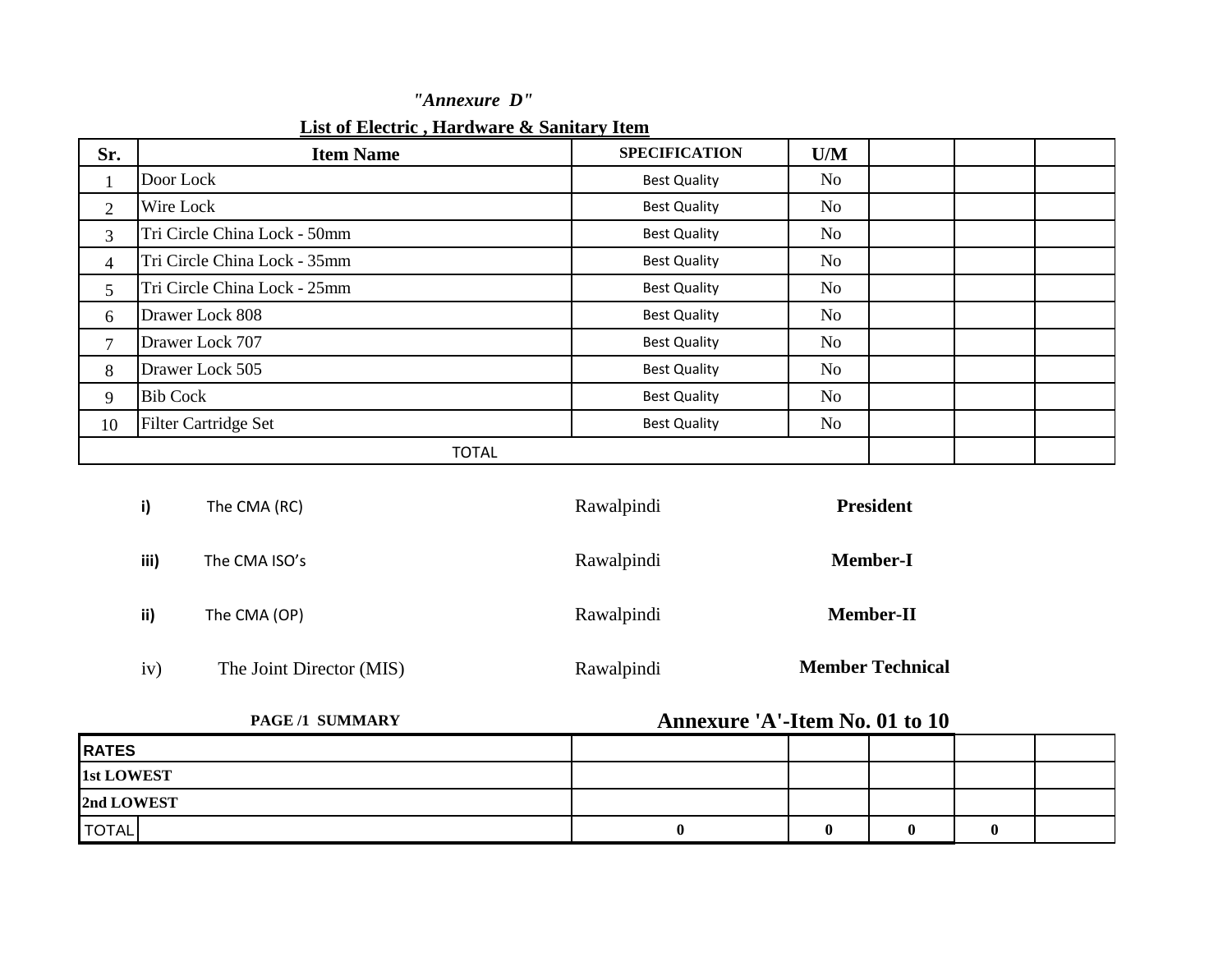| Sr. | <b>Item Name</b>               | <b>SPECIFICATION</b> | U/M            |  |  |
|-----|--------------------------------|----------------------|----------------|--|--|
| 11  | Water Tap                      | <b>Best Quality</b>  | N <sub>o</sub> |  |  |
| 12  | <b>Basin Mixer</b>             | <b>Best Quality</b>  | N <sub>o</sub> |  |  |
| 13  | Sink Mixer                     | <b>Best Quality</b>  | N <sub>o</sub> |  |  |
| 14  | Piano Button                   | <b>Best Quality</b>  | No             |  |  |
| 15  | Piano Socket                   | <b>Best Quality</b>  | N <sub>o</sub> |  |  |
| 16  | Piano Dimmer                   | <b>Best Quality</b>  | No             |  |  |
| 17  | Shoe Braker (AC)               | <b>Best Quality</b>  | No             |  |  |
| 18  | Circuit Breaker 16 AMP, 32 Amp | <b>Best Quality</b>  | No             |  |  |
| 19  | <b>Breaker Dabi</b>            | <b>Best Quality</b>  | No             |  |  |
| 20  | Power Plug                     | <b>Best Quality</b>  | No             |  |  |
|     | <b>TOTAL</b>                   |                      |                |  |  |

| i)   | The CMA (RC)             | Rawalpindi | <b>President</b>        |
|------|--------------------------|------------|-------------------------|
| iii) | The CMA ISO's            | Rawalpindi | <b>Member-I</b>         |
| ii)  | The CMA (OP)             | Rawalpindi | <b>Member-II</b>        |
| iv)  | The Joint Director (MIS) | Rawalpindi | <b>Member Technical</b> |

| <b>PAGE /1 SUMMARY</b> | Annexure 'A'-Item No. 01 to 10 |  |  |
|------------------------|--------------------------------|--|--|
| <b>RATES</b>           |                                |  |  |
| <b>1st LOWEST</b>      |                                |  |  |
| 2nd LOWEST             |                                |  |  |
| <b>TOTAL</b>           |                                |  |  |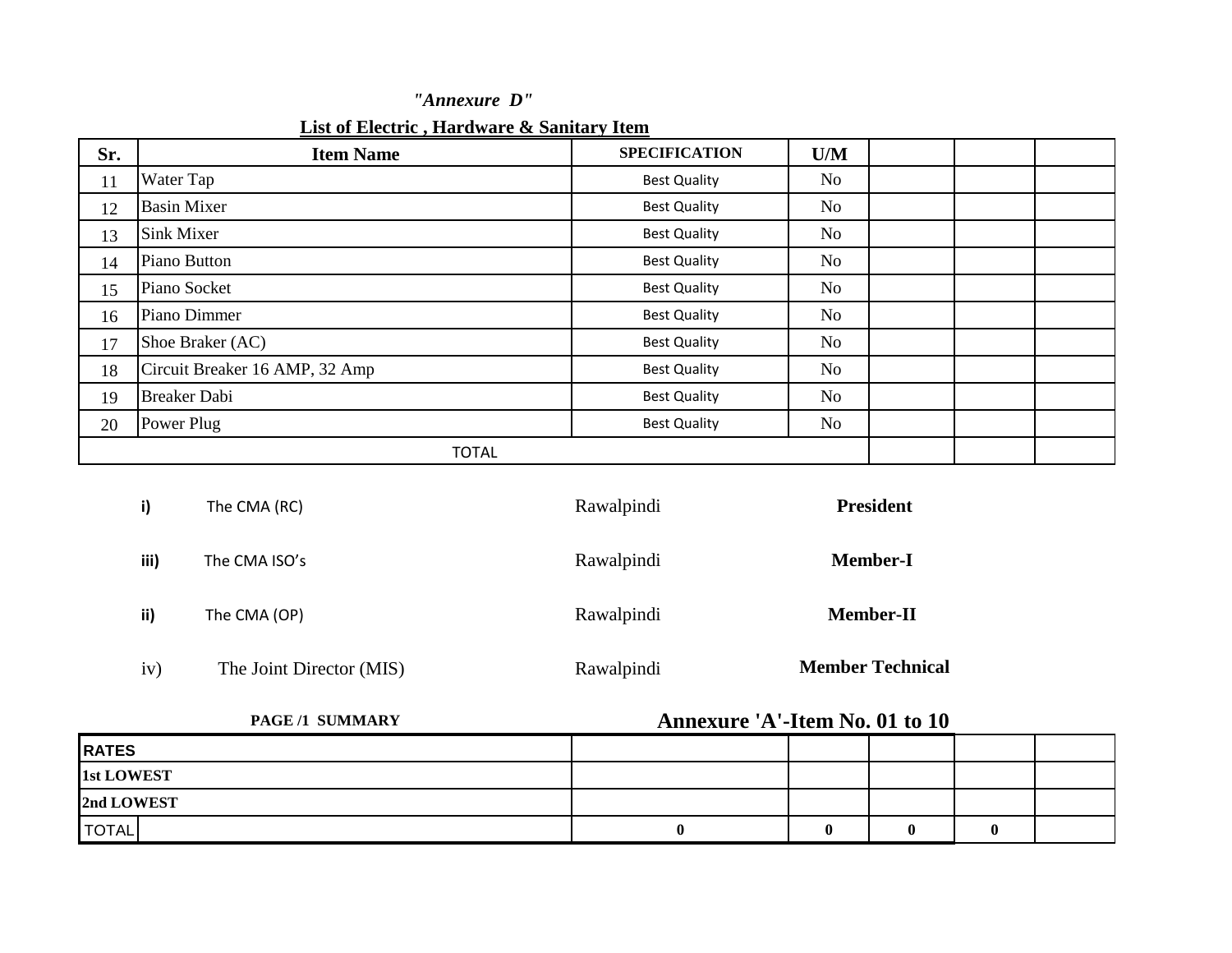| List of Electric, Hardware & Sanitary Item |  |  |  |
|--------------------------------------------|--|--|--|
|--------------------------------------------|--|--|--|

| Sr. | <b>Item Name</b>       | <b>SPECIFICATION</b> | U/M            |  |  |
|-----|------------------------|----------------------|----------------|--|--|
| 21  | Power Plug Box         | <b>Best Quality</b>  | No             |  |  |
| 22  | Power Plug Shoe        | <b>Best Quality</b>  | No             |  |  |
| 23  | <b>Insulation Tape</b> | <b>Best Quality</b>  | N <sub>o</sub> |  |  |
| 24  | Wire 3x29, Copper      | <b>Best Quality</b>  | No             |  |  |
| 25  | Wire 7x29, Copper      | <b>Best Quality</b>  | No             |  |  |
| 26  | Wire 7x36, Copper      | <b>Best Quality</b>  | No             |  |  |
| 27  | Duckt Patti 3/4"       | <b>Best Quality</b>  | N <sub>o</sub> |  |  |
| 28  | Duckt Patti 1"         | <b>Best Quality</b>  | N <sub>o</sub> |  |  |
| 29  | Light Plug Multi       | <b>Best Quality</b>  | No             |  |  |
| 30  | Light Plug Box 3x3     | <b>Best Quality</b>  | No             |  |  |
|     | <b>TOTAL</b>           |                      |                |  |  |

| i)   | The CMA (RC)             | Rawalpindi | <b>President</b>        |
|------|--------------------------|------------|-------------------------|
| iii) | The CMA ISO's            | Rawalpindi | <b>Member-I</b>         |
| ii)  | The CMA (OP)             | Rawalpindi | <b>Member-II</b>        |
| iv)  | The Joint Director (MIS) | Rawalpindi | <b>Member Technical</b> |

| <b>PAGE/1 SUMMARY</b> | <b>Annexure 'A'-Item No. 01 to 10</b> |  |   |  |
|-----------------------|---------------------------------------|--|---|--|
| <b>RATES</b>          |                                       |  |   |  |
| <b>1st LOWEST</b>     |                                       |  |   |  |
| 2nd LOWEST            |                                       |  |   |  |
| <b>TOTAL</b>          |                                       |  | O |  |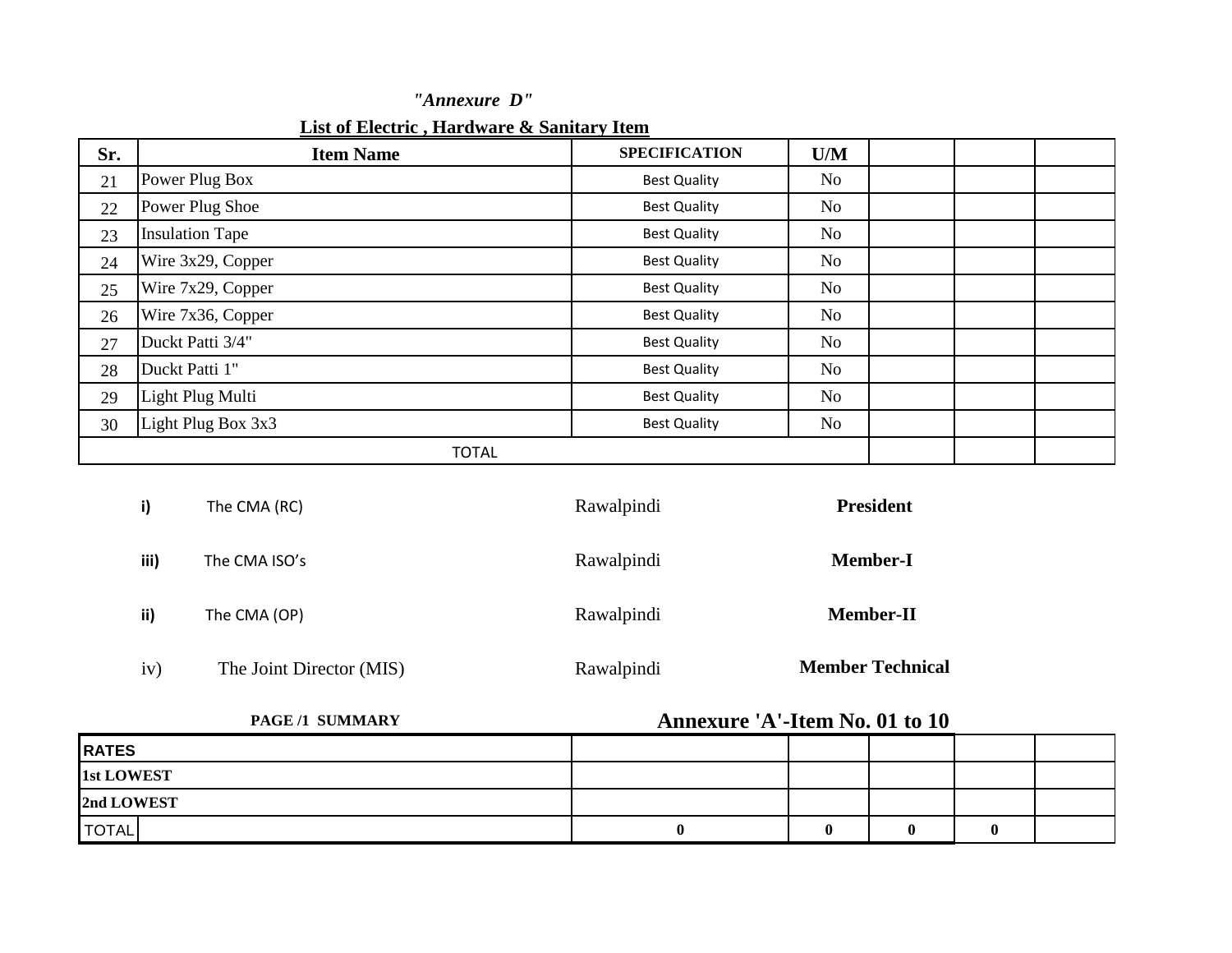| List of Electric, Hardware & Sanitary Item |  |  |  |
|--------------------------------------------|--|--|--|
|--------------------------------------------|--|--|--|

| Sr. | <b>Item Name</b>           | <b>SPECIFICATION</b> | U/M            |  |  |
|-----|----------------------------|----------------------|----------------|--|--|
| 31  | Cable 03 Core 110x76 in ft | <b>Best Quality</b>  | N <sub>o</sub> |  |  |
| 32  | LED Bulb 13W               | <b>Best Quality</b>  | No             |  |  |
| 33  | LED Bulb 18W               | <b>Best Quality</b>  | N <sub>o</sub> |  |  |
| 34  | LED Bulb 30W               | <b>Best Quality</b>  | No             |  |  |
| 35  | LED Tube Light 48W         | <b>Best Quality</b>  | N <sub>o</sub> |  |  |
| 36  | LED Light 50W              | <b>Best Quality</b>  | No             |  |  |
| 37  | Tube Rod 36W               | <b>Best Quality</b>  | N <sub>o</sub> |  |  |
| 38  | Door Closure               | <b>Best Quality</b>  | N <sub>o</sub> |  |  |
| 39  | Tube Rod 18W               | <b>Best Quality</b>  | No             |  |  |
| 40  | <b>Tuber Starter</b>       | <b>Best Quality</b>  | No             |  |  |
|     | <b>TOTAL</b>               |                      |                |  |  |

| i)   | The CMA (RC)             | Rawalpindi | <b>President</b>        |
|------|--------------------------|------------|-------------------------|
| iii) | The CMA ISO's            | Rawalpindi | <b>Member-I</b>         |
| ii)  | The CMA (OP)             | Rawalpindi | <b>Member-II</b>        |
| iv)  | The Joint Director (MIS) | Rawalpindi | <b>Member Technical</b> |

| PAGE/1 SUMMARY    | <b>Annexure 'A'-Item No. 01 to 10</b> |  |  |
|-------------------|---------------------------------------|--|--|
| <b>RATES</b>      |                                       |  |  |
| <b>1st LOWEST</b> |                                       |  |  |
| 2nd LOWEST        |                                       |  |  |
| <b>TOTAL</b>      |                                       |  |  |